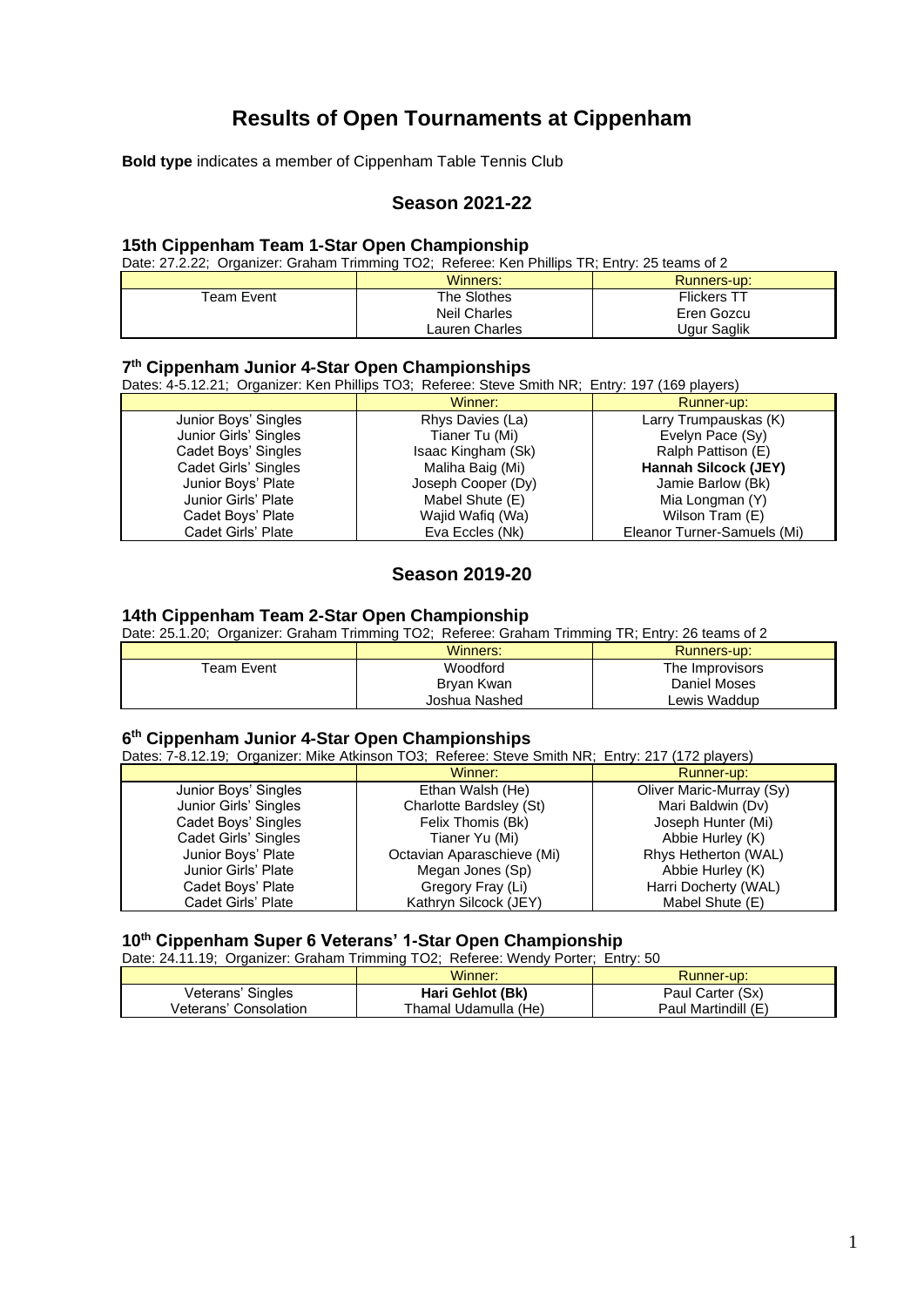# **Season 2018-19**

### **21 st Cippenham Young Players' Summer Festival** *(1-Star Open)*

Dates: 29-30.6.19; Organizer: Ken Phillips TO2; Referee: Ken Phillips TR & Graham Trimming TR; Entry: 139 (88 players)

|                        | Winner:                     | Runner-up:                  |
|------------------------|-----------------------------|-----------------------------|
| U18 Boys' Singles      | Mahmood Kelani (K)          | Krishna Nagarajan (Sy)      |
| U18 Girls' Singles     | Kirsty Maull (St)           | Jyothi Ghanta (Bk)          |
| U16 Boys' Singles      | Mahmood Kelani (K)          | Evan O'Connor (WAL)         |
| U16 Girls' Singles     | Kirsty Maull (St)           | Jyothi Ghanta (Bk)          |
| U14 Boys' Singles      | Toby Crawcour (Mi)          | Evan O'Connor (WAL)         |
| U14 Girls' Singles     | Heidi Oestreicher (Bd)      | Anna Piercey (Bu)           |
| U12 Boys' Singles      | Kai Sun You (Sy)            | Siva Ghanta (Bk)            |
| U12 Girls' Singles     | Emily Cheung (Sy)           | <b>Rachel Iles (Bu)</b>     |
| U18 Boys' Consolation  | Joe Watkins (Ha)            | <b>William Saint (Bu)</b>   |
| U16 Boys' Consolation  | <b>William Fricker (Bu)</b> | Jamie Barlow (Bk)           |
| U16 Girls' Consolation | Charlotte Sparrow (Gs)      | Sasha Lewis (WAL)           |
| U14 Boys' Consolation  | Elis O'Connor (WAL)         | Blayk Marquis (Bd)          |
| U14 Girls' Consolation | Mia Lakhani (Mi)            | Emma Ranson (Bk)            |
| U12 Boys' Consolation  | Adam Gold                   | <b>George Driscoll (Bu)</b> |
| U12 Girls' Consolation | Emma Ranson (Bk)            | Mia Lakhani (Mi)            |

#### **5 th Cippenham Junior 4-Star Open Championships**

Dates: 18-19.9.19; Organizer: Mike Atkinson TO3; Referee: Steve Smith NR; Entry: 145 (109 players)

|                       | Winner:                | Runner-up:            |
|-----------------------|------------------------|-----------------------|
| Junior Boys' Singles  | Louis Price (Av)       | Robert Pelc (Sy)      |
| Junior Girls' Singles | Anaya Patel (Bk)       | Lara Whitton (WAL)    |
| Cadet Boys' Singles   | Felix Thomis (Bk)      | Louis Price (Av)      |
| Cadet Girls' Singles  | Lara Whitton (WAL)     | Raquel Sao Pedro (Li) |
| Junior Boys' Plate    | Larry Trumpauskas (K)  | Gregory Fray (Li)     |
| Junior Girls' Plate   | Lauren Loosemore (Dv)  | Casey Nickle (Mi)     |
| Cadet Boys' Plate     | Krishna Nagarajan (Sy) | Owen White (Do)       |
| Cadet Girls' Plate    | Isabelle Lacorte (He)  | Bethan Jones (WAL)    |

## **9 th Cippenham 5 by 2 Senior & Veterans' 1-Star Open Championships**

Date: 30.3.19; Organizer: Paul Baker TO2; Referee: Sue Hayes TR; Entry: 76 (52 players)

|                       | Winner:              | Runner-up:                  |
|-----------------------|----------------------|-----------------------------|
| <b>Senior Singles</b> | Sammy Kaye (Mi)      | Olawale Bada (NED)          |
| Senior Consolation    | Patrick Garlick (Ha) | Minesh Pitamber (Bd)        |
| Veterans' Singles     | Hari Gehlot (Bk)     | Steve Buck (Bu)             |
| Veterans' Consolation | Saniiv Malhotra (E)  | <b>Graham Trimming (Bu)</b> |

# **13th Cippenham Team 2-Star Open Championship**

Date: 6.1.19; Organizer: Graham Trimming TO2; Referee: Graham Trimming TR; Entry: 25 teams of 2

|            | Winners:             | Runners-up:       |
|------------|----------------------|-------------------|
| Геаm Event | The Godalming Geckos | Godalming         |
|            | Adam Laws            | Federico Viterbo  |
|            | Andrew Smith         | <b>Rory Scott</b> |

# **9 th Cippenham Super 6 Veterans' 1-Star Open Championship**

| Date: 25.11.18; Organizer: Graham Trimming TO2; Referee: Wendy Porter; Entry: 50 |                  |                      |
|----------------------------------------------------------------------------------|------------------|----------------------|
|                                                                                  | Winner:          | Runner-up:           |
| Veterans' Singles                                                                | Hari Gehlot (Bk) | Martin Gunn (Av)     |
| Veterans' Consolation                                                            | Vadym Krevs (He) | Minesh Pitamber (Bd) |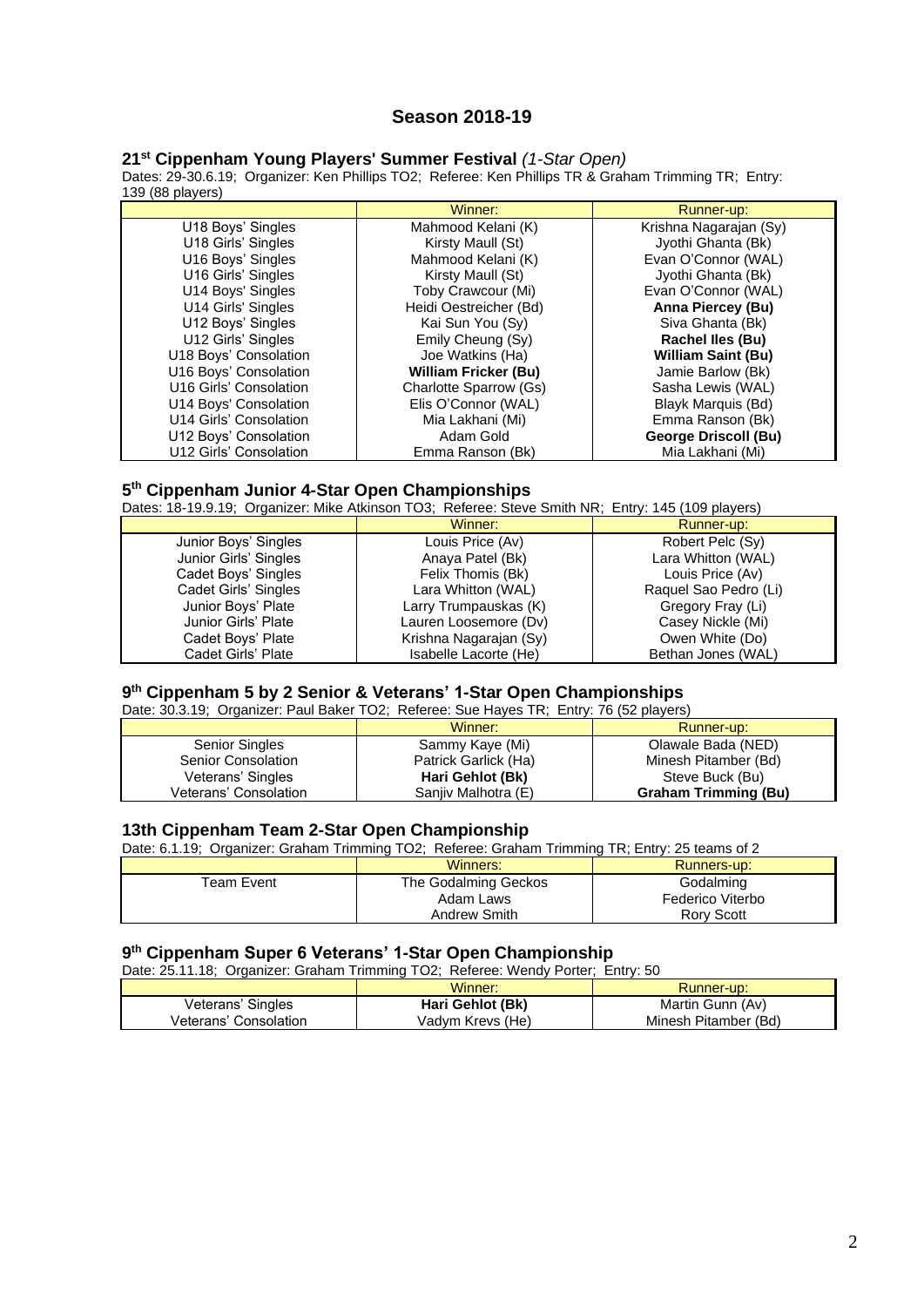### **9 th Cippenham Super 6 Senior 2-Star Open Championship**

Date: 16.9.18; Organizer: Paul Baker TO2; Referee: Sue Hayes TR; Entry: 48

|                  | Winner:             | Runner-up:         |
|------------------|---------------------|--------------------|
| Open Singles     | Sabin Garduli (ROM) | Phillip Smith (Sx) |
| Open Consolation | Samson Bekele (Sv)  | Alex Emms (Wo)     |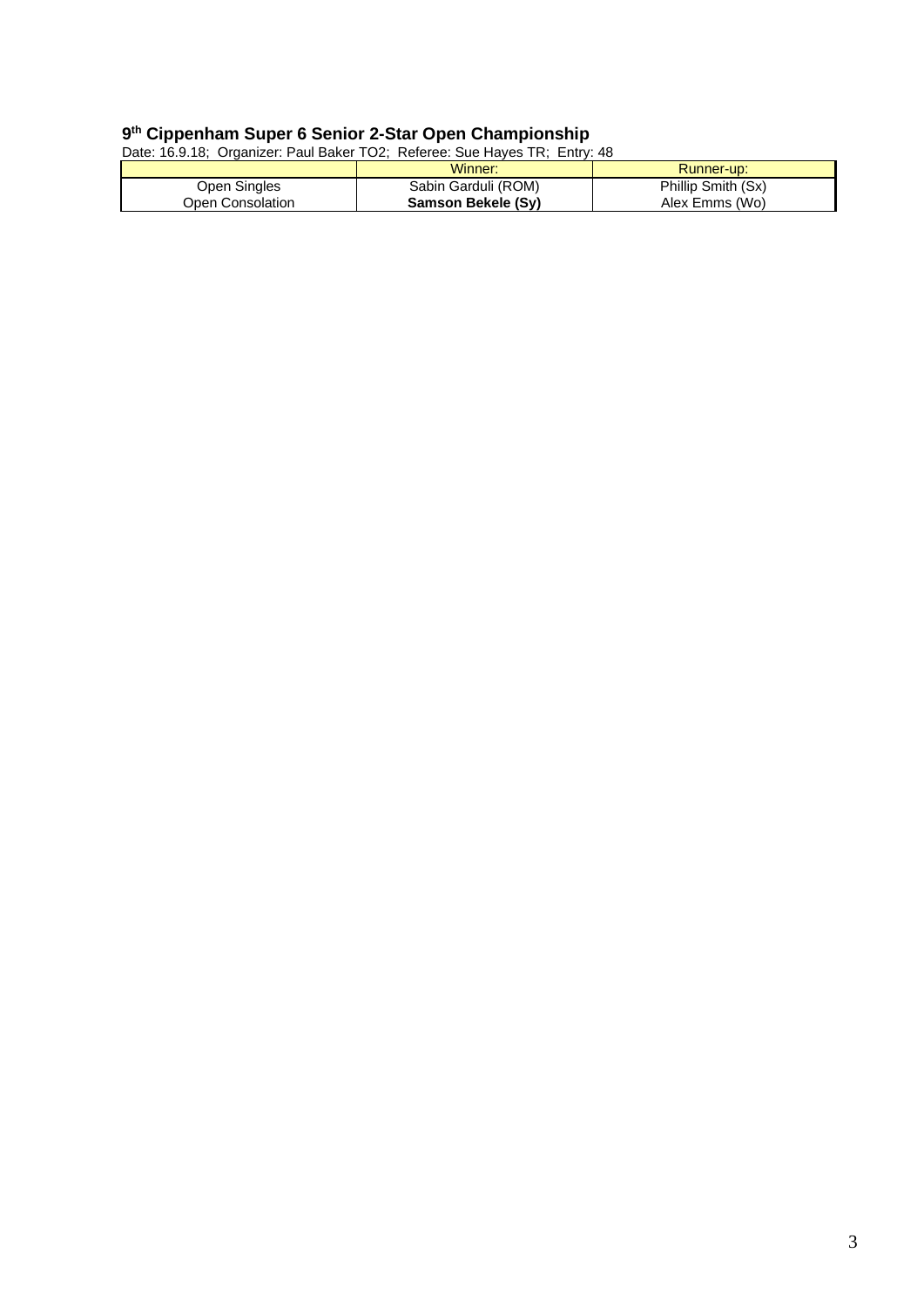# **Season 2017-18**

## **20th Cippenham Young Players' Summer Festival** *(1-Star Open)*

Dates: 23-24.6.18; Organizer: Ken Phillips TO2; Referee: Ken Phillips TR; Entry: 136

|                        | Winner:                    | Runner-up:               |
|------------------------|----------------------------|--------------------------|
| U18 Boys' Singles      | Louis Price (Av)           | Jared Schaller (Ha)      |
| U18 Girls' Singles     | Christelle Rajapaksa (Ox)  | Isobella Khan (Av)       |
| U16 Boys' Singles      | Louis Price (Av)           | <b>Shae Thakker (Bu)</b> |
| U16 Girls' Singles     | Kirsty Maull (St)          | Isobella Khan (Av)       |
| U14 Boys' Singles      | Louis Price (Av)           | Bertie Kelly (So)        |
| U14 Girls' Singles     | Nadia Zoppos (Mi)          | Kirsy Maull (St)         |
| U12 Boys' Singles      | Harry Yip (Sx)             | Tom Powlesland (Gs)      |
| U12 Girls' Singles     | Anna Piercey (Bk)          | <b>Rachel Iles (Bu)</b>  |
| U18 Boys' Consolation  | Joseph Hunter (Mi)         | Charlie Read (E)         |
| U16 Boys' Consolation  | Kiarash Shaddel (Ox)       | Alex McDonnell (Sy)      |
| U14 Boys' Consolation  | Jacob Archer (Sy)          | Rhys Hetherton (WAL)     |
| U12 Boys' Consolation  | <b>Rudii Richards (Bu)</b> | Jack Palfrey (WAL)       |
| U12 Girls' Consolation | Holly Ranson               | Alison Webb (K)          |

#### **8 th Cippenham 5 by 2 Senior & Veterans' 1-Star Open Championships**

Date: 18.2.18; Organizer: Paul Baker TO2; Referee: Sue Hayes TR; Entry: 82

|                       | Winner:          | Runner-up:               |
|-----------------------|------------------|--------------------------|
| <b>Senior Singles</b> | Martin Gunn (Av) | Richard Jermyn (E)       |
| Senior Consolation    | Akash Shah (He)  | Minesh Pitamber (He)     |
| Veterans' Singles     | Kevin Caldon (E) | Richard Jermyn (E)       |
| Veterans' Consolation | Paul Baker (Sy)  | <b>Bharat Malde (Mi)</b> |

#### **8 th Cippenham Super 6 Veterans' 1-Star Open Championship**

Date: 10.2.18; Organizer: Graham Trimming TO2; Referee: Wendy Porter; Entry: 49

|                       | Winner:          | Runner-up:        |
|-----------------------|------------------|-------------------|
| Veterans' Singles     | Martin Gunn (Av) | Phil Cox (K)      |
| Veterans' Consolation | Dean Rose (K)    | Gary Jackson (Ox) |

# **12th Cippenham Team 2-Star Open Championship**

Date: 14.1.18; Organizer: Graham Trimming TO2; Referee: Graham Trimming TR; Entry: 24 teams of 2

|            | Winners:         | Runners-up: |
|------------|------------------|-------------|
| Team Event | London Academy   | Class Act   |
|            | Ismaila Akindiya | Dean Cundy  |
|            | Adeoye Adewale   | Neil Wright |

#### **8 th Cippenham Super 6 Senior 2-Star Open Championship**

Date: 19.11.17; Organizer: Paul Baker TO2; Referee: Sue Hayes TR; Entry: 48

|                  | Winner:            | Runner-up:          |
|------------------|--------------------|---------------------|
| Open Singles     | Adeove Adewale (E) | Mitchell Jones (Bd) |
| Open Consolation | Damien Gray (Sy)   | Bharat Malde (Mi)   |

#### **4 th Cippenham Junior 4-Star Open Championships**

Dates: 16-17.9.17; Organizer: Mike Atkinson TO3; Referee: Steve Smith NR; Entry: 188 (159 players)

|                       | Winner:                 | Runner-up:            |  |
|-----------------------|-------------------------|-----------------------|--|
| Junior Boys' Singles  | Joseph Hee $(E)$        | Ethan Walsh (He)      |  |
| Junior Girls' Singles | Charlotte Bardsley (St) | Tiana Dennison (E)    |  |
| Cadet Boys' Singles   | Wah Yu Choung (La)      | Louis Price (Av)      |  |
| Cadet Girls' Singles  | Darcie Proud (Li)       | Hang Ying Choung (La) |  |
| Junior Boys' Plate    | Fraser Kent (Sx)        | Damien Gray (Sy)      |  |
| Junior Girls' Plate   | Jamie-Lee Harley (WAL)  | Emily Haskell (Dv)    |  |
| Cadet Boys' Plate     | Pranav Gudipati (Bu)    | Todd Stanmore (Ox)    |  |
| Cadet Girls' Plate    | Ilyssa Lacorte (He)     | Isabelle Lacorte (He) |  |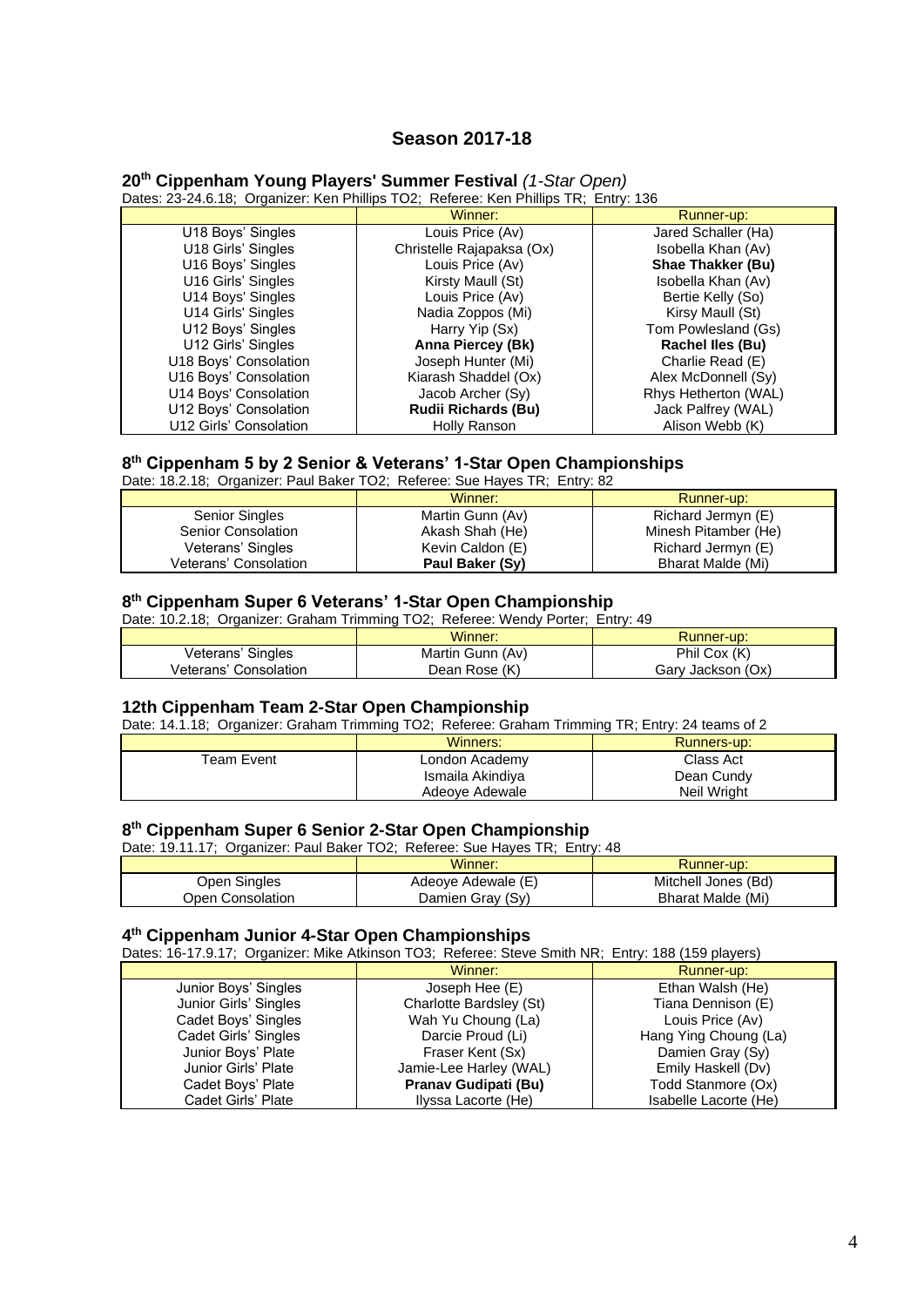# **Season 2016-17**

|  |  | 19th Cippenham Young Players' Summer Festival (1-Star Open) |  |  |  |  |
|--|--|-------------------------------------------------------------|--|--|--|--|
|--|--|-------------------------------------------------------------|--|--|--|--|

Dates: 10-11.6.17; Organizer: Ken Phillips TO2; Referee: Ken Phillips TR; Entry: 130

|                             | Winner:               | Runner-up:                     |
|-----------------------------|-----------------------|--------------------------------|
| U <sub>18</sub> Singles     | Louis Price (Av)      | Mathew Pearce (WAL)            |
| U <sub>16</sub> Singles     | Louis Price (Av)      | Mathew Pearce (WAL)            |
| U14 Boys' Singles           | Louis Price (Av)      | Louie Evans (WAL)              |
| U14 Girls' Singles          | Millie Rogove (He)    | Lauren Loosemore (Dv)          |
| U12 Boys' Singles           | Victor Rioja (He)     | Harrison Emery (K)             |
| U12 Girls' Singles          | Lauren Loosemore (Dv) | Scarlett Anders (Mi)           |
| U18 Consolation             | Ben Pearce (WAL)      | Jamie McNeil (Ox)              |
| U <sub>16</sub> Consolation | Pranav Gudipati (Bu)  | Bethany Brewer (WAL)           |
| U14 Boys' Consolation       | Pranav Gudipati (Bu)  | Daniel Broner (He)             |
| U14 Girls' Consolation      | Georgia Barker (Ha)   | Rhian Somerville-Houlford (Dv) |
| U12 Boys' Consolation       | Danny Klinger (Ha)    | George Thorn                   |
| U12 Girls' Consolation      | Ruby Elliott (WAL)    | Rhian Somerville-Houlford (Dv) |

#### **3 rd Cippenham Junior 4-Star Open Championships**

Dates: 22-23.4.17; Organizer: Mike Atkinson TO3; Referee: Steve Smith NR; Entries Secretary: Ken Phillips TR; Entry: 187 (146 players)

|                       | Winner:               | Runner-up:          |
|-----------------------|-----------------------|---------------------|
| Junior Boys' Singles  | James Smith (K)       | Israel Awolaja (Mi) |
| Junior Girls' Singles | Zahna Hall (Mi)       | Amelia Chan Mi)     |
| Cadet Boys' Singles   | Joseph Hee (E)        | Louis Price (Av)    |
| Cadet Girls' Singles  | Gemma Kerr Dv)        | Amelia Chan (Mi)    |
| Junior Boys' Plate    | Jack O'Duffy (WAL)    | Kwan Kin Tang (Mi)  |
| Junior Girls' Plate   | Jasmine Williams (Ha) | Ilyssa Lacorte (He) |
| Cadet Boys' Plate     | Marcus Holba (Gs)     | Herbie Sage (Dv)    |
| Cadet Girls' Plate    | Grace Clement (WAL)   | Alana Mansfield (E) |

### **7 th Cippenham 5 by 2 Senior & Veterans' 1-Star Open Championships**

Date: 26.2.17; Organizer: Paul Baker TO2; Referee: Sue Hayes TR; Entry: 91 (67 players)

|                       | Winner:              | Runner-up:             |
|-----------------------|----------------------|------------------------|
| <b>Senior Singles</b> | Chris Bush (Sy)      | Federico Viterbo (ITA) |
| Senior Consolation    | Joseph Goss (Nk)     | Akash Shah (He)        |
| Veterans' Singles     | Julious Esposo (PHI) | Hari Gehlot (Bk)       |
| Veterans' Consolation | Jogenes Senorin (Mi) | Paul Baker (Sy)        |

#### **11th Cippenham Team 2-Star Open Championship**

Date: 7.1.17; Organizer: Graham Trimming TO2; Referee: Graham Trimming TR; Entry: 24 teams of 2

|             | Winners:     | Runners-up:        |
|-------------|--------------|--------------------|
| Team Event. | The Eggheads | Its Only Ping Pong |
|             | Craig Bryant | Mitchell Jones     |
|             | Martin Gunn  | Jamie Fisher       |

#### **7 th Cippenham Super 6 Veterans' 2-Star Open Championship**

| Date: 27.11.16; Organizer: Graham Trimming TO; Referee: Sue Hayes TR; Entry: 37 |                     |                    |  |
|---------------------------------------------------------------------------------|---------------------|--------------------|--|
| Winner:<br>Runner-up:                                                           |                     |                    |  |
| Veterans' Singles                                                               | Martin Gunn (Av)    | Hari Gehlot (Bk)   |  |
| Veterans' Consolation                                                           | Paul Martindill (E) | Trevor Davies (Hr) |  |

#### **7 th Cippenham Super 6 Senior 2-Star Open Championship**

| Date: 22.10.16; Organizer: Paul Baker TO2; Referee: Sue Hayes TR; Entry: 54 |                    |                        |  |
|-----------------------------------------------------------------------------|--------------------|------------------------|--|
|                                                                             | Winner:            | Runner-up:             |  |
| Open Singles                                                                | Callum Evans (WAL) | Daniel O'Connell (WAL) |  |
| Open Consolation                                                            | Samson Bekele (Sv) | Alex Aston (Np)        |  |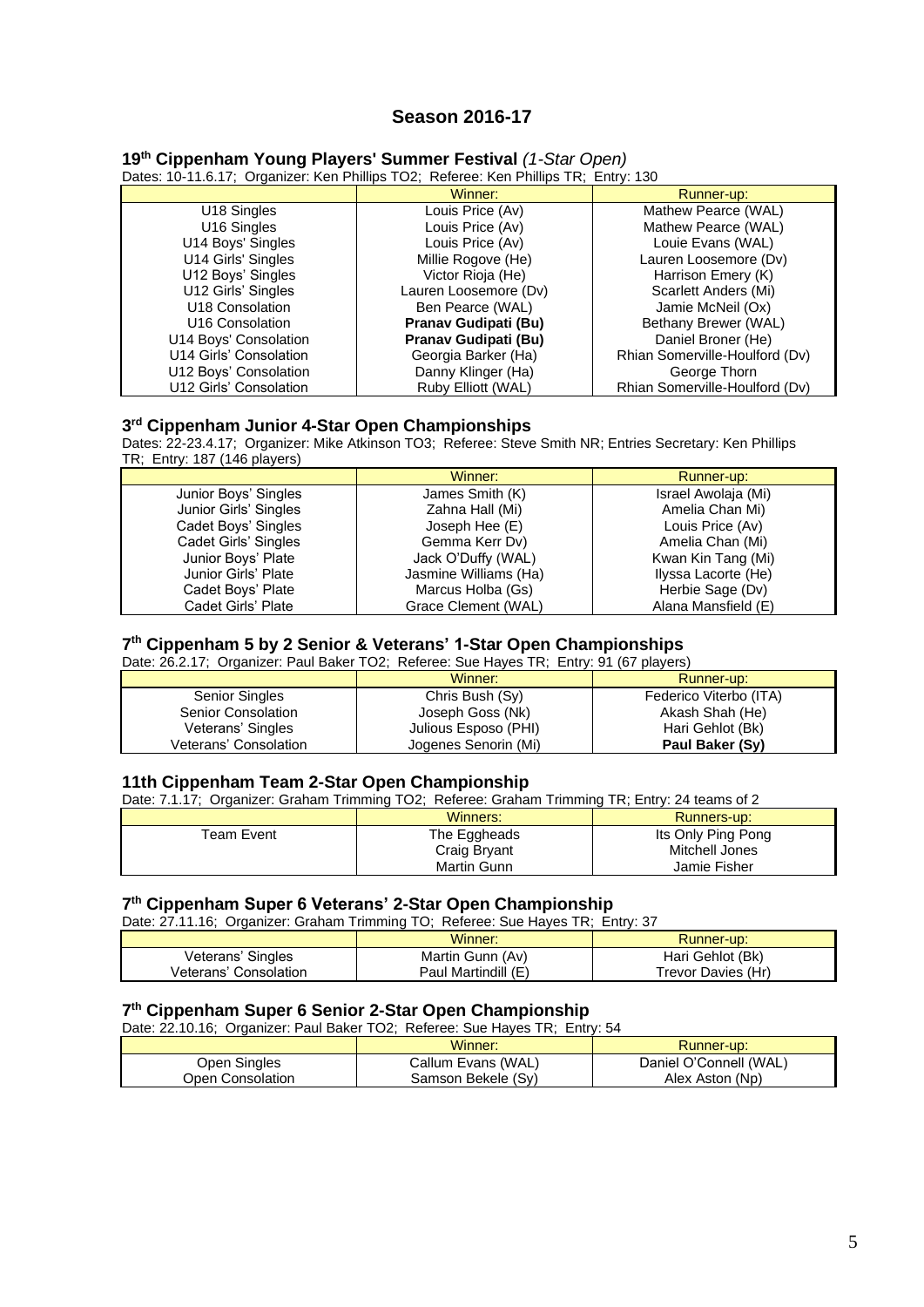### **2 nd Cippenham Junior 4-Star Open Championships**

Dates: 17-18.9.16; Organizer: Mike Atkinson TO3; Referee: Steve Smith NR; Entries Secretary: Ken Phillips TR; Entry: 191 (151 players)

|                       | Winner:                  | Runner-up:                  |
|-----------------------|--------------------------|-----------------------------|
| Junior Boys' Singles  | Josh Bennett (K)         | James Smith (K)             |
| Junior Girls' Singles | Kate Cheer (Sx)          | Zahna Hall (Mi)             |
| Cadet Boys' Singles   | Joseph Hee (Mi)          | Amiral Hussain (La)         |
| Cadet Girls' Singles  | Charlotte Bardsley (St)  | Darcie Proud (Li)           |
| Junior Boys' Plate    | Edan Regan (Co)          | Josh Amanor (Mi)            |
| Junior Girls' Plate   | Charlotte Weatherby (Du) | Mya Sultan (Mi)             |
| Cadet Boys' Plate     | Fraser Kent (Sx)         | <b>William Fricker (Bu)</b> |
| Cadet Girls' Plate    | Amy Marriott (Ys)        | Mari-Grace Baldwin (Dv)     |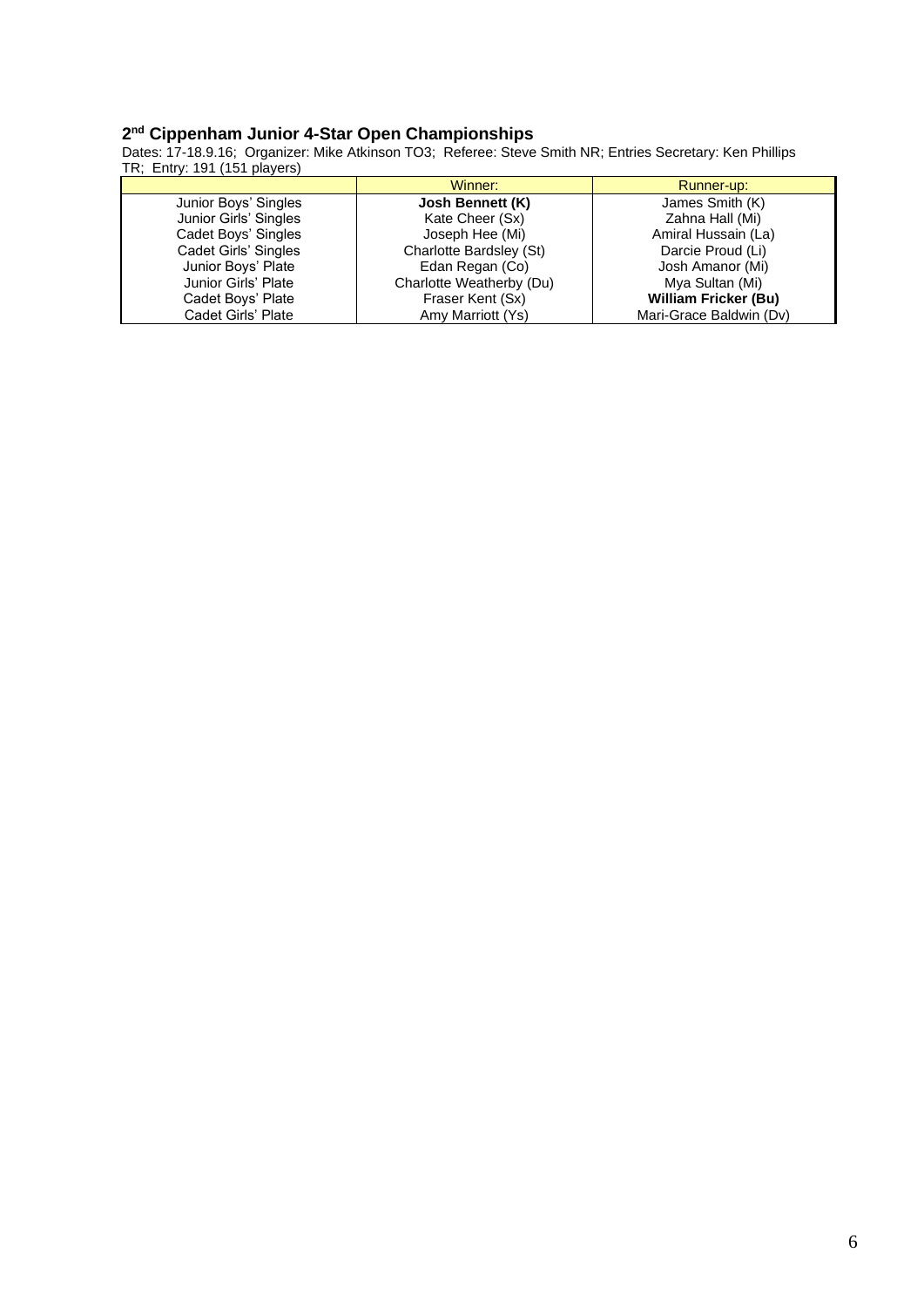# **Season 2015-16**

## **18th Cippenham Young Players' Summer Festival** *(1-Star Open)*

Dates: 18-19.6.16; Organizers: Catherine Hayes TO2 & Rebecca Hayes; Referee: Sue Hayes TR; Entry: 97

|                         | Winner:                  | Runner-up:               |
|-------------------------|--------------------------|--------------------------|
| U <sub>18</sub> Singles | Carl Breindel (He)       | <b>Shae Thakker (Bu)</b> |
| U <sub>16</sub> Singles | Carl Breindel (He)       | Marcus Holba (Gs)        |
| U14 Boys' Singles       | <b>Shae Thakker (Bu)</b> | Louis Rogove (He)        |
| U14 Girls' Singles      | Anaya Patel (Ha)         | Millie Rogove (He)       |
| U12 Singles             | Kamran Bastani (Ca)      | Pranav Gudipati (Bu)     |
| U18 Consolation         | Kyle Day (He)            | Matthew Pearce (WAL)     |
| U16 Consolation         | Mohammed Raqueeb (K)     | Elis Burgess (WAL)       |
| U14 Boys' Consolation   | Daniel Broner (He)       | Thomas Palmer (He)       |
| U12 Consolation         | Blake Sanderson (Ha)     | Harry Yip (Sx)           |

#### **6 th Cippenham Super 6 Veterans' 2-Star Open Championship**

Date: 23.4.16; Organizer: Graham Trimming TO2; Referee: Peter Hillier TR; Entry: 34

|                       | Winner:           | <b>Runner-up:</b>  |
|-----------------------|-------------------|--------------------|
| Veterans' Singles     | Martin Gunn (Av)  | Hari Gehlot (Bk)   |
| Veterans' Consolation | Geoff Grange (Mi) | Ramesh Bhalla (Ha) |

#### **6 th Cippenham 5 by 2 Senior & Veterans' 1-Star Open Championships**

Date: 28.2.16; Organizer: Paul Baker TO2; Referee: Ken Phillips TR; Entry: 66

|                       | Winner:          | Runner-up:          |
|-----------------------|------------------|---------------------|
| <b>Senior Singles</b> | Martin Gunn (Av) | Mike Rhodes (Ha)    |
| Senior Consolation    | Alex Aston (Np)  | Samson Bekeli (Sy)  |
| Veterans' Singles     | Steve Davis (Sy) | Anthony Corbin (He) |
| Veterans' Consolation | Paul Baker (Sy)  | Ken Lewis (E)       |

#### **6 th Cippenham Super 6 Senior 2-Star Open Championship**

Date: 6.2.16; Organizer: Paul Baker TO2; Referee: Sue Hayes TR; Entry: 42

|                  | Winner:                 | Runner-up:      |
|------------------|-------------------------|-----------------|
| Open Singles     | Martin Gunn (Bk)        | Bryan Kwan (Mi) |
| Open Consolation | Miroslav Danadzhiev (K) | Dean Rose (K)   |

#### **10th Cippenham Team 2-Star Open Championship**

Date: 9.1.16; Organizer: Graham Trimming TO2; Referee: Graham Trimming TR; Entry: 24 teams of 2

|            | Winners:    | Runners-up:      |
|------------|-------------|------------------|
| Team Event | Kingfisher  | Team J&R         |
|            | Andy Trott  | James Smith      |
|            | Hari Gehlot | Reiss Vydelingum |

#### **1 st Cippenham Junior 4-Star Open Championships**

Dates: 7-8.11.15; Organizer: Mike Atkinson TO3; Referee: Steve Smith NR; Entries Secretary: Ken Phillips TR; Entry: 208 (171 players)

|                       | Winner:                 | Runner-up:             |
|-----------------------|-------------------------|------------------------|
| Junior Boys' Singles  | Callum Evans (WAL)      | Jonny McMullan Ha)     |
| Junior Girls' Singles | Zahna Hall (Mi)         | Stephanie Cross (E)    |
| Cadet Boys' Singles   | Naphat Boonyaprapa (Ng) | Jonny McMullan (Ha)    |
| Cadet Girls' Singles  | Amelia Chan (Mi)        | Jemma Walker (Bu)      |
| Junior Boys' Plate    | Dan Clarke (Ch)         | Carl Breindel (He)     |
| Junior Girls' Plate   | Nina Kadir (Av)         | Sarah James (E)        |
| Cadet Boys' Plate     | Ryan Darwen (Sx)        | Joe Kaye (Mi)          |
| Cadet Girls' Plate    | Medha Verma (Sy)        | Yassmine Al-Amrie (Mi) |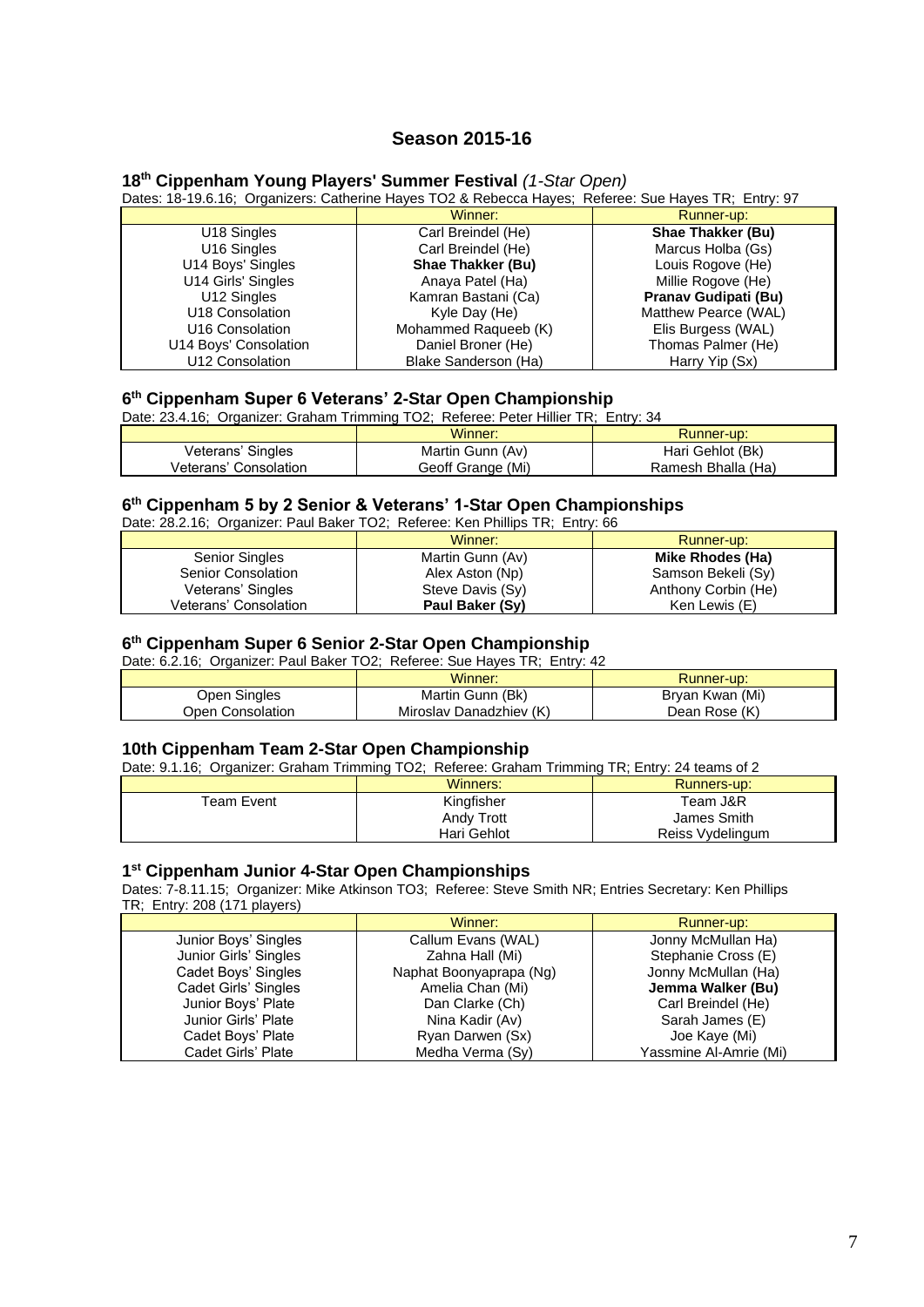# **Season 2014-15**

## **17th Cippenham Young Players' Summer Festival** *(1-Star Open)*

Dates: 20-21.6.15; Organizer: Catherine Hayes TO2; Referee: Steve Smith NR; Entry: 142 (87 players)

|                        | Winner:               | Runner-up:                   |
|------------------------|-----------------------|------------------------------|
| U18 Boys' Singles      | Daniel Simonsen (DEN) | <b>Ben Naylor-Smith (Bu)</b> |
| U18 Girls' Singles     | Rhoda Boadu (Mi)      | Nina Kadir (Av)              |
| U16 Boys' Singles      | Eren Gozcu (Mi)       | Daniel Simonsen (DEN)        |
| U16 Girls' Singles     | Lilla Schreiner (HUN) | Patricia Ianau (Mi)          |
| U14 Boys' Singles      | Daniel Simonsen (DEN) | Theodore Achampong (Mi)      |
| U14 Girls' Singles     | Beth Richards (WAL)   | Patricia Ianau (Mi)          |
| U12 Boys' Singles      | Louis Price (Av)      | <b>Shae Thakker (Bu)</b>     |
| U12 Girls' Singles     | Patricia Ianau (Mi)   | Lara Whitton (WAL)           |
| U18 Boys' Consolation  | Mathew Pearce (WAL)   | Callan Parkins (Av)          |
| U18 Girls' Consolation | Beth Richards (WAL)   | Natalia lanau (Mi)           |
| U16 Boys' Consolation  | Matthew Stringer (E)  | Mathew Nariel (E)            |
| U16 Girls' Consolation | Beth Richards (WAL)   | Jamie Lee-Harley (WAL)       |
| U14 Boys' Consolation  | Ben Pearce (WAL)      | Nathan Enstone (Mi)          |
| U14 Girls' Consolation | Nina Kadir (Av)       | Lara Whitton (WAL)           |
| U12 Boys' Consolation  | David Avery (WAL)     | Leon Kashdan-Brown (Av)      |

#### **5 th Cippenham Super 6 Veterans' 2-Star Open Championship**

Date: 11.4.15; Organizer: Graham Trimming TO2; Referee: Ken Phillips TR; Entry: 27

|                       | Winner:           | Runner-up:                  |
|-----------------------|-------------------|-----------------------------|
| Veterans' Singles     | Phil Snelson (Sy) | Daniel Heo (Sy)             |
| Veterans' Consolation | Tony Morris (Sx)  | <b>Graham Trimming (Bu)</b> |

#### **5 th Cippenham Super 6 Senior 2-Star Open Championship**

Date: 21.2.15; Organizer: Paul Baker TO2; Referee: Steve Smith NR; Entry: 48

|                  | Winner:                  | Runner-up:        |
|------------------|--------------------------|-------------------|
| Open Singles     | Martin Matuzevicius (Ha) | Michael Bree (St) |
| Open Consolation | Jon Cheung (Dv)          | Anthony Ellis (E) |

#### **9th Cippenham Team 2-Star Open Championship**

Date: 11.1.15; Organizer: Graham Trimming TO2; Referee: Graham Trimming TR; Entry: 25 teams of 2

| $-$ 0.000 $-$ 0.000 $-$ 0.000 $-$ 0.000 0.000 $-$ 0.000 0.000 0.000 0.000 0.000 0.000 0.000 0.000 0.000 0.000 0.000 0.000 0.000 0.000 0.000 0.000 0.000 0.000 0.000 0.000 0.000 0.000 0.000 0.000 0.000 0.000 0.000 0.000 0.0 |                   |                     |
|-------------------------------------------------------------------------------------------------------------------------------------------------------------------------------------------------------------------------------|-------------------|---------------------|
|                                                                                                                                                                                                                               | Winners:          | Runners-up:         |
| Team Event                                                                                                                                                                                                                    | Class Act         | <b>Beaufort</b>     |
|                                                                                                                                                                                                                               | Neil Wright (WAL) | Michael Bree (St)   |
|                                                                                                                                                                                                                               | Steve Buck (Mi)   | Jody Bevington (Wa) |

## **5 th Cippenham 5 by 2 Senior & Veterans' 1-Star Open Championships**

Date: 22.11.14; Organizer: Paul Baker TO2; Referee: Ken Phillips TR; Entry: 70

|                       | Winner:             | Runner-up:          |
|-----------------------|---------------------|---------------------|
| <b>Senior Singles</b> | Adrian Pilgrim (Wa) | Martin Gunn (Av)    |
| Senior Consolation    | Tony Morris (Sx)    | Hari Prasad (Bu)    |
| Veterans' Singles     | Martin Gunn (Av)    | Diccon Gray (K)     |
| Veterans' Consolation | Paul Martindill (E) | Syd Montgomery (Bk) |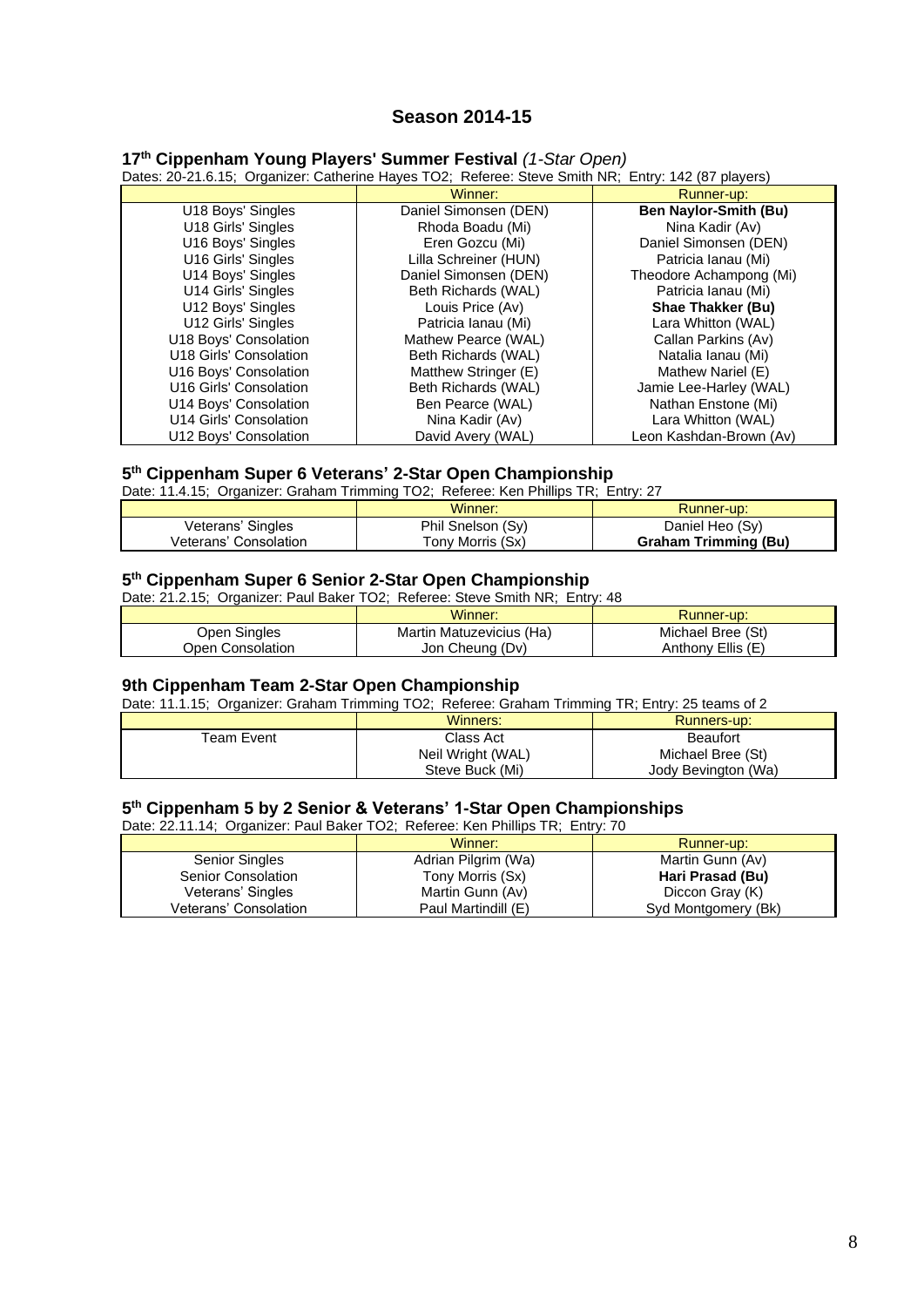#### **Cippenham Young Players' Autumn Festival** *(1-Star Open)*

Dates: 13-14.9.14; Organizer: Catherine Hayes TO2; Referee: Ken Phillips TR; Entry: 82 (63 players)

|                         | Winner:                  | Runner-up:                   |
|-------------------------|--------------------------|------------------------------|
| U18 Boys' Singles       | Romayne Stewart (Mi)     | <b>Ben Naylor-Smith (Bu)</b> |
| U18 Girls' Singles      | Megan Ashfield (Bu)      | Zoe Davies (E)               |
| U <sub>16</sub> Singles | Romayne Stewart (Mi)     | <b>Ben Naylor-Smith (Bu)</b> |
| U14 Boys' Singles       | Erik Wahlgren (SWE)      | Shae Thakker (Bu)            |
| U14 Girls' Singles      | Federica Tazartes (Sy)   | Jemma Walker (Bu)            |
| U12 Singles             | <b>Shae Thakker (Bu)</b> | Johan Wahlgren (SWE)         |
| U18 Boys' Consolation   | Sam Millar (Do)          | Ben Graham (Do)              |
| U16 Consolation         | Jack Stockdale (E)       | Zoe Davies (E)               |
| U14 Boys' Consolation   | Matthew Hazell (Sy)      | Joseph Sheppard (Gs)         |
| U14 Girls' Consolation  | Habina Seo (Ha)          | Yassmine Al-Amrie (Mi)       |
| U12 Consolation         | Habina Seo (Ha)          | Bruce Yao (He)               |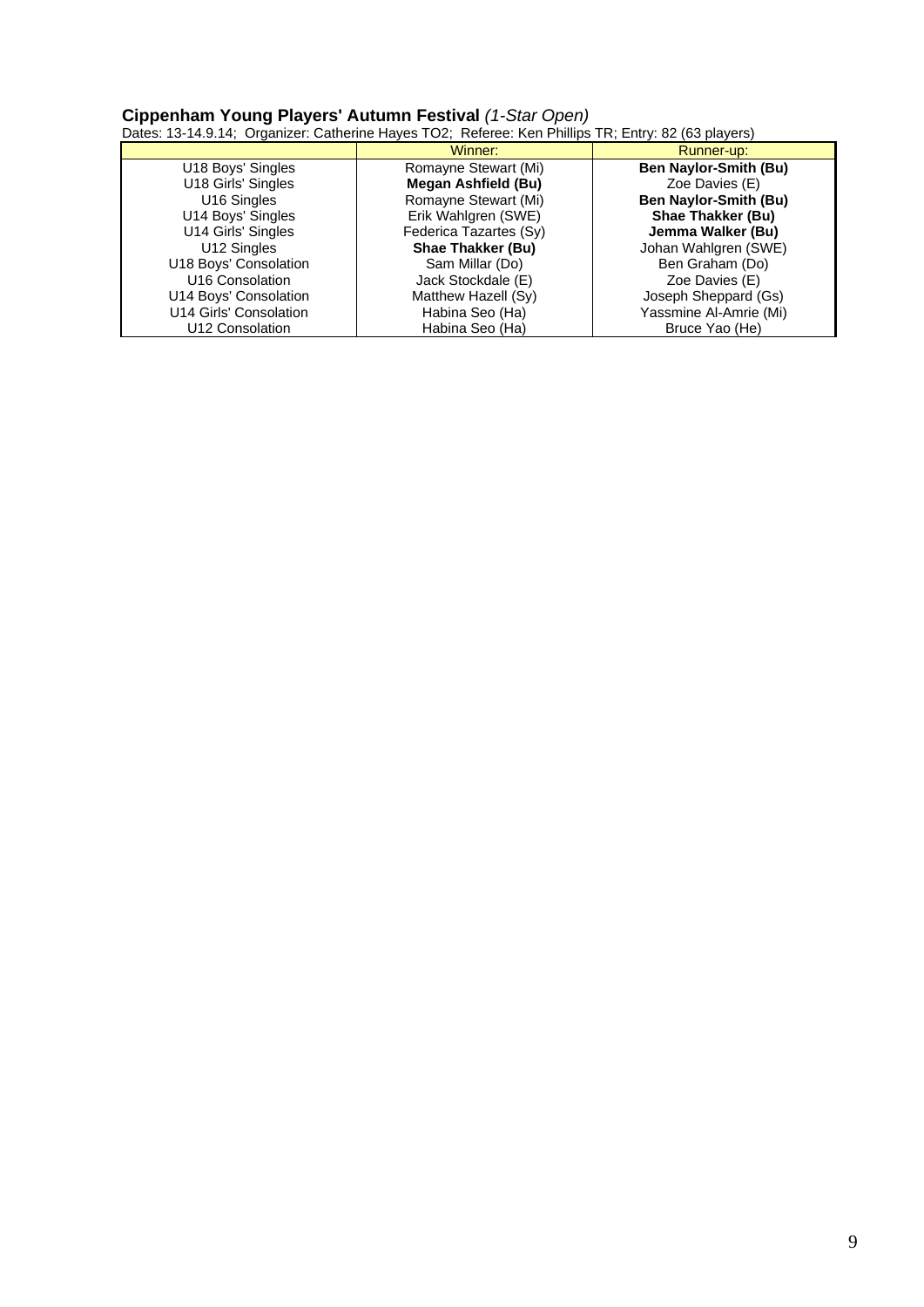# **Season 2013-14**

# **16th Cippenham Young Players' Summer Festival** *(1-Star Open)*

| Dates: 14-15.6.14; Organizer: Catherine Hayes TO2; Referee: Steve Smith NR; Entry: 206 (123 players) |                         |                              |
|------------------------------------------------------------------------------------------------------|-------------------------|------------------------------|
|                                                                                                      | Winner:                 | Runner-up:                   |
| U18 Boys' Singles                                                                                    | Eren Gozcu (Mi)         | Ben Bennett (Wo)             |
| U18 Girls' Singles                                                                                   | Beth Roberts (WAL)      | <b>Shristi Ghosh (Bu)</b>    |
| U16 Boys' Singles                                                                                    | Eren Gozcu (Mi)         | <b>Ben Naylor-Smith (Bu)</b> |
| U16 Girls' Singles                                                                                   | Shristi Ghosh (Bu)      | Megan Ashfield (Bu)          |
| U14 Boys' Singles                                                                                    | George Hazell (Sx)      | Carl Breindel (He)           |
| U14 Girls' Singles                                                                                   | Shristi Ghosh (Bu)      | Jemma Walker (Bu)            |
| U12 Boys' Singles                                                                                    | Mithun Padmabhan (WAL)  | Stanley Shilton (Gs)         |
| U12 Girls' Singles                                                                                   | Habina Seo (Ha)         | Anna Hursey (WAL)            |
| U18 Boys' Consolation                                                                                | Antony Atkins (Sy)      | Paul Toader (Mi)             |
| U18 Girls' Consolation                                                                               | Zoe Davies (E)          | Anisha Rasan (Mi)            |
| U16 Boys' Consolation                                                                                | Justin Jeffery (E)      | Ellis Burgess (WAL)          |
| U16 Girls' Consolation                                                                               | Rhoda Boadu (Mi)        | Bethany Brewer (WAL)         |
| U14 Boys' Consolation                                                                                | Joseph Barraclough (Bk) | David Avery (WAL)            |
| U14 Girls' Consolation                                                                               | Lara Whitton (WAL)      | Alana Mansfield (E)          |
| U12 Boys' Consolation                                                                                | Louis Price (Av)        | Charlie Cunningham (Sy)      |

# **4 th Cippenham Super 6 Veterans' 2-Star Open Championship**

Date: 19.4.14; Organizer: Graham Trimming TO2; Referee: Ken Phillips TR; Entry: 31

|                       | Winner:          | Runner-up:          |
|-----------------------|------------------|---------------------|
| Veterans' Singles     | Martin Gunn (Av) | Hon Kau Choy (Ng)   |
| Veterans' Consolation | Dean Rose (K)    | Daniel Lucking (Ha) |

#### **4 th Cippenham Super 6 Senior 2-Star Open Championship**

Date: 22.2.14; Organizer: Paul Baker TO2; Referee: Steve Smith NR; Entry: 51

|                  | Winner:          | <b>Runner-up:</b>       |
|------------------|------------------|-------------------------|
| Open Singles     | Dean Cundy (WAL) | Noor Owadally (Mi)      |
| Open Consolation | Sam Do (Mi)      | Miroslav Danadzhiev (K) |

# **8th Cippenham Team 2-Star Open Championship**

Date: 12.1.14; Organizer: Graham Trimming TO2; Referee: Graham Trimming TR; Entry: 26 teams of 2

|                        | Winners:              | Runners-up:        |
|------------------------|-----------------------|--------------------|
| <sup>r</sup> eam Event | <b>OLOP IMPACT</b>    | Fusion             |
|                        | Daniel Moses (Bk))    | Tyla Anderson (Mi) |
|                        | Daniel McTiernan (Bk) | Jamal Dennison (E) |

#### **4 th Cippenham 5 by 2 Senior & Veterans' 1-Star Open Championships**

Date: 30.11.13; Organizer: Paul Baker TO2; Referee: Ken Phillip TR; Entry: 61 (46 players)

|                       | Winner:                | Runner-up:          |
|-----------------------|------------------------|---------------------|
| <b>Senior Singles</b> | Federico Viterbo (ITA) | Billy Ho (Wi)       |
| Senior Consolation    | Danny Cox (Li)         | Daniel Lucking (Ha) |
| Veterans' Singles     | Jogenes Senorin (Mi)   | Mark Banks (Bk)     |
| Veterans' Consolation | Daniel Lucking (Ha)    | Syd Montgomery (Bk) |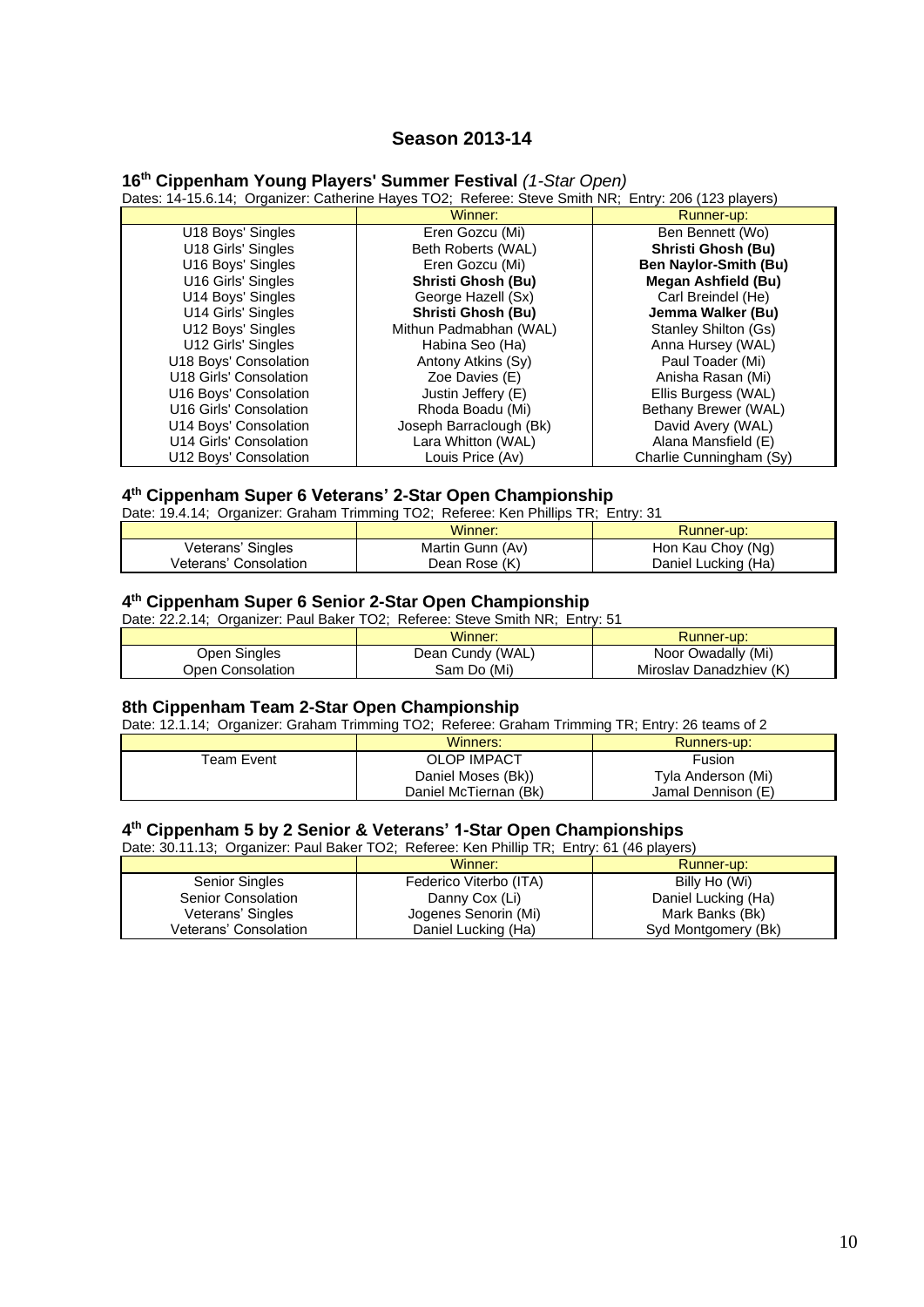# **Season 2012-13**

# **15th Cippenham Young Players' Summer Festival** *(1-Star Open)*

Dates: 22-23.6.13; Organizer: Catherine Hayes TO2; Referee: Steve Smith NR; Entry: 125 (81 players)

|                         | Winner:                      | Runner-up:                |
|-------------------------|------------------------------|---------------------------|
| U18 Singles             | Olamide Wuraola (Sy)         | Shaquille Webb-Dixon (Sy) |
| U <sub>16</sub> Singles | Olamide Wuraola (Sy)         | Hiba Feredj (Mi)          |
| U14 Boys' Singles       | George Hazell (Sx)           | Marcus Bracey (Sx)        |
| U14 Girls' Singles      | Talia Banin-Reid (Mi)        | Shristi Ghosh (Bu)        |
| U12 Boys' Singles       | Sam Wilson (Bu)              | Reece Chamdal (Ox)        |
| U12 Girls' Singles      | Shristi Ghosh (Bu)           | Victoria Coll (Ox)        |
| U18 Consolation         | James Knudsen (E)            | Alexander Gough (Mi)      |
| U16 Consolation         | <b>Ben Naylor-Smith (Bu)</b> | Mateusz Mikosz (He)       |
| U14 Boys' Consolation   | Arman Khan (Mi)              | Murhad Hussain (Mi)       |
| U14 Girls' Consolation  | Alice Hazell (Sx)            | Katie Shepherd (Bk)       |
| U12 Boys' Consolation   | Mathew Pearce (WAL)          | Kian Evans (Bu)           |

# **3 rd Cippenham 5 by 2 Cadet & Under-13 1-Star Open Championships**

Date: 14.4.13; Organizer: Sue Hayes TO2; Referee: Paul Baker; Entry: 36 (26 players)

|                      | Winner:               | Runner-up:            |
|----------------------|-----------------------|-----------------------|
| Cadet Singles        | Romayne Stewart (Mi)  | Gus Thomis (Bk)       |
| Cadet Consolation    | Ben Naylor-Smith (Bu) | Dexter Sherin (Sx)    |
| Under-13 Singles     | Reiss Vydelingum (K)  | Artur Caltabiano (Ha) |
| Under-13 Consolation | Jamie Liu (Bk)        | Michael Tunubu (Sy)   |

# **3 rd Cippenham 5 by 2 Senior & Veterans' 1-Star Open Championships**

Date: 17.2.13; Organizer: Paul Baker TO2; Referee: Mick Strode IR; Entry: 51 (37 players)

|                       | Winner:                      | Runner-up:          |
|-----------------------|------------------------------|---------------------|
| Senior Singles        | Anthony Corbin (He)          | Tyla Anderson (Mi)  |
| Senior Consolation    | <b>Ricky Hardcastle (Mi)</b> | Leslie Samuels (Mi) |
| Veterans' Singles     | <b>Martin Gunn (Av)</b>      | Mike Rhodes (Ha)    |
| Veterans' Consolation | Cliff Scott (K)              | Leslie Samuels (Mi) |

#### **3 rd Cippenham Super 6 Senior 2-Star Open Championship**

Date: 17.11.12; Organizer: Paul Baker TO2; Referee: Mick Strode IR; Entry: 43

|                  | Winner:              | Runner-up:        |
|------------------|----------------------|-------------------|
| Open Singles     | Eli Baraty (Mi)      | Daniel Barna (Sx) |
| Open Consolation | Thomas Jeffcott (Wi) | Jimmy Yeung (Ha)  |

#### **3 rd Cippenham Super 6 Junior 2-Star Open Championship**

Date: 4.11.12; Organizer: Terry Boxall TO2; Referee: Mick Strode IR; Entry: 26

|                    | Winner:                | Runner-up:              |
|--------------------|------------------------|-------------------------|
| Junior Singles     | Christoph Zickert (Av) | Nishanth Narayanan (Bd) |
| Junior Consolation | Chris Clifford (He)    | Simon Price (Ox)        |

#### **7th Cippenham Team 2-Star Open Championship**

Date: 21.10.12; Organizer: Graham Trimming TO2; Referee: Graham Trimming TR; Entry: 24 teams of 2

|             | Winners:               | Runners-up:          |
|-------------|------------------------|----------------------|
| Team Event. | London TT Academy      | Godalming TTC        |
|             | Gabriel Achampong (Mi) | Alain Choo-Choy (Sy) |
|             | Omar Kassal (Mi)       | Andreas Pusch (Sy)   |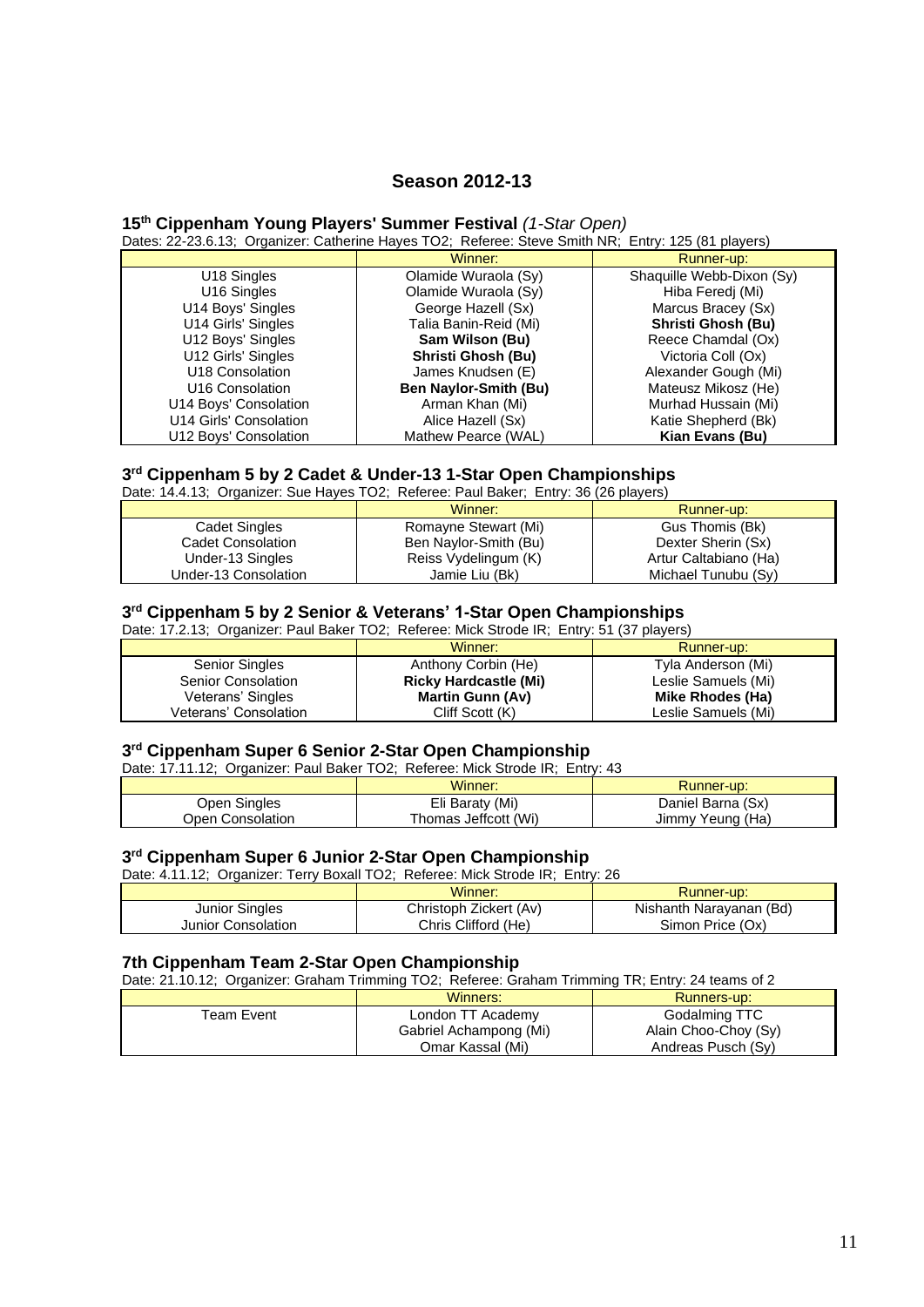# **Season 2011-12**

## **14 th Cippenham Young Players' Summer Festival** *(1-Star Open)*

Dates: 16-17.6.12; Organizer: Catherine Hayes TO2; Referee: Steve Smith TR; Entry: 92

|                         | Winner:                | Runner-up:              |
|-------------------------|------------------------|-------------------------|
| U <sub>18</sub> Singles | Leon Thomson (He)      | Michael Bree (St)       |
| U <sub>16</sub> Singles | Oliver Hack (Ha)       | Liam Winder (WAL)       |
| U14 Boys' Singles       | Ryan Williams (E)      | Finn Morgan-Baylis (Do) |
| U14 Girls' Singles      | Soffi Jenkins (WAL)    | Lydia John (WAL)        |
| U12 Singles             | Ben Proud (Bu)         | Sam Wilson (Bu)         |
| U18 Consolation         | Keiran Thompson (Ha)   | Ivan Monderin (Sy)      |
| U16 Consolation         | Lucas Papantoniou (Mi) | Ivan Monderin (Sy)      |
| U14 Boys' Consolation   | James Knudsen (E)      | Anthony Close (He)      |
| U12 Consolation         | Pavle Svrdin (Mi)      | Katie Shepherd (Bk)     |

### **2 nd Cippenham Super 6 Senior 2-Star Open Championship**

Date: 22.4.12; Organizer: Terry Boxall TO2; Referee: Mick Strode IR; Entry: 29

|                  | Winner:           | Runner-up:      |
|------------------|-------------------|-----------------|
| Open Singles     | Zoltan Koszo (Mi) | Eli Baraty (He) |
| Open Consolation | Danny Lewis (He)  | Adam Reed (Mi)  |

### **2 nd Cippenham Super 6 Veterans' 2-Star Open Championship**

Date: 21.4.12; Organizer: Graham Trimming TO2; Referee: Steve Smith NR; Entry: 21

|                       | Winner:                       | Runner-up:      |
|-----------------------|-------------------------------|-----------------|
| Veterans' Singles     | <b>Christos Hannides (Ha)</b> | Phil Walker (E) |
| Veterans' Consolation | Paul Martindill (E)           | Dean Rose (K)   |

### **2 nd Cippenham Super 6 Junior 2-Star Open Championship**

| Date: 24.3.12; Organizer: Sue Hayes TO2; Referee: Steve Smith NR; Entry: 25 |                   |                     |  |
|-----------------------------------------------------------------------------|-------------------|---------------------|--|
| Winner:<br>Runner-up:                                                       |                   |                     |  |
| Junior Singles                                                              | Ryan Williams (E) | Isaac Beevor (Bd)   |  |
| Junior Consolation                                                          | Ben Foster (Mi)   | Alex Parkinson (Bu) |  |

### **2 nd Cippenham 5 by 2 Cadet & Under-13 1-Star Open Championships**

Date: 26.2.12; Organizer: Terry Boxall TO2; Referee: Mick Strode IR; Entry: 60 (41 players)

|                      | Winner:                | Runner-up:            |
|----------------------|------------------------|-----------------------|
| Cadet Singles        | Ryan Williams (E)      | Alexander Gillen (Sy) |
| Cadet Consolation    | Jonathan McMullan (Ha) | Soffi Jenkins (WAL)   |
| Under-13 Singles     | James Smith (K)        | Alexander Gillen (Sy) |
| Under-13 Consolation | England Seferi (Mi)    | Artur Caltabiano (Ha) |

### **6th Cippenham Team 2-Star Open Championship**

Date: 31.10.11; Organizer: Graham Trimming TO2; Referee: Graham Trimming TR; Entry: 25 teams of 2

|            | Winners:                   | Runners-up:       |
|------------|----------------------------|-------------------|
| Team Event | Team O Boll                | TT Muas           |
|            | <b>Robert Hansell (Bu)</b> | Daniel Barna (Sx) |
|            | Stephen Munson (Bu)        | Alex Forshaw (Sx) |

# **2 nd Cippenham 5 by 2 Senior & Veterans' 1-Star Open Championships**

Date: 22.10.11; Organizer: Paul Baker TO2; Referee: Steve Smith NR; Entry: 59 (44 players)

| $P(x, y, z) = P(x, y, z) + P(x, y, z) + P(x, y, z) + P(x, y, z) + P(x, y, z)$ |  |                   |                     |
|-------------------------------------------------------------------------------|--|-------------------|---------------------|
|                                                                               |  | Winner:           | Runner-up:          |
| <b>Senior Singles</b>                                                         |  | David Harvey (Gs) | Dean Cundy (WAL)    |
| Senior Consolation                                                            |  | Ross Saxby (Bk)   | Gavin West (E)      |
| Veterans' Singles                                                             |  | David Harvey (Gs) | Mark Banks (Bk)     |
| Veterans' Consolation                                                         |  | Jon Bradbury (Bu) | Daniel Lucking (Ha) |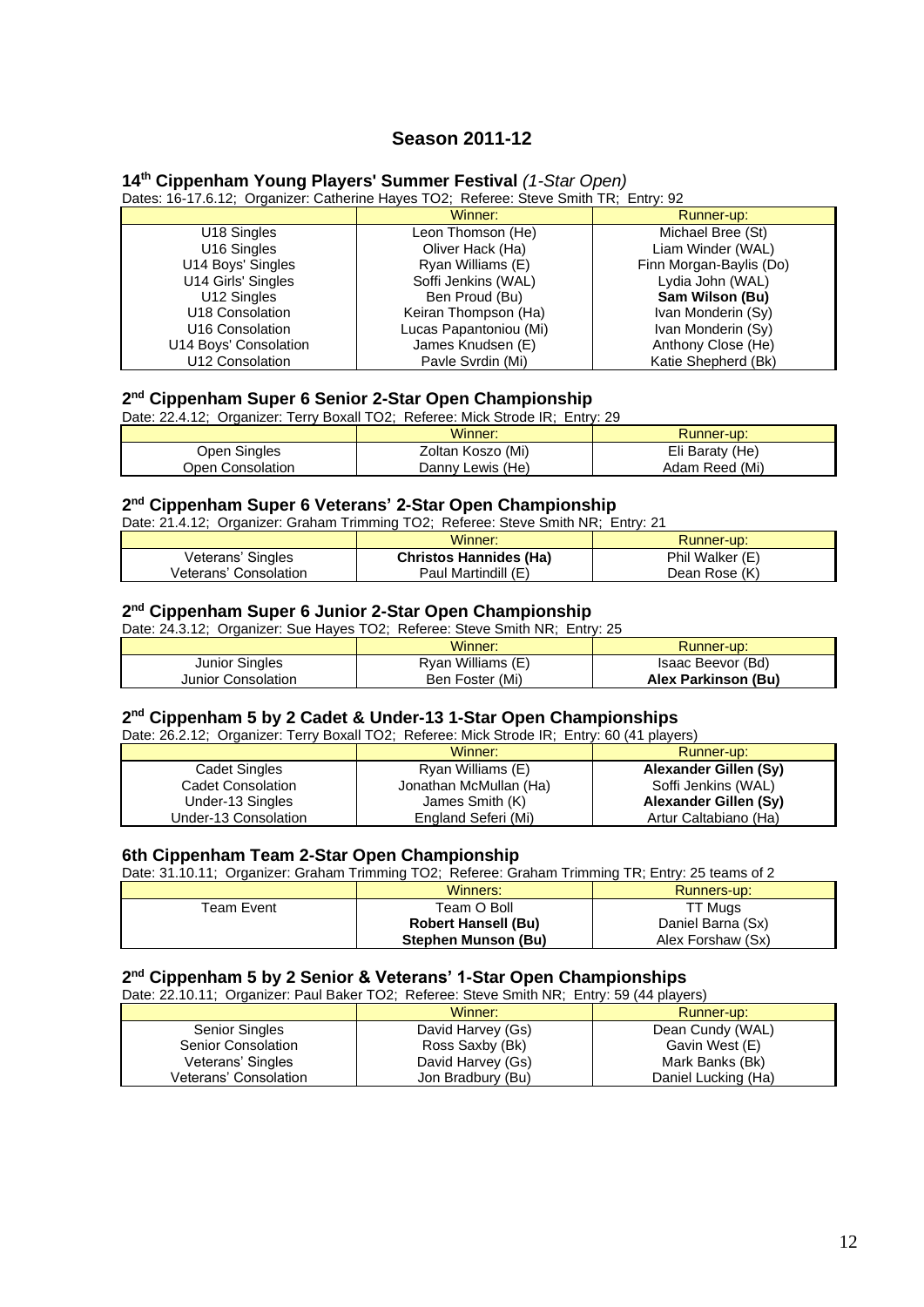# **2 nd Cippenham 5 by 2 Senior & Junior 1-Star Open Championships**

| Date: 28.8.11; Organizer: Catherine Hayes TO2; Referee: Steve Smith TR; Entry: 73 (57 players) |                       |                         |                     |
|------------------------------------------------------------------------------------------------|-----------------------|-------------------------|---------------------|
|                                                                                                |                       | Winner:                 | Runner-up:          |
|                                                                                                | <b>Senior Singles</b> | Eli Baraty (He)         | Neil Wright (WAL)   |
|                                                                                                | Senior Consolation    | Nishanth Naravanan (Bd) | Jonathan Evans (Ha) |
|                                                                                                | <b>Junior Singles</b> | Jonathan Evans (Ha)     | Harpreet Rupal (Bd) |
|                                                                                                | Junior Consolation    | Jamie Trevillion (Do)   | Timur Hasimi (Mi)   |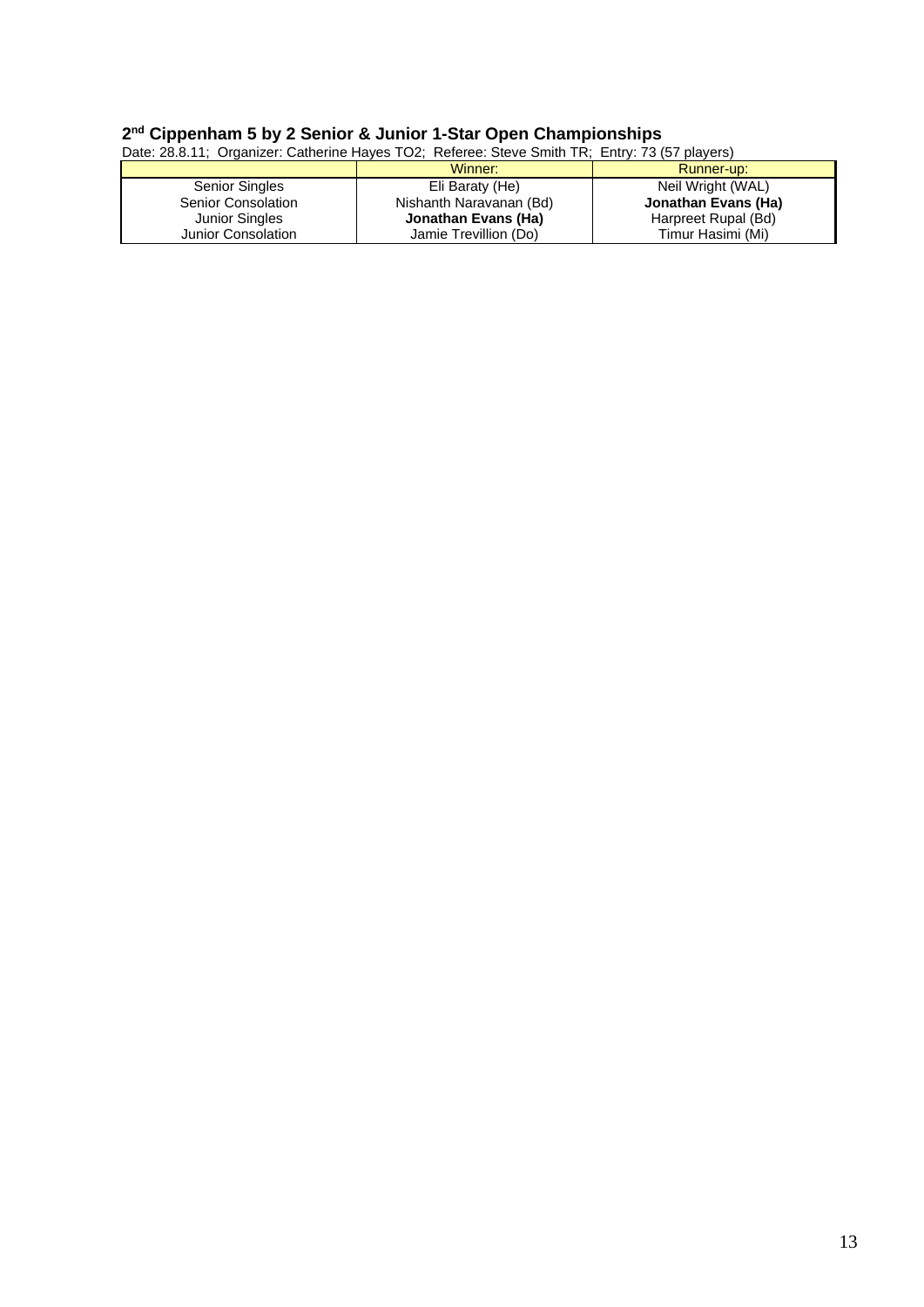# **Season 2010-11**

#### **13th Cippenham Young Players' Summer Festival** *(1-Star Open)*

Dates: 25-26.6.11; Organizer: Catherine Hayes TO2; Referee: Steve Smith TR; Entry: 204 (132 players)

|                       | Winner:             | Runner-up:                  |
|-----------------------|---------------------|-----------------------------|
| U18 Singles           | Tyla Anderson (Mi)  | Reece Placid (Mi)           |
| U16 Boys' Singles     | Reece Placid (Mi)   | Joseph Langham-Ferreira Sy) |
| U16 Girls' Singles    | Bethany Wilson (Dv) | Laura Burbuleviciute (E)    |
| U14 Boys' Singles     | Jack Josephs (He)   | Gabriel Achampong (Mi)      |
| U14 Girls' Singles    | Evie Foster (K)     | Bethany Wilson (Dv)         |
| U12 Boys' Singles     | Omar Khassal (Mi)   | Edward Haskell (Dv)         |
| U12 Girls' Singles    | Denise Payet (Mi)   | Kate Cheer (Sx)             |
| U18 Consolation       | Daniel Pound (Sx)   | Steven Vasiliou Mi)         |
| U16 Boys' Consolation | Mitchell Jones (Mi) | Oliver Hack (He)            |
| U14 Boys' Consolation | Alex Nagle (Bu)     | Zachary Bull Mi)            |
| U12 Bovs' Consolation | Ben Foster (Y)      | Colliva Timur (Mi)          |

#### **Cippenham Super 6 Veterans' 2-Star Open Championships**

Date: 20.3.11; Organizer: Graham Trimming TO2; Referee: Mick Strode IR; Entry: 26

|                    | Winner:              | <b>Runner-up:</b>     |
|--------------------|----------------------|-----------------------|
| Singles            | Andy Misseldine (Ox) | Radovan Zivkovic (Mi) |
| <b>Consolation</b> | Geoff Ware (Do)      | Paul Martindill (E)   |

#### **Cippenham Super 6 Senior 2-Star Open Championships**

Date: 27.2.11; Organizer: Paul Baker TO2; Referee: Steve Smith TR; Entry: 51

|                 | Winner:                 | Runner-up:         |
|-----------------|-------------------------|--------------------|
| Men's Singles   | Neil Wright (WAL)       | Dean Cundy (WAL)   |
| Women's Singles | Klaudia Szadkowska (Mi) | Julie Furber (WAL) |
| Consolation     | Klaudia Szadkowska (Mi) | Ed Slot (Ha)       |

#### **Cippenham 5 by 2 Senior & Junior 1-Star Open Championships**

Date: 15.1.11; Organizer: Steve Smith TO2; Referee: Steve Smith TR; Entry: 60 (53 players)

|                       | Winner:            | Runner-up:                 |
|-----------------------|--------------------|----------------------------|
| Senior Singles        | Neil Wright (WAL)  | <b>Robert Hansell (Bu)</b> |
| Senior Consolation    | David Randall (Ha) | Anna Labuz (WAL)           |
| <b>Junior Singles</b> | George Heath (Sy)  | Enisa Kamara (Sy)          |
| Junior Consolation    | Yinka Falana (Sy)  | Leo Long (Bk)              |

#### **5th Cippenham Team 2-Star Open Championship**

Date: 28.11.10; Organizer: Graham Trimming TO2; Referee: Graham Trimming TR; Entry: 22 teams of 2

|            | Winners:                | Runners-up:          |
|------------|-------------------------|----------------------|
| Team Event | <b>Cardiff Coconuts</b> | Godalming TTC        |
|            | Neil Wright (WAL)       | Alain Choo-Choy (Sy) |
|            | Nick Brown (WAL)        | Andreas Pusch (Sy)   |

#### **Cippenham 5 by 2 Cadet & Under-13 1-Star Open Championships**

Date: 14.11.10; Organizer: Terry Boxall TO2; Referee: Paul Baker; Entry: 64

|                      | Winner:             | Runner-up:           |
|----------------------|---------------------|----------------------|
| <b>Cadet Singles</b> | Jack Bennett (Sx)   | Alex Kwaskowski (Sy) |
| Cadet Consolation    | Karim Khassal (Mi)  | Kleber Silva (E)     |
| Under-13 Singles     | Joshua Bennett (Sx) | Tom Windram (K)      |
| Under-13 Consolation | Kleber Silva (E)    | Leo Long (Bk)        |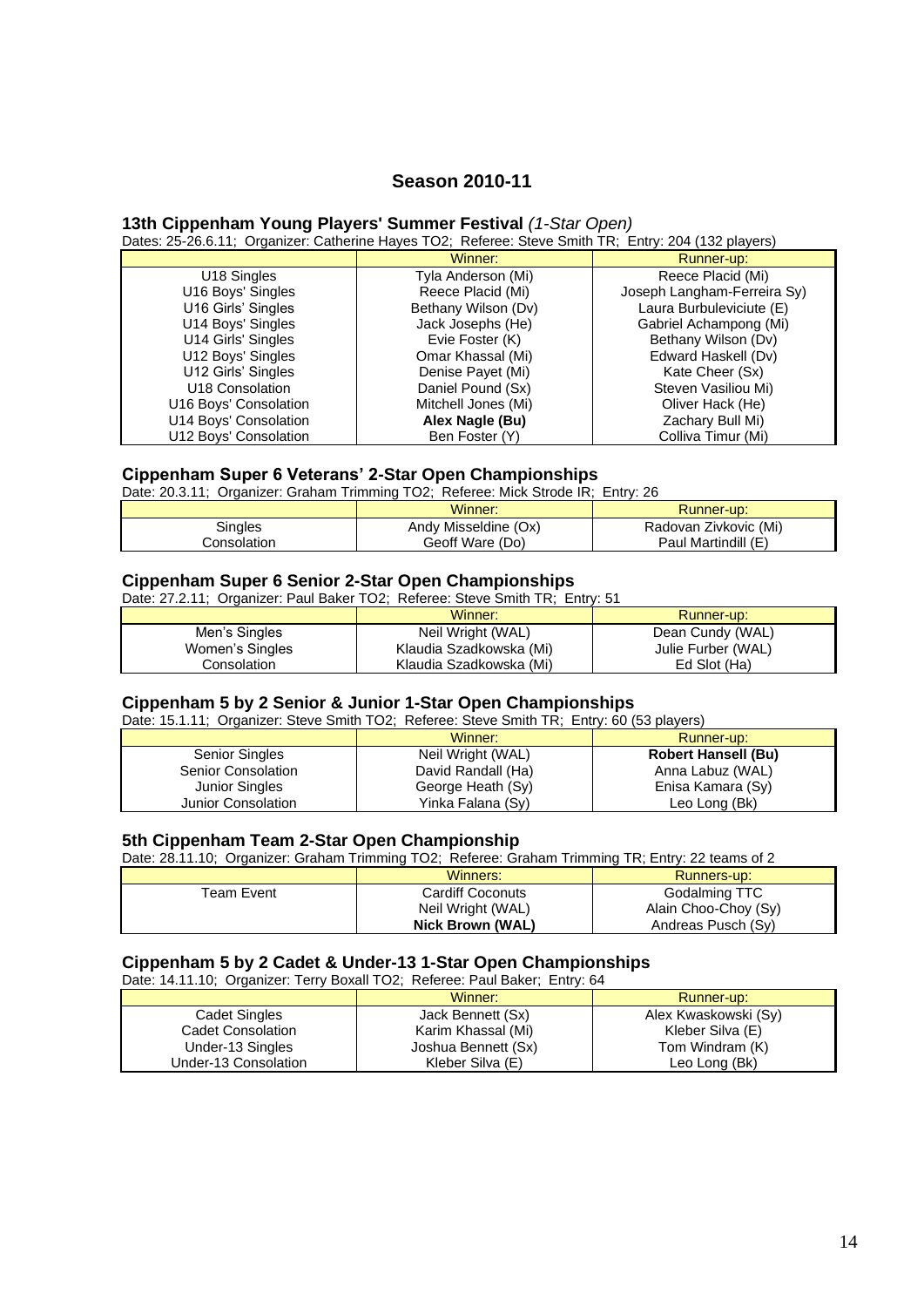# **Cippenham 5 by 2 Senior & Veterans' 1-Star Open Championships**

| Date: 19.9.10; Organizer: Terry Boxall TO2; Referee: Mick Strode IR; Entry: 41 (35 players) |                            |                              |
|---------------------------------------------------------------------------------------------|----------------------------|------------------------------|
|                                                                                             | Winner:                    | Runner-up:                   |
| Open Singles                                                                                | Tony West (E)              | <b>Nick Brown (WAL)</b>      |
| Open Consolation                                                                            | <b>Martin Haycock (Bu)</b> | <b>Ricky Hardcastle (Mi)</b> |
| Veterans' Singles                                                                           | <b>Steve Buck (WAL)</b>    | Tony West (E)                |
| Veterans' Consolation                                                                       | Russell Bates (Mi)         | Maurice Isaacs (Mi)          |

#### **Cippenham Super 6 Junior 2-Star Open Championships**

Date: 29.8.10; Organizer: Sue Hayes TO2; Referee: Steve Smith TR; Entry: 33

|                | Winner:              | Runner-up:         |
|----------------|----------------------|--------------------|
| Boys' Singles  | Tyla Anderson (Mi)   | Finny Wilson (Sx)  |
| Girls' Singles | Monsurat Alausa (Mi) | Abisola Alausa (E) |
| Consolation    | Oliver Hack (Ha)     | Anisa Kamara (Sy)  |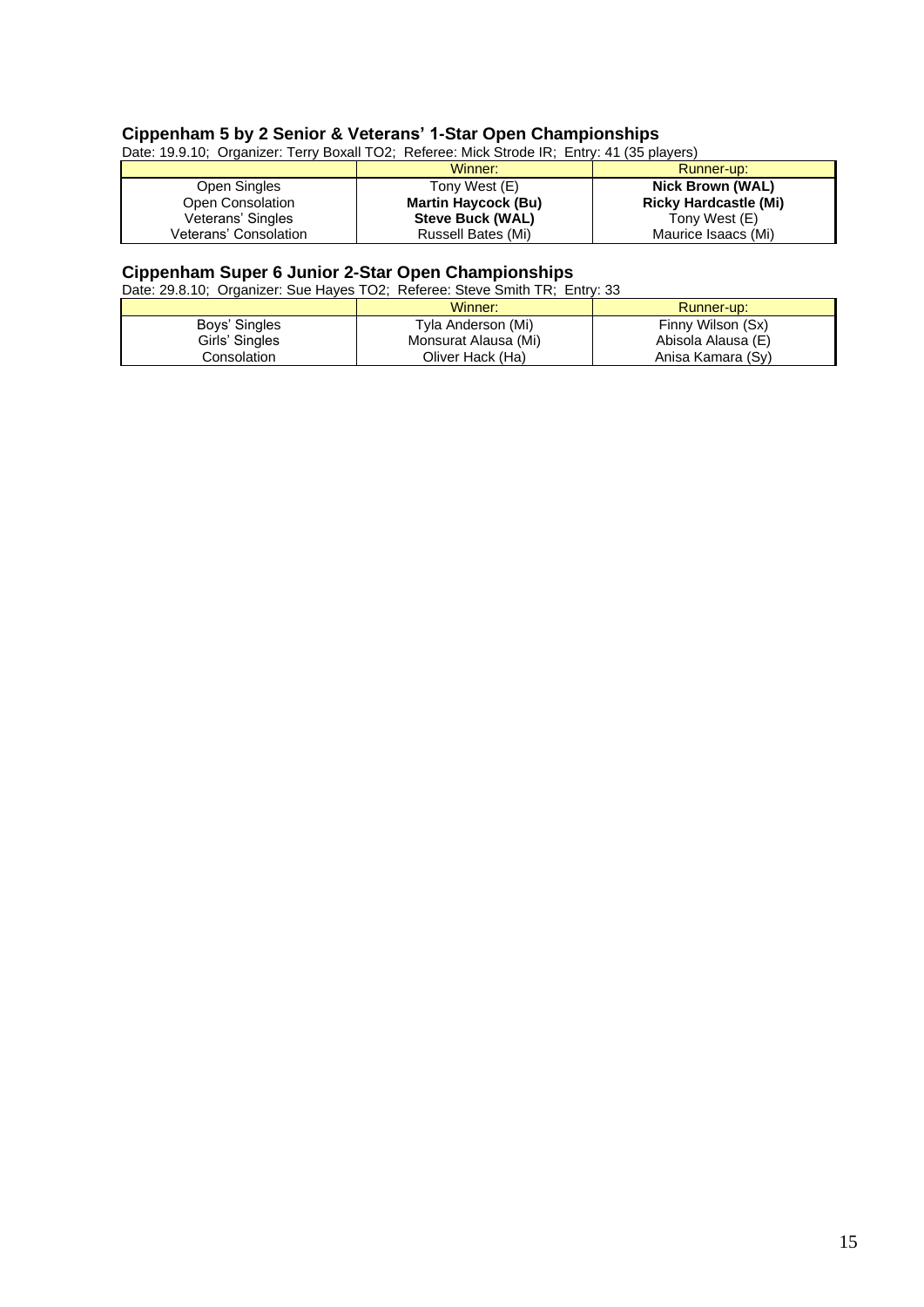# **Season 2009-10**

# **Cippenham Series 6: Junior 2-Star Open Championships 1**

Date: 31.7.10; Organizer: Steve Smith TO2; Referee: Mick Strode IR; Entry: 10

|                   | Winner:            | Runner-up:            |
|-------------------|--------------------|-----------------------|
| Boys' Singles     | Michael White (Sx) | Liam McTiernan (Bk)   |
| Boys' Consolation | Josh Robinson (Bd) | Daniel McTiernan (Bk) |

# **Cippenham Series 2: Senior 2-Star Open Championships 2; Veterans' 2-Star Open Championships 2**

Date: 10-11.7.10; Organizer: Steve Smith TO2; Referee: Steve Smith TR; Entry: 21 (19 players)

|                         | Winner:           | Runner-up:          |
|-------------------------|-------------------|---------------------|
| Men's Singles           | Hari Gehlot (Bk)  | Neil Wright (WAL)   |
| Veteran Men's Singles   | Hari Gehlot (Bk)  | Steve Kerns (E)     |
| Veteran Women's Singles | Janice Lee (Sy)   | Julie Dean (Wi)     |
| Men's Consolation       | Dave Randall (Ha) | Andrew Lockwood (K) |

# **12th Cippenham Young Players' Summer Festival** *(1-Star Open)*

Dates: 12-13.6.10; Organizer: Catherine Hayes TO2; Referee: Steve Smith TR; Entry: 125

|                       | Winner:                      | Runner-up:           |
|-----------------------|------------------------------|----------------------|
| U18 Boys' Singles     | Daniel Barna (Sx)            | Micah Salmon (Mi)    |
| U16 Boys' Singles     | Jesse Kendrick-Hill (Wa)     | Micah Salmon (Mi)    |
| U14 Boys' Singles     | Joseph Langham-Ferreira (Sy) | Ross Hagen (Sy)      |
| U14 Girls' Singles    | Lara Esquivel (E)            | Soffi Jenkins (WAL)  |
| U12 Boys' Singles     | Daniel McTiernan (Bk)        | Ross Hagen (Sy)      |
| U18 Boys' Consolation | Joshua Kashdan (Sv)          | Franco Abbey (Sy)    |
| U16 Boys' Consolation | Murray Wilson (Sy)           | Ryan Lines (Wa)      |
| U14 Boys' Consolation | Callum Evans (WAL)           | Arvant Tasholli (Mi) |
| U12 Boys' Consolation | Bejay Arjan (Sy)             | Tyreek Edwards (Sy)  |

### **Cippenham Series 5: Senior 2-Star Open Championships 5; Veterans' 2-Star Open Championships 3**

Date: 22-23.5.10; Organizer: Paul Baker TO2; Referee: Steve Smith TR; Entry: 51 (45 players)

|                         | Winner:              | Runner-up:           |
|-------------------------|----------------------|----------------------|
| Men's Singles           | Jogenes Senorin (Mi) | Lewis Williams (WAL) |
| Women's Singles         | Ikue Humphrey (Mi)   | Julie Furber (WAL)   |
| Veteran Men's Singles   | Jerome Jonah (Sy)    | Keith Falconer (Sy)  |
| Veteran Women's Singles | Janice Lee (Sy)      | Diane Melville (Sy)  |
| Senior Consolation      | Claire Ford (WAL)    | Julie Furber (WAL)   |
| Veterans' Consolation   | Paul Martindill (E)  | David Evans (E)      |

#### **Cippenham Series 4: Senior 2-Star Open Championships 4; Junior 2-Star Open Championships 3**

Date: 24-25.4.10; Organizer: Sue Hayes TO2; Referee: Mick Strode IR; Entry: 40 (38 players)

|                       | Winner:            | Runner-up:                  |
|-----------------------|--------------------|-----------------------------|
| Men's Singles         | Hari Gehlot (Bk)   | <b>Steve Buck (WAL)</b>     |
| Women's Singles       | Julie Furber (WAL) | Jasmin Ould (K)             |
| Junior Boys' Singles  | Alex Forshaw (Sx)  | Pritesh Kakad (He)          |
| Junior Girls' Singles | Lucy Burks (Sy)    | Jasmin Ould (K)             |
| Senior Consolation    | Ross Saxby (Bk)    | <b>Anthony Gardner (Bu)</b> |
| Junior Consolation    | Adam Simpson (K)   | Oscar Harker (Do)           |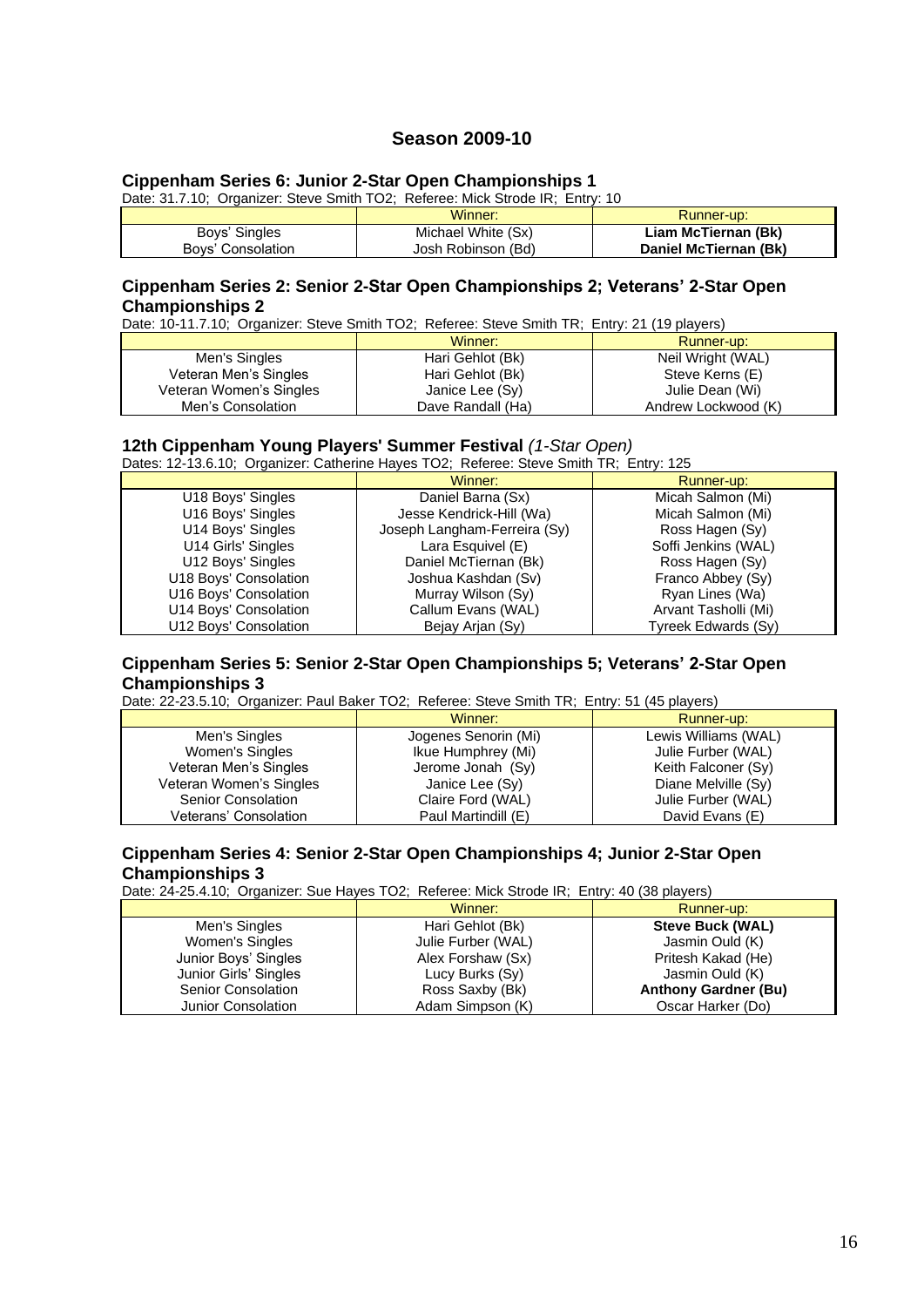## **Cippenham Series 3: Senior 2-Star Open Championships 3; Junior 2-Star Open Championships 2**

Date: 3-4.4.10; Organizer: Graham Trimming TO2; Referees: Steve Smith TR & Graham Trimming TR; Entry: 51 (46 players)

|                       | Winner:              | Runner-up:            |
|-----------------------|----------------------|-----------------------|
| Men's Singles         | Ben Johnson (USA)    | Jogenes Senorin (Mi)  |
| Women's Singles       | Julie Furber (WAL)   | Jasmin Ould (K)       |
| Junior Boys' Singles  | Liam McTiernan (Bk)  | Daniel McTiernan (Bk) |
| Junior Girls' Singles | Jasmin Ould (K)      | Lucy Burks (Sy)       |
| Senior Consolation    | Michael Julian (WAL) | Julie Furber (WAL)    |
| Junior Consolation    | Lucy Burks (Sy)      | Feifei Pei (Sy)       |

### **5th Cippenham Young Players' New Year Festival** *(1-Star Open)*

Dates: 30-31.1.10; Organizer: Steve Smith TO2; Entries Secretary: Graham Trimming TO2; Referees: Graham Trimming TR and Mick Strode IT; Entry: 152 (97 players)

|                       | Winner:                    | Runner-up:                 |
|-----------------------|----------------------------|----------------------------|
| U18 Boys' Singles     | Bradley Tuttle (He)        | Emre Ibatoglu (Sy)         |
| U18 Girls' Singles    | Lucy Burks (Sy)            | Chrissie Slot (Ha)         |
| U16 Boys' Singles     | <b>Bradley Tuttle (He)</b> | Ashley Facey-Thompson (Mi) |
| U16 Girls' Singles    | Majada Yasmin (Mi)         | Nicole Hall (WAL)          |
| U14 Boys' Singles     | Chris Griffiths (WAL)      | Vincent Stacey (Mi)        |
| U14 Girls' Singles    | Chrissie Slot (Ha)         | Letitia McMullen (Ha)      |
| U12 Boys' Singles     | Vincent Stacey (Mi)        | Ross Hagen (Sy)            |
| U12 Girls' Singles    | Letitia McMullan (Ha)      | Eda Aydin (Mi)             |
| U18 Boys' Consolation | Jack Parry (WAL)           | Gobi Sriparen (Sy)         |
| U16 Boys' Consolation | Jack Parry (WAL)           | Daniel Wright (Mi)         |
| U14 Boys' Consolation | Simon Ha (Middx)           | Charlie Austen (Mi)        |
| U12 Boys' Consolation | Jamie Dignum (Mi)          | Keanu Hayden-Smith (Mi)    |

## **4th Cippenham Team 2-Star Open Championship**

Date: 22.11.09; Organizer: Graham Trimming TO2; Referee: Graham Trimming TR; Entry: 23 teams of 2

|            | Winners:                 | Runners-up:            |
|------------|--------------------------|------------------------|
| Team Event | Spin Team                | <b>Blaenafon Stars</b> |
|            | <b>Cedric Brion (Bk)</b> | Chloe Thomas (WAL)     |
|            | Rafique Sarhadi (Bk)     | Lewis Williams (WAL)   |

# **Cippenham Series 1: Senior 2-Star Open Championships 1; Veterans' 2-Star Open Championships 1**

Date: 29-30.9.09; Organizer: Catherine Hayes TO2; Referee: Mick Strode IR; Entry: 92

|                           | Winner:               | Runner-up:         |
|---------------------------|-----------------------|--------------------|
| Men's Singles             | Garth Kinlocke (Ha)   | Neil Wright (WAL)  |
| Women's Singles           | Charlotte Carey (WAL) | Ikue Humphrey (Mi) |
| Veterans' Men's Singles   | Hari Gehlot (Bk)      | Kevin Caldon (E)   |
| Veterans' Women's Singles | Janice Lee (Sy)       | Sue Hayes (Bu)     |
| Men's Consolation         | Jonathan Evans (Ha)   | Pritesh Kakad (He) |
| Women's Consolation       | Chrissie Slot (Ha)    | Denise Weller (Bk) |
| Veteran Men's Consolation | Phil Goulding (Dv)    | Tony Stead (Ox)    |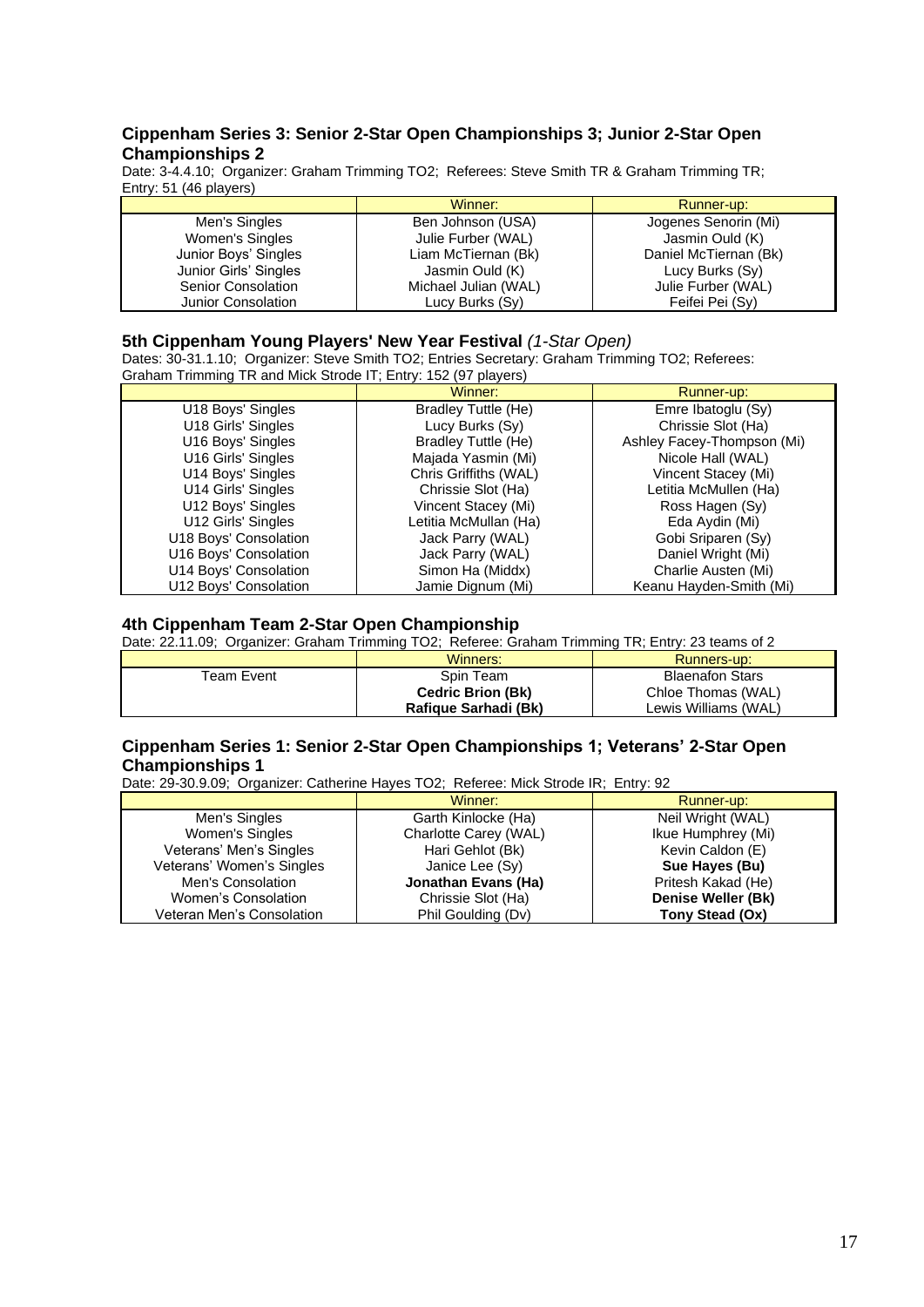# **Season 2008-09**

| Dates: 13-14.6.09; Organizer: Ken Phillips TO2; Referee: Ken Phillips TR; Entry: 280 |                            |                           |  |
|--------------------------------------------------------------------------------------|----------------------------|---------------------------|--|
|                                                                                      | Winner:                    | Runner-up:                |  |
| U18 Boys' Singles                                                                    | Daniel Moses (Bk)          | Emre Ibatoglu (Mi)        |  |
| U18 Girls' Singles                                                                   | Evangeline Collier (E)     | Sally Hoang (Mi)          |  |
| U16 Boys' Singles                                                                    | Daniel Moses (Bk)          | Liam McTiernan (Bk)       |  |
| U16 Girls' Singles                                                                   | Sally Hoang (Mi)           | Evangeline Collier (E)    |  |
| U14 Boys' Singles                                                                    | Ashley Facey-Thompson (Mi) | Liam McTiernan (Bk)       |  |
| U14 Girls' Singles                                                                   | Lucy Lou (Sy)              | Nicole Hall (WAL)         |  |
| U12 Boys' Singles                                                                    | Jack Bennett (Sx)          | Marcus Giles (Sy)         |  |
| U12 Girls' Singles                                                                   | Chrissie Slot (Ha)         | Sasha Denby (WAL)         |  |
| U18 Boys' Consolation                                                                | Edwin Slot (Ha)            | Anthony Patten (Sy)       |  |
| U18 Girls' Consolation                                                               | Chrissie Slot (Ha)         | Sasha Denby (WAL)         |  |
| U16 Boys' Consolation                                                                | Rafi Conn-Kowlessar (Mi)   | Jesse Kendrick-Hill (Wa)  |  |
| U16 Girls' Consolation                                                               | Nicole Hall (WAL)          | Majada Yasmin (Mi)        |  |
| U14 Boys' Consolation                                                                | Daniel Barna (Sx)          | Lobsang Lama (Sy)         |  |
| U14 Girls' Consolation                                                               | Letitia McMullan (Ha)      | Naomi James (WAL)         |  |
| U12 Boys' Consolation                                                                | Luke Saville (Mi)          | Cy Copponex-Botsford (Mi) |  |
| U12 Girls' Consolation                                                               | Letitia McMullan (Ha)      | Elayna McGlone (IRL)      |  |

**11th Cippenham Young Players' Summer Festival** *(1-Star Open)*

# **Cippenham Series 6: Senior 2-Star Open Championships 5; Veterans' 2-Star Open Championships 3**

Date: 23-24.5.09; Organizer: Paul Baker TO2; Referee: Ken Phillips TR; Entry: 88

|                           | Winner:              | Runner-up:         |
|---------------------------|----------------------|--------------------|
| Men's Singles             | Patrick Thomas (WAL) | Abdul Wuraola (Sy) |
| Women's Singles           | Jasmin Ould (K)      | Ikue Humphrey (Mi) |
| Veterans' Men's Singles   | Abdul Wuraola (Sy)   | John Payne (Mi)    |
| Veterans' Women's Singles | Sue Hayes (Bu)       | Denise Weller (Bk) |
| Men's Consolation         | Ping Ho (Mi)         | Simon Dilkes (K)   |
| Women's Consolation       | Claire Ford (WAL)    | Chrissie Slot (Ha) |
| Veteran Men's Consolation | Eddie Herrity (Ox)   | Phillip Walker (E) |

## **Cippenham Series 5: Junior 2-Star Open Championships 3; Cadet & Under-13 2- Star Open Championships**

Date: 2-3.5.09; Organizer: Graham Trimming TO2; Referee: Mick Strode IR; Entry: 131 (87 players)

|                             | Winner:                     | Runner-up:                 |
|-----------------------------|-----------------------------|----------------------------|
| Junior Boys' Singles        | James Ward (St)             | <b>Eddie Mitchell (Bu)</b> |
| Junior Girls' Singles       | Charlotte Carey (WAL)       | Sally Hoang (Mi)           |
| Cadet Boys' Singles         | Eddie Freeman (St)          | Michael Ho (Sy)            |
| Cadet Girls' Singles        | <b>Charleigh Kirby (Mi)</b> | Charlotte Carey (WAL)      |
| Under-13 Boys' Singles      | Lewis Williams (WAL)        | Eddie Freeman (St)         |
| Under-13 Girls' Singles     | Charlotte Carey (WAL)       | Chrissie Slot (Ha))        |
| Junior Boys' Consolation    | Alex Forshaw (Sx)           | Matthew Outhwaite (Wa)     |
| Cadet Boys' Consolation     | Tyrone Wells (Mi)           | Brandon Crouchman (E)      |
| Cadet Girls' Consolation    | Chrissie Slot (Ha)          | Nicole Bird (Np)           |
| Under-13 Boys' Consolation  | Hugo Pang (Do)              | Daniel Pound (Sx)          |
| Under-13 Girls' Consolation | Sasha Denby (WAL)           | Nicole Bird (Np)           |

# **Cippenham Series 4: Senior 2-Star Open Championships 4; Junior 2-Star Open Championships 2**

Date: 27-28.3.09; Organizer: Terry Boxall TO2; Referee: Mick Strode IR; Entry: 118

|                     | Winner:                    | Runner-up:             |
|---------------------|----------------------------|------------------------|
| Men's Singles       | Abdul Wuraola (Sy)         | Neil Wright (WAL)      |
| Women's Singles     | Jurate Brazaityte (K)      | Julie Furber (WAL)     |
| Boys' Singles       | Reece Tan (Mi)             | Zhang Da Shuai (Sx)    |
| Girls' Singles      | Saloni Shirwaiker (IND)    | Charlotte Spencer (Wa) |
| Men's Consolation   | Fred Dove (E)              | Matthew Carter (Np)    |
| Women's Consolation | Jasmin Ould (K)            | Claire Ford (WAL)      |
| Boy's Consolation   | Ashley Facey-Thompson (Mi) | Mark Scutts (Sx)       |
| Girls' Consolation  | Jessica Pace (MLT)         | Majada Jasmin (Mi)     |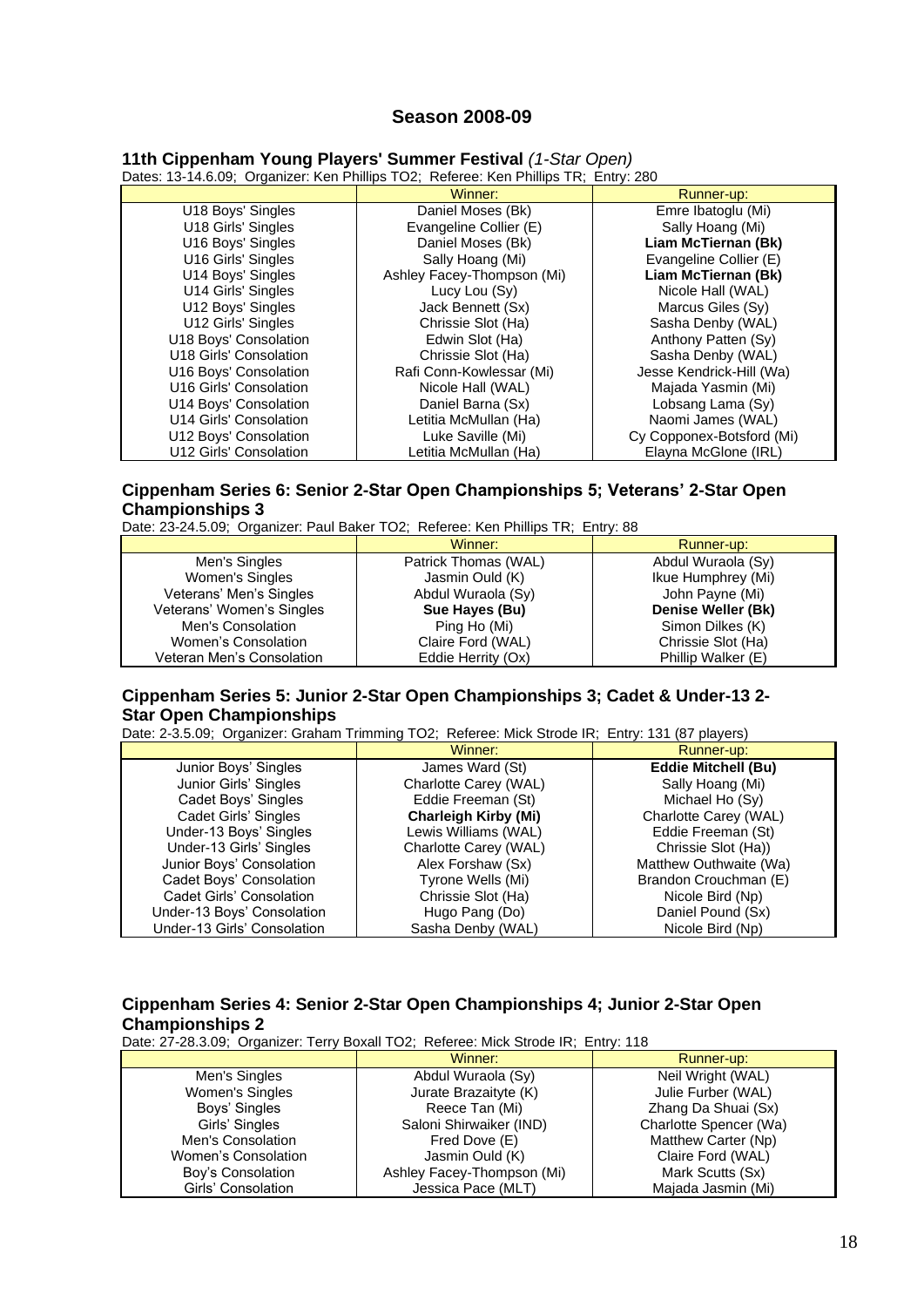## **Cippenham Series 3: Senior 2-Star Open Championships 3; Veterans' 2-Star Open Championships 2**

Date: 7-8.2.09; Organizer: Sue Hayes TO2; Referee: Mick Strode IR; Entry: 85

|                           | Winner:              | Runner-up:            |
|---------------------------|----------------------|-----------------------|
| Men's Singles             | Neil Charles (Mi)    | Abdul Wuraola (Sy)    |
| Women's Singles           | Catherine Chen (HKG) | Jurate Brazaityte (K) |
| Veterans' Men's Singles   | Abdul Wuraola (Sy)   | Hari Gehlot (Bk)      |
| Veterans' Women's Singles | Sue Hayes (Bu)       | Diane Melville (Sy)   |
| Men's Consolation         | Ray Jordan (K)       | Matt Rogers (Do)      |
| Veteran Men's Consolation | Kevin Caldon (E)     | Michael Wilkins (Bu)  |

# **4th Cippenham Young Players' New Year Festival** *(1-Star Open)*

Dates: 31.1-1.2.09; Organizer: Ken Phillips TO2; Referee: Ken Phillips TR; Entry: 291

|                        | Winner:                    | Runner-up:                |
|------------------------|----------------------------|---------------------------|
| U18 Boys' Singles      | <b>Eddie Mitchell (Bu)</b> | Daniel O'Connell (WAL)    |
| U18 Girls' Singles     | Chloe Thomas (WAL)         | Sally Hoang (Mi)          |
| U16 Boys' Singles      | Daniel O'Connell (WAL)     | Lewis Williams (WAL)      |
| U16 Girls' Singles     | Chloe Thomas (WAL)         | Sushmita Limbu (Mi)       |
| U14 Boys' Singles      | Ashley Facey-Thompson (Mi) | Lewis Williams (WAL)      |
| U14 Girls' Singles     | Lucy Lou (Sy)              | Maria Tsaptinos (Bk)      |
| U12 Boys' Singles      | Jack Bennett (Sx)          | Hilkiah Adebanjo (E)      |
| U12 Girls' Singles     | Maria Tsaptinos (Bk)       | Elizabeth Roberts (WAL)   |
| U18 Boys' Consolation  | Foluso Thomas (Mi)         | Lawrence Sweeney (Wa)     |
| U18 Girls' Consolation | Sayeeda Miah (Mi)          | Chrissie Slot (Ha)        |
| U16 Boys' Consolation  | Philip Barthee (E)         | Alexander O'Connell (WAL) |
| U16 Girls' Consolation | Alice McGahon (E)          | Harriet Taylor (Mi)       |
| U14 Boys' Consolation  | Tyrone Wells (Mi)          | Damola Fenuyi (E)         |
| U14 Girls' Consolation | Connie Hodges (E)          | Nicole Cleminson (E)      |
| U12 Boys' Consolation  | Jack Collins (Gs)          | George Weller (Bu)        |
| U12 Girls' Consolation | Nicole Bird (Np)           | Emily Hodges (E)          |

## **3rd Cippenham Team 2-Star Open Championship**

Date: 9.11.08; Organizer: Graham Trimming TO2; Referee: Graham Trimming TR; Entry: 25 teams of 2

|             | Winners:                | Runners-up:                     |
|-------------|-------------------------|---------------------------------|
| Team Event. | Ware's the Butler?      | Abdul Sports & Table Tennis Ltd |
|             | Matt Ware (Ha)          | Abdul Wuraola (Sy)              |
|             | <b>Mark Butler (Do)</b> | Ashlev Stokes (Mi)              |

## **Cippenham Series 2: Senior 2-Star Open Championships 2; Veterans' 2-Star Open Championships 1**

Date: 18-19.10.08; Organizer: Malcolm Makrian TO2; Referee: Mick Strode IR; Entry: 94

|                           | Winner:               | Runner-up:              |
|---------------------------|-----------------------|-------------------------|
| Men's Singles             | Abdul Wuraola (Sy)    | Neil Wright (WAL)       |
| Women's Singles           | Jurate Brazaityte (K) | Catherine Chen (HKG)    |
| Veterans' Men's Singles   | Abdul Wuraola (Sy)    | John Payne (E)          |
| Veterans' Women's Singles | Sue Hayes (Bu)        | Flavia Wade (Mi)        |
| Men's Consolation         | Matthew Carter (Np)   | <b>Oliver Shaw (Bu)</b> |
| Women's Consolation       | Julie Furber (WAL)    | Claire Rogers (He)      |
| Veteran Men's Consolation | Ray Hughes (Wi)       | Nigel Hodder (Sk)       |

# **Cippenham Series 1: Senior 2-Star Open Championships 1; Junior 2-Star Open Championships 1**

Date: 30-31.8.08; Organizer: Catherine Hayes TO2; Referee: Mick Strode IR; Entry: 134

|                    | Winner:               | Runner-up:                    |
|--------------------|-----------------------|-------------------------------|
| Men's Singles      | Neil Charles (Mi)     | <b>Owen Clutterbuck (WAL)</b> |
| Women's Singles    | Jurate Brazaityte (K) | Jasmin Ould (K)               |
| Boys' Singles      | James Ward (St)       | Ping Ho (Mi)                  |
| Girls' Singles     | Feifei Pei (Sv)       | Jasmin Ould (K)               |
| Men's Consolation  | Earl Sweeney (Wa)     | Philip Walker (E)             |
| Boy's Consolation  | Eddie Freeman (St)    | <b>Salman Tanveer (Bu)</b>    |
| Girls' Consolation | Tressa Armitage (Ha)  | Taylor Williams (WAL)         |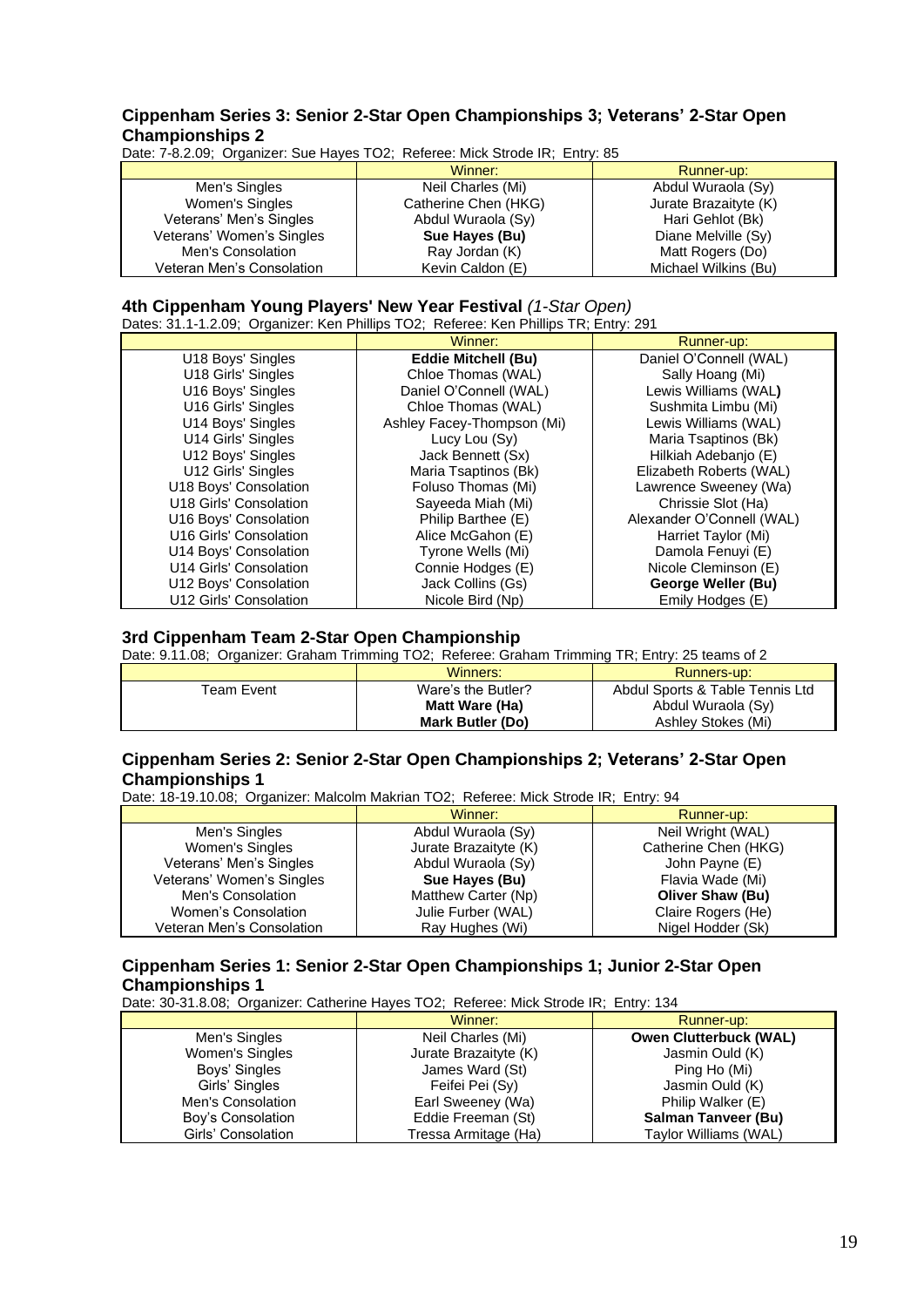# **Season 2007-08**

## **12th Cippenham Veterans' Summer 2-Star Open Championships**

| Date: 6.7.08; Organizer: Graham Trimming TR; Referee: Peter Hillier TR; Entry: 51 |                                                    |  |  |
|-----------------------------------------------------------------------------------|----------------------------------------------------|--|--|
|                                                                                   | $\mathbf{M}$ $\mathbf{L}$ is a set of $\mathbf{L}$ |  |  |

|                   | Winner:            | Runner-up:          |
|-------------------|--------------------|---------------------|
| Men's Singles     | Hari Gehlot (Bk)   | Dave Harvey (Gs)    |
| Women's Singles   | Janice Lee (Sy)    | Diane Melville (Sy) |
| Men's Consolation | Eddie Herrity (Ox) | David Randall (Mi)  |

#### **10th Cippenham Young Players' Summer Festival** *(1-Star Open)*

Dates: 14-15.6.08; Organizer: Ken Phillips TR; Referee: Ken Phillips TR; Entry: 294

|                        | Winner:                | Runner-up:             |
|------------------------|------------------------|------------------------|
| U18 Boys' Singles      | Emran Hussain (E)      | Reece Tan (E)          |
| U18 Girls' Singles     | Evangeline Collier (E) | Chloe Thomas (WAL)     |
| U16 Boys' Singles      | Reece Tan (E)          | Nathan Bingham (Ha)    |
| U16 Girls' Singles     | Chloe Thomas (WAL)     | Evangeline Collier (E) |
| U14 Boys' Singles      | Lewis Williams (WAL)   | Jonathan Evans (Ha)    |
| U14 Girls' Singles     | Taylor Williams (WAL)  | Natasha Walsh (He)     |
| U12 Boys' Singles      | Lewis Williams (WAL)   | Jonathan Tann (WAL)    |
| U12 Girls' Singles     | Estelle Purkis (E)     | Danielle Whealy (E)    |
| U18 Boys' Consolation  | Lewis Creighton (Ha)   | Jarred Knowles (Bk)    |
| U18 Girls' Consolation | Connie Hodges (E)      | Chrissie Slot (Ha)     |
| U16 Boys' Consolation  | Bradley King (Mi)      | Josh Robinson (Bd)     |
| U16 Girls' Consolation | Sadie Edwards (WAL)    | Rosie Barnes (E)       |
| U14 Boys' Consolation  | Josh Robinson (Bd)     | Jamie Dunleavy (K)     |
| U14 Girls' Consolation | Estelle Purkis (E)     | Samantha Purkis (E)    |
| U12 Boys' Consolation  | Daniel McTiernan (Bu)  | Lucas Papantoniou (Mi) |
| U12 Girls' Consolation | Gabriella Graziano (E) | May-Li MacKinnon (E)   |

#### **11th Cippenham Cadet and Under-13 2-Star Open Championships**

| Date: 14.4.08; Organizer: Sue Hayes; Referee: Graham Trimming TR; Entry: 120 |                       |                          |  |
|------------------------------------------------------------------------------|-----------------------|--------------------------|--|
|                                                                              | Winner:               | Runner-up:               |  |
| Cadet Boys' Singles                                                          | Ayman Al-Sibassi (Sy) | Michael Ho (Sy)          |  |
| Cadet Girls' Singles                                                         | Feifei Pei (Sy)       | Lucy Lou (Sy)            |  |
| Under-13 Boys' Singles                                                       | Michael Ho (Sy)       | Rafi Conn-Kowlessar (Mi) |  |
| Under-13 Girls' Singles                                                      | Lucy Lou (Sy)         | Tracy Simpson (Mi)       |  |
| Cadet Boys' Consolation                                                      | Joshua James (Mi)     | Omar Lofty (Mi)          |  |
| Cadet Girls' Consolation                                                     | Chantal Wilson (Mi)   | Tracey Simpson (Mi)      |  |
| Under-13 Boys' Consolation                                                   | Erick Fuentes (Mi)    | Mehal Modha (Mi)         |  |

### **12th Cippenham Veterans' 2-Star Open Championships**

Date: 2.3.08; Organizer: Graham Trimming TR; Referee: Mick Strode IR; Entry: 64

|                     | Winner:             | Runner-up:             |
|---------------------|---------------------|------------------------|
| Men's Singles       | Abdul Wuraola (Sy)  | Fred Dove (E)          |
| Women's Singles     | Julie Thorn (IW)    | Janice Lee (Sy)        |
| Men's Consolation   | Maurice Isaacs (Mi) | Mike Wilkins (Bu)      |
| Women's Consolation | Diane Taylor (Bk)   | Margaret Thornton (Sy) |

# **3rd Cippenham Group to Group 2-Star Open Championship**

Date: 10.2.08; Organizer: Steve Smith; Referee: Mick Strode IR; Entry: 33 Winner:  $\parallel$  Runner-up:

|              | .                   |                      |
|--------------|---------------------|----------------------|
| ingles       | Darren Pumford (Sy) | Alain Choo-Choy (Sy) |
| Consolation∴ | Maurice Isaacs (Mi) | Dean Rose (K)        |
|              |                     |                      |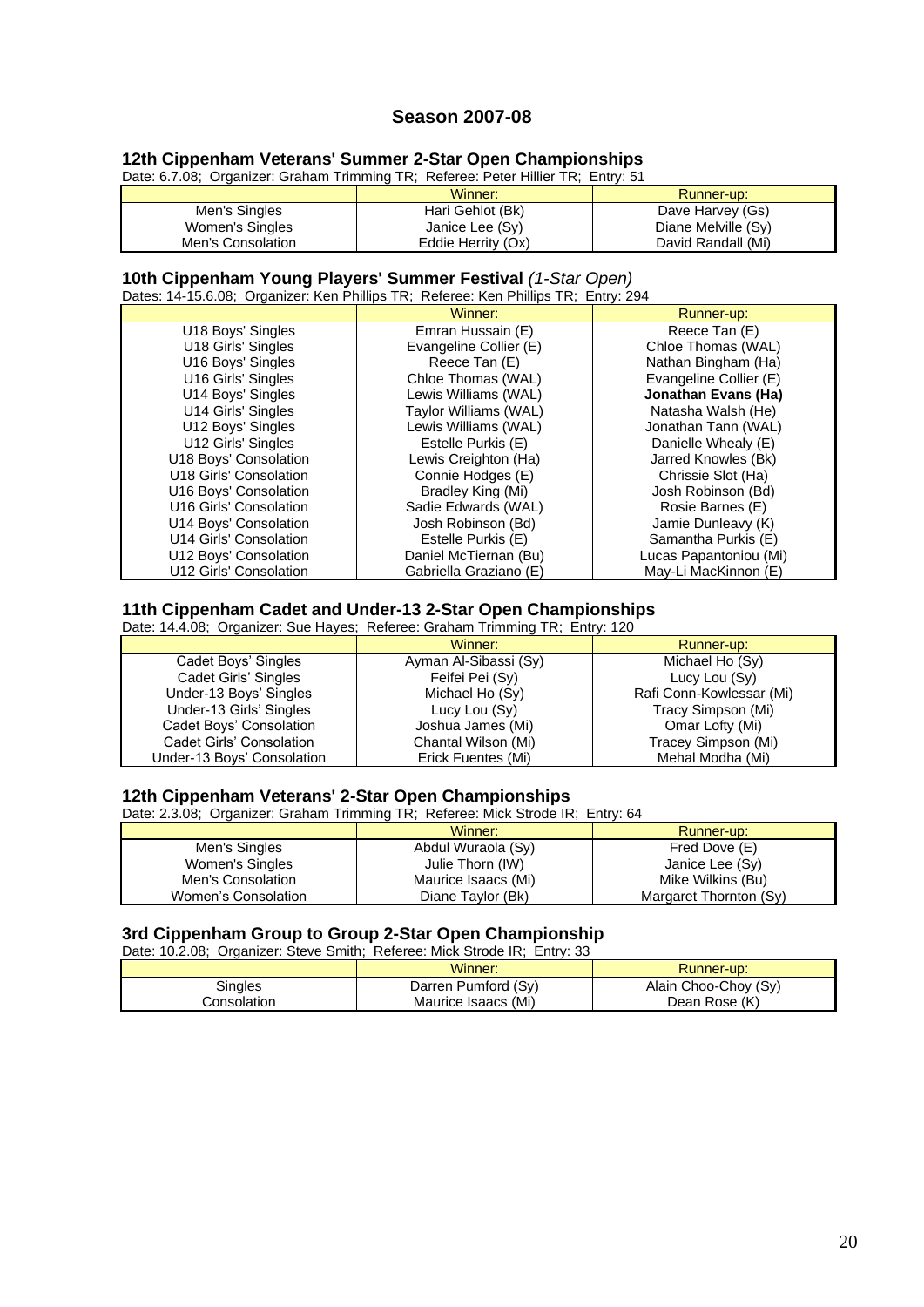# **3rd Cippenham Young Players' New Year Festival** *(1-Star Open)*

Dates: 12-13.1.08; Organizer: Ken Phillips TR; Referee: Ken Phillips TR; Entry: 313

|                        | Winner:              | Runner-up:                     |
|------------------------|----------------------|--------------------------------|
| U18 Boys' Singles      | Patrick Thomas (WAL) | Ryan Viegas (Mi)               |
| U18 Girls' Singles     | Chloe Thomas (WAL)   | Charlotte Carey (WAL)          |
| U16 Boys' Singles      | Guy Ben-Aroya (He)   | <b>Edward Mitchell (Bu)</b>    |
| U16 Girls' Singles     | Rachael Anslow (E)   | Chloe Thomas (WAL)             |
| U14 Boys' Singles      | Jared Patel (E)      | Lewis Gray (K)                 |
| U14 Girls' Singles     | Chloe Thomas (WAL)   | Bethany March (E)              |
| U12 Boys' Singles      | Jared Patel (E)      | Lewis Williams (WAL)           |
| U12 Girls' Singles     | Annabelle Gibson (E) | Estelle Purkis (E)             |
| U18 Boys' Consolation  | Michael Barthee (E)  | Alex Polding (Bu)              |
| U18 Girls' Consolation | Daniella Gray (K)    | Shazmina Yasmin (Lo)           |
| U16 Boys' Consolation  | Alex Polding (Bu)    | Danny Spaull (Mi)              |
| U16 Girls' Consolation | Tressa Armitage (Ha) | <b>Stephanie Mitchell (Bu)</b> |
| U14 Boys' Consolation  | Lewis Bray (Sy)      | Cameron Ford (Bu)              |
| U14 Girls' Consolation | Francesca Barnes (E) | Connie Hodges (E)              |
| U12 Boys' Consolation  | Miles Allen (Bu)     | Joel Mussell (E)               |
| U12 Girls' Consolation | May-Li MacKinnon (E) | Louise Ola (E)                 |

# **12th Cippenham Junior 2-Star Open Championships**

Date: 18.11.07; Organizer: Terry Boxall; Referee: Ken Phillips TR; Entry: 93

|                    | Winner:                     | Runner-up:                 |
|--------------------|-----------------------------|----------------------------|
| Boys' Singles      | <b>Edward Mitchell (Bu)</b> | Ruihao Zhang (Ha)          |
| Girls' Singles     | Charleigh Kirby (Mi)        | Lucy Burks (Sy)            |
| Boys' Consolation  | Harpal Juttla (Mi)          | Ashley Facey-Thompson (Mi) |
| Girls' Consolation | Harriet Taylor (Mi)         | Majeda Yasmin (Mi)         |

# **2nd Cippenham Team 2-Star Open Championship**

Date: 21.10.07; Organizer: Graham Trimming TR; Referee: Graham Trimming TR; Entry: 24 teams of 2

|                        | Winners:             | Runners-up:        |
|------------------------|----------------------|--------------------|
| <sup>T</sup> eam Event | Dan and Dave         | <b>Barnet</b>      |
|                        | Dave Harvey (Gs)     | Zak Zilesnick (Mi) |
|                        | Daniel Kolesnik (Gs) | Reeve Tan (E)      |

# **13th Cippenham Senior 2-Star Open Championships**

Date: 23.9.07; Organizer: Paul Baker; Referee: Peter Hillier TR; Entry: 74

|                     | Winner:                | Runner-up:          |
|---------------------|------------------------|---------------------|
| Men's Singles       | Patrick Thomas (WAL)   | Fred Dove (E)       |
| Women's Singles     | Lindsey Armstrong (Mi) | Feifei Pei (Sv)     |
| Men's Consolation   | Patrick Hui (Sy)       | Daniel Lucking (Ha) |
| Women's Consolation | Jodie Sparrey (Mi)     | Jasmine Ould (K)    |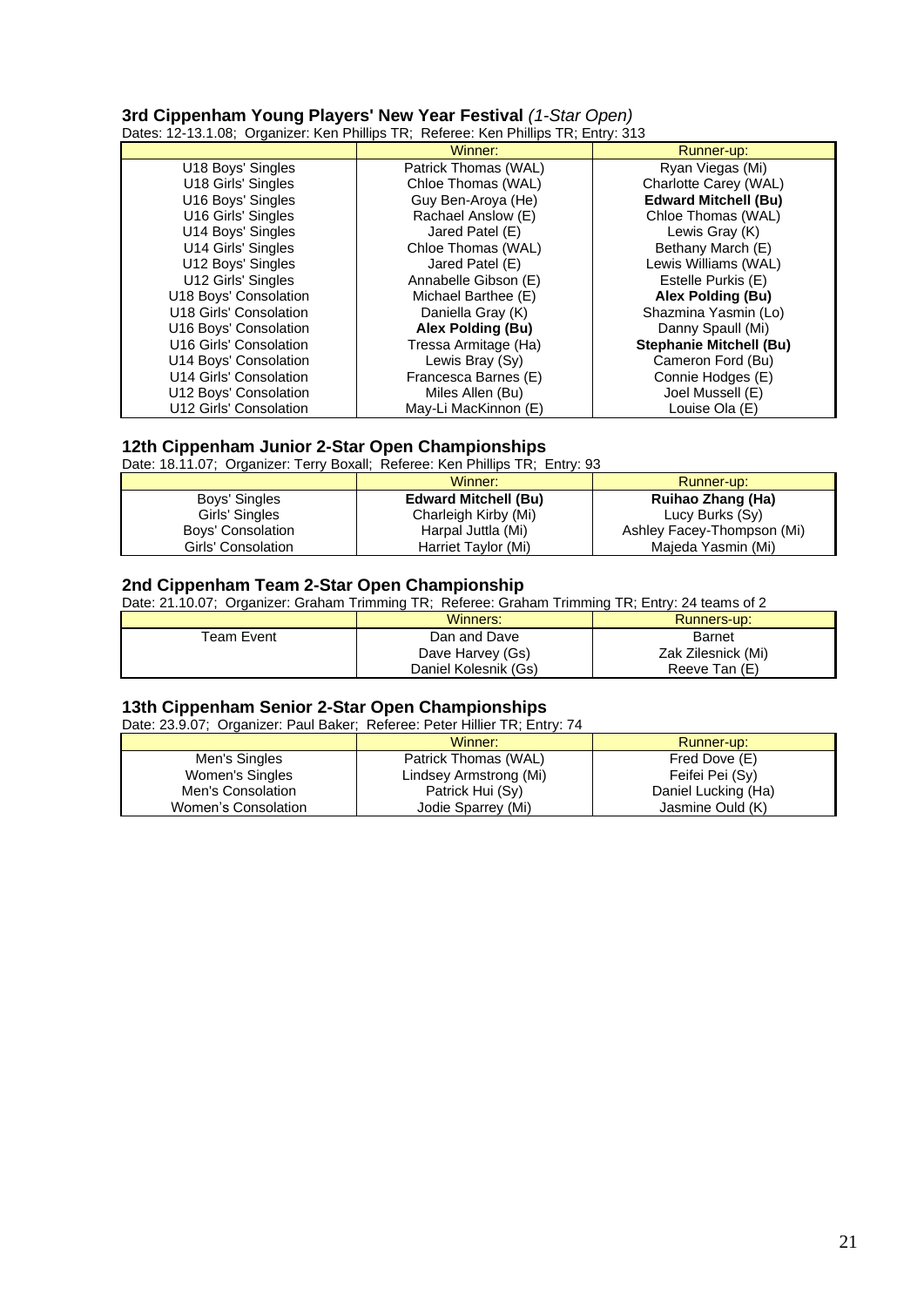# **Season 2006-07**

# **11th Cippenham Summer Veterans' 2-Star Open Championships**

Date: 1.7.07; Organizer: Graham Trimming TR; Referee: Peter Hillier TR; Entry: 39

|                   | Winner:             | Runner-up:             |
|-------------------|---------------------|------------------------|
| Men's Singles     | Fred Dove (E))      | Ray Hughes (Wi)        |
| Women's Singles   | Diane Melville (Sy) | Margaret Thornton (Sy) |
| Men's Consolation | Tony Brown (Bk)     | Roland Mclellan (Sy)   |

# **9th Cippenham Young Players' Summer Festival** *(1-Star Open)*

Dates: 9-10.6.07; Organizer: Ken Phillips TR; Referee: Ken Phillips TR; Entry: 316

|                        | Winner:                     | Runner-up:                 |
|------------------------|-----------------------------|----------------------------|
| U18 Boys' Singles      | Patrick Thomas (WAL)        | Daniel O'Connell (WAL)     |
| U18 Girls' Singles     | Charlotte Callcut (E)       | Evangeline Collier (E)     |
| U16 Boys' Singles      | Patrick Thomas (WAL)        | <b>Edward Mitchell Bu)</b> |
| U16 Girls' Singles     | Rebekah March (E)           | Charlotte Callcut (E)      |
| U14 Boys' Singles      | <b>Edward Mitchell (Bu)</b> | Daniel O'Connell (WAL)     |
| U14 Girls' Singles     | Chloe Thomas (WAL)          | Bethany March (E)          |
| U12 Boys' Singles      | Connon Neenan (Mi)          | Igor Morais (Mi)           |
| U12 Girls' Singles     | Charleigh Kirby (Mi)        | Tressa Armitage (Ha)       |
| U18 Boys' Consolation  | Thomas Dantzig (Mi)         | Joseph Seal (So)           |
| U18 Girls' Consolation | Oyin Alabi (E)              | Emma Elliston (Bu)         |
| U16 Boys' Consolation  | Jack Cleminson (E)          | David Whealy (E)           |
| U16 Girls' Consolation | Jasmin Ould (K)             | Charlotte Carey (WAL)      |
| U14 Boys' Consolation  | Jack Basterfield (Mi)       | James Han (Mi)             |
| U14 Girls' Consolation | Hannah Hoskin (E)           | Estelle Purkis (E)         |
| U12 Boys' Consolation  | Lewis Bray (Sy)             | Marvin Obi (E)             |
| U12 Girls' Consolation | Francesca Barnes (E)        | Louise Ola (E)             |

### **2nd Cippenham Double Group 2-Star Open Championship**

| Date: 1.4.07; Organizer: Terry Boxall; Referee: Peter Hillier TR; Entry: 25 |                       |                    |
|-----------------------------------------------------------------------------|-----------------------|--------------------|
|                                                                             | Winner:               | Runner-up:         |
| <b>Singles</b>                                                              | Patrick Thomas (WAL)  | Yasir Mauthoor (E) |
| Consolation                                                                 | Jurate Brazaityte (K) | Paul Massey (Ha)   |

#### **11th Cippenham Veterans' 2-Star Open Championships**

Date: 25.3.07; Organizer: Graham Trimming TR; Referee: Peter Hillier TR; Entry: 55

|                     | Winner:            | Runner-up:             |
|---------------------|--------------------|------------------------|
| Men's Singles       | Steve Davis (Sy)   | Fred Dove (E)          |
| Women's Singles     | Janet Brown (Ox)   | Diane Melville (Sy)    |
| Men's Consolation   | Mike Rhodes (Ha)   | Mike Wilkins (Bu)      |
| Women's Consolation | Lorna Slifkin (Mi) | Margaret Thornton (Sy) |

### **10th Cippenham Cadet and Under-13 2-Star Open Championships**

Date: 17.3.07; Organizer: Sue Hayes; Referee: Mick Strode IR; Entry: 51

|                            | Winner:                     | Runner-up:          |
|----------------------------|-----------------------------|---------------------|
| Cadet Boys' Singles        | Daniel O'Connell (WAL)      | Harry Lamb (K)      |
| Cadet Girls' Singles       | Jasmin Ould (K)             | Chloe Thomas (WAL)  |
| Under-13 Boys' Singles     | <b>Edward Mitchell (Bu)</b> | Connor Neenan (Mi)  |
| Under-13 Girls' Singles    | Chloe Thomas (WAL)          | Tin-Tin Ho (Mi)     |
| Cadet Boys' Consolation    | Alex O'Connell (WAL)        | Luke Spencer (Wa)   |
| Cadet Girls' Consolation   | Charlotte Spencer (Wa)      | Eman Hussein (Mi)   |
| Under-13 Bovs' Consolation | William Lawes (Nk)          | Jarred Knowles (Bk) |

# **1st Cippenham Team 2-Star Open Championship**

Date: 4.2.07; Organizer: Graham Trimming TR; Referee: Graham Trimming TR; Entry: 16 teams of 2

|            | Winners:              | Runners-up:          |
|------------|-----------------------|----------------------|
| Team Event | DHS London Progress I | <b>Frenford Club</b> |
|            | Matt Ware (Ha)        | Umair Mauthoor (E)   |
|            | Garth Kinlocke (Ha)   | Yasir Mauthoor (E)   |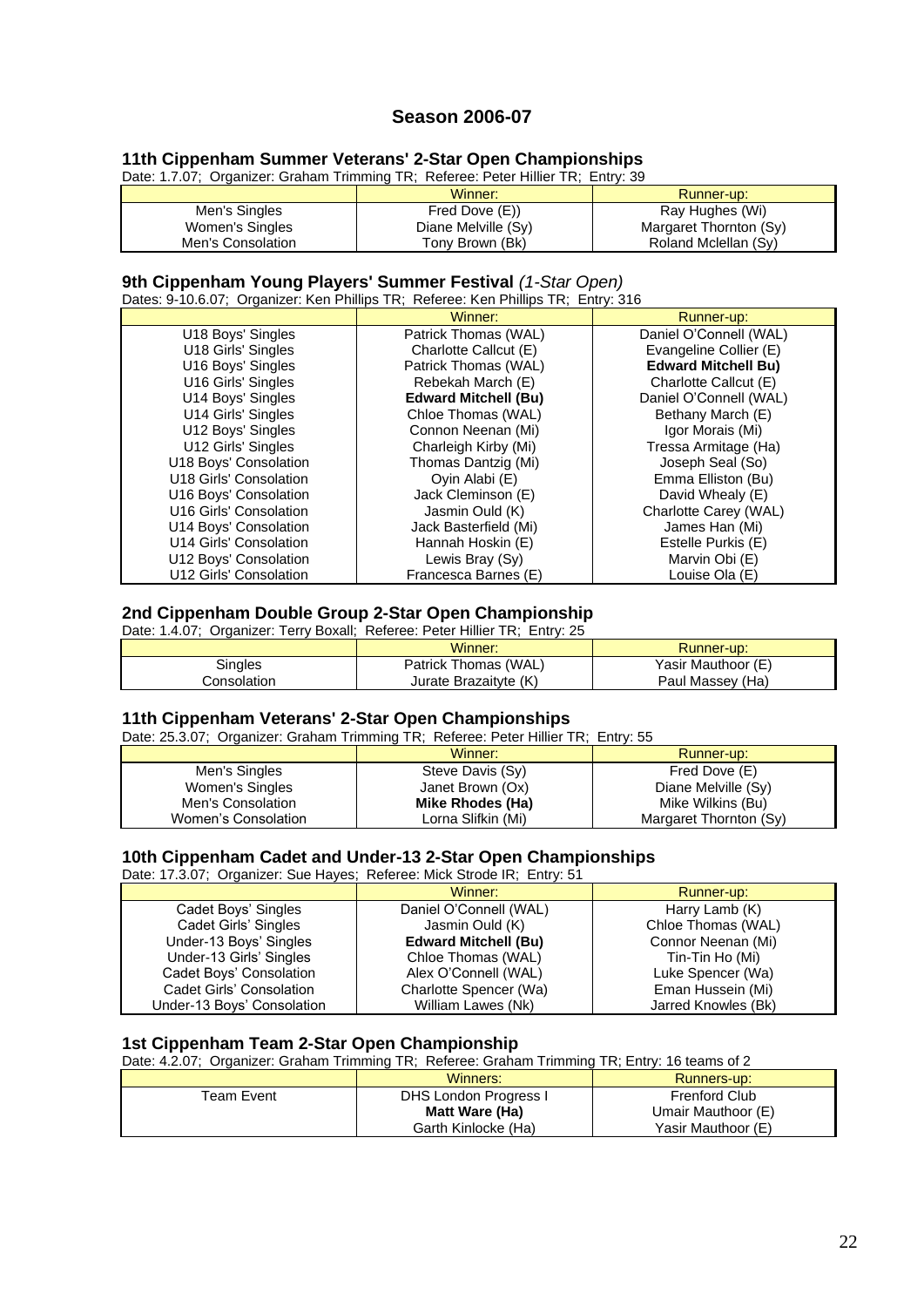**2nd Cippenham Young Players' New Year Festival** *(1-Star Open)* Dates: 13-14.1.07; Organizer: Ken Phillips TR; Referee: Ken Phillips TR; Entry: 320

|                        | Winner:                    | Runner-up:                     |
|------------------------|----------------------------|--------------------------------|
| U18 Boys' Singles      | Patrick Thomas (WAL)       | Fatlum Sadiku (Mi)             |
| U18 Girls' Singles     | Megan Sparrey (Mi)         | Chloe Thomas (WAL)             |
| U16 Boys' Singles      | Patrick Thomas (WAL)       | Fatlum Sadiku (Mi)             |
| U16 Girls' Singles     | Chloe Thomas (WAL)         | Megan Sparrey (Mi)             |
| U14 Boys' Singles      | <b>Eddie Mitchell (Bu)</b> | Daniel O'Connell (WAL)         |
| U14 Girls' Singles     | Chloe Thomas (WAL)         | Taylor Williams (WAL)          |
| U12 Boys' Singles      | Jared Patel (E)            | Azarel Adebanjo (E)            |
| U12 Girls' Singles     | Charlotte Carey (WAL)      | Tressa Armitage (Ha)           |
| U18 Boys' Consolation  | Matthew Seager (Sy)        | Aaron McKibbin (Sy)            |
| U18 Girls' Consolation | Dipa Tamang (Mi)           | Angela Oetiker (Bu)            |
| U16 Boys' Consolation  | Michael Barthee (E)        | Arazel Adebanjo (E)            |
| U16 Girls' Consolation | Sally Hoang (Lo)           | <b>Stephanie Mitchell (Bu)</b> |
| U14 Boys' Consolation  | Thomas Dantzig (Mi)        | Alexander O'Connell (WAL)      |
| U14 Girls' Consolation | Gabriella Graziano (E)     | Rosie Barnes (E)               |
| U12 Boys' Consolation  | Alex Holland (E)           | Luke Spencer (WAL)             |
| U12 Girls' Consolation | Ifunanya Okafor (E)        | Rose Kelly (Co)                |

# **11th Cippenham Junior 2-Star Open Championships**

Date: 19.11.06; Organizer: Terry Boxall; Referee: Peter Hillier TR; Entry: 83

|                    | Winner:              | Runner-up:         |
|--------------------|----------------------|--------------------|
| Boys' Singles      | Patrick Thomas (WAL) | Matthew Ware (Do)  |
| Girls' Singles     | Felicity Love (E)    | Megan Sparrey (Mi) |
| Boys' Consolation  | Lewis Creighton (Ha) | Michael Ho (Sy)    |
| Girls' Consolation | Sally Hoang (Lo)     | Roseanna Cooke (E) |

## **12th Cippenham Senior 2-Star Open Championships**

Date: 24.9.06; Organizer: Paul Baker; Referee: Peter Hillier TR; Entry: 80

|                     | Winner:                | Runner-up:           |
|---------------------|------------------------|----------------------|
| Men's Singles       | Arturas Vybakas (E)    | Adam Laws (Sy)       |
| Women's Singles     | Frances Potjewyd (So)  | Val Murdoch (Bd)     |
| Men's Consolation   | Hoxley Baron (Mi)      | Roland McLellan (Mi) |
| Women's Consolation | Stephanie Frances (Do) | Sian Cook (Sk)       |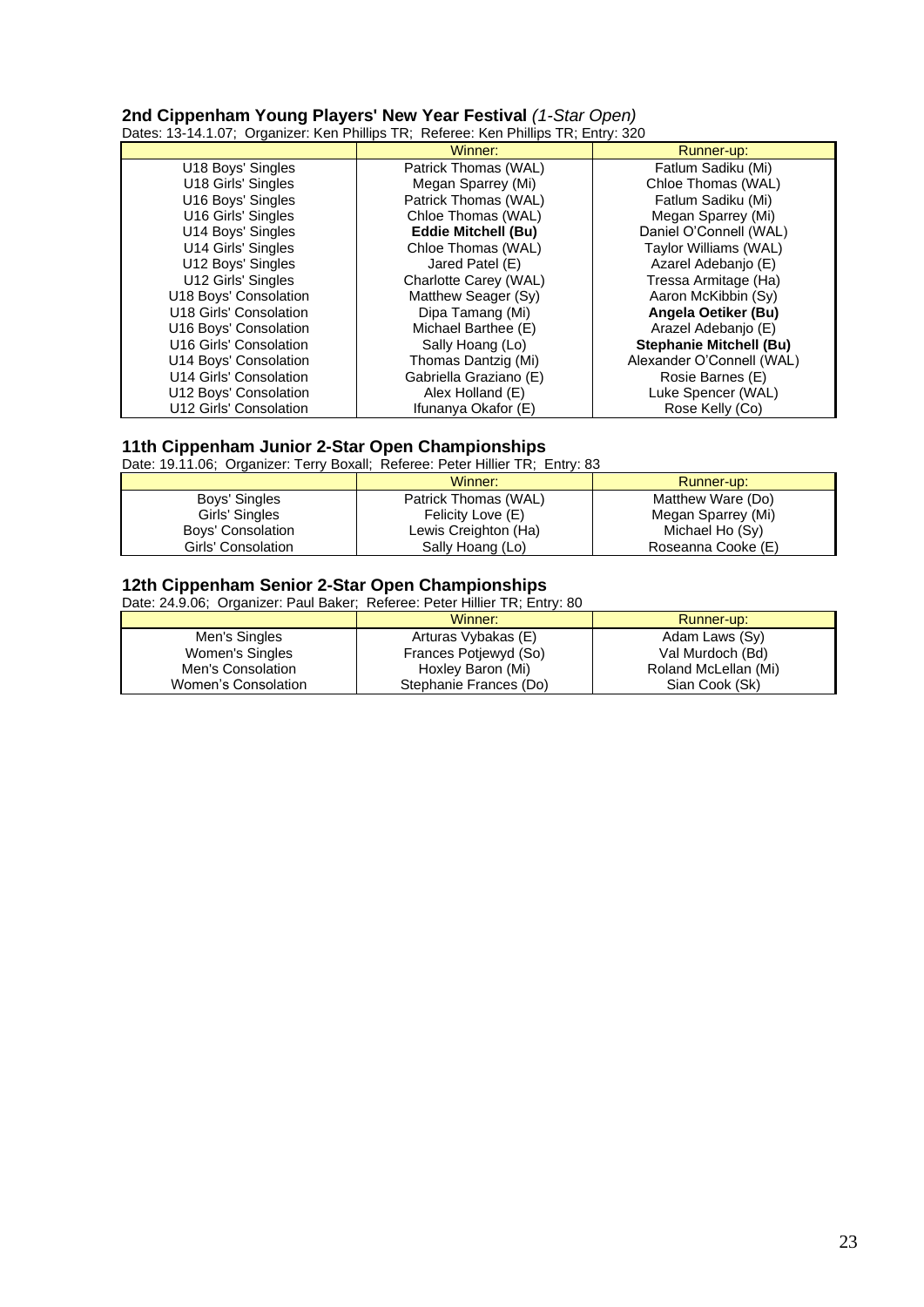# **Season 2005-06**

## **10th Cippenham Veterans' Summer 2-Star Open Championships**

Date: 2.7.06; Organizer: Graham Trimming TR; Referee: Peter Hillier TR; Entry: 50

|                     | Winner:                | Runner-up:        |
|---------------------|------------------------|-------------------|
| Men's Singles       | Steve Hall (So)        | Robin Pretty (Sy) |
| Women's Singles     | Regina Donovan (WAL)   | Janet Brown (Ox)  |
| Men's Consolation   | Paul Martindill (E)    | Keith Fung (E)    |
| Women's Consolation | Margaret Thornton (Sy) | Flavia Wade (Mi)  |

# **8th Cippenham Young Players' Summer Festival** *(1-Star Open)*

Dates: 10-11.6.06; Organizer: Ken Phillips TR; Referee: Ken Phillips TR

|                        | Winner:                     | Runner-up:                    |
|------------------------|-----------------------------|-------------------------------|
| U16 Boys' Singles      | Billy Deville (E)           | Oscar Selfridge (E)           |
| U16 Girls' Singles     | Jessica Macken (E)          | Sally Hughes (Sx)             |
| U14 Boys' Singles      | Oscar Selfridge (E)         | <b>Edward Mitchell (Bu)</b>   |
| U14 Girls' Singles     | <b>Rachel Farguhar (Bk)</b> | Chloe Thomas (WAL)            |
| U13 Boys' Singles      | <b>Edward Mitchell (Bu)</b> | Ping Ho (Mi)                  |
| U13 Girls' Singles     | Chloe Thomas (WAL)          | <b>Rachel Farquhar (Bk)</b>   |
| U12 Boys' Singles      | Lewis Gray (K)              | <b>Edward Mitchell (Bu)</b>   |
| U12 Girls' Singles     | Chloe Thomas (WAL)          | Tin-Tin Ho (Mi)               |
| U11 Boys' Singles      | Connor Neenan (Mi)          | Azarel Adebanjo (E)           |
| U11 Girls' Singles     | Hannah Hoskin (E)           | Tin-Tin Ho (Mi)               |
| U16 Boys' Consolation  | Thomas Dantzig (Mi)         | Simon Thorne (Bk)             |
| U16 Girls' Consolation | Grace Collier (E)           | Colette Neenan (Mi)           |
| U14 Boys' Consolation  | Richard Varley (Mi)         | Joshua Tumbridge (E)          |
| U14 Girls' Consolation | Charlotte Love (E)          | Emma Elliston (Bu)            |
| U13 Boys' Consolation  | Lewis Williams (WAL)        | <b>Matthew Parkinson (Bu)</b> |
| U13 Girls' Consolation | Taylor Williams (WAL)       | Lucy Collier (E)              |
| U12 Boys' Consolation  | Alex Parkinson (Bu)         | Alexander O'Connell (WAL)     |
| U12 Girls' Consolation | Georgina Barnes (E)         | Jessica Whealy (E)            |
| U11 Boys' Consolation  | Alex Parkinson (Bu)         | Marvin Obi (E)                |
| U11 Girls' Consolation | Annabelle Gibson (E)        | Georgina Barnes (E)           |

#### **4th Cippenham Banded 2-Star Open Championships**

Date: 23.5.06; Organizer: Terry Boxall; Referee: Peter Hillier TR; Entry: 36

|                          | Winner:            | Runner-up:                  |
|--------------------------|--------------------|-----------------------------|
| Men's Band 1 Singles     | Fred Dove (Sk)     | Jogenes Senorin (Mi)        |
| Men's Band 2 Singles     | Yasir Mauthoor (E) | <b>Graham Trimming (Bu)</b> |
| Men's Band 3 Singles     | Emran Hussain (E)  | Julian Adams (Bu)           |
| Men's Band 1/2 Knock-out | Fred Dove (Sk)     | Jogenes Senorin (Mi)        |
| Men's Band 3 Consolation | Mike Nash (Sv)     | Anil Verkaria (E)           |

### **10th Cippenham Junior 2-Star Open Championships**

Date: 8.4.06; Organizer: Paul Cheong; Referee: Graham Trimming TR; Entry: 65

|                    | Winner:            | Runner-up:               |
|--------------------|--------------------|--------------------------|
| Boys' Singles      | Yasir Mauthoor (E) | Abhay Gehlot (Bk)        |
| Girls' Singles     | Hannah Hicks (Ha)  | Heather Knight (Ha)      |
| Boys' Consolation  | Joe Cheong (Ox)    | Robbie Payne-Inglis (Mi) |
| Girls' Consolation | Kelly Hooper (Do)  | Stephanie Francis (Do)   |

## **1st Cippenham Double Group 2-Star Open Championship**

Date: 18.3.06; Organizer: Graham Trimming TR; Referee: Graham Trimming TR; Entry: 62

|             | Winner:              | Runner-up:                 |
|-------------|----------------------|----------------------------|
| Singles     | Dhavat Pandja (Mi)   | <b>Robert Hansell (Bu)</b> |
| ∟onsolation | Saniiv Malhotra (Mi) | John Barclay (Bu)          |

#### **10th Cippenham Veterans' 2-Star Open Championships**

Date: 5.2.06; Organizer: Graham Trimming TR; Referee: Peter Hillier TR; Entry: 49

|                   | Winner:              | Runner-up:         |
|-------------------|----------------------|--------------------|
| Men's Singles     | Steve Davis (Sy)     | Steve Preston (Mi) |
| Women's Singles   | Regina Donovan (WAL) | Sue Adamson (Sy)   |
| Men's Consolation | Mike Wilkins (Bu)    | Paul Elliott (Bu)  |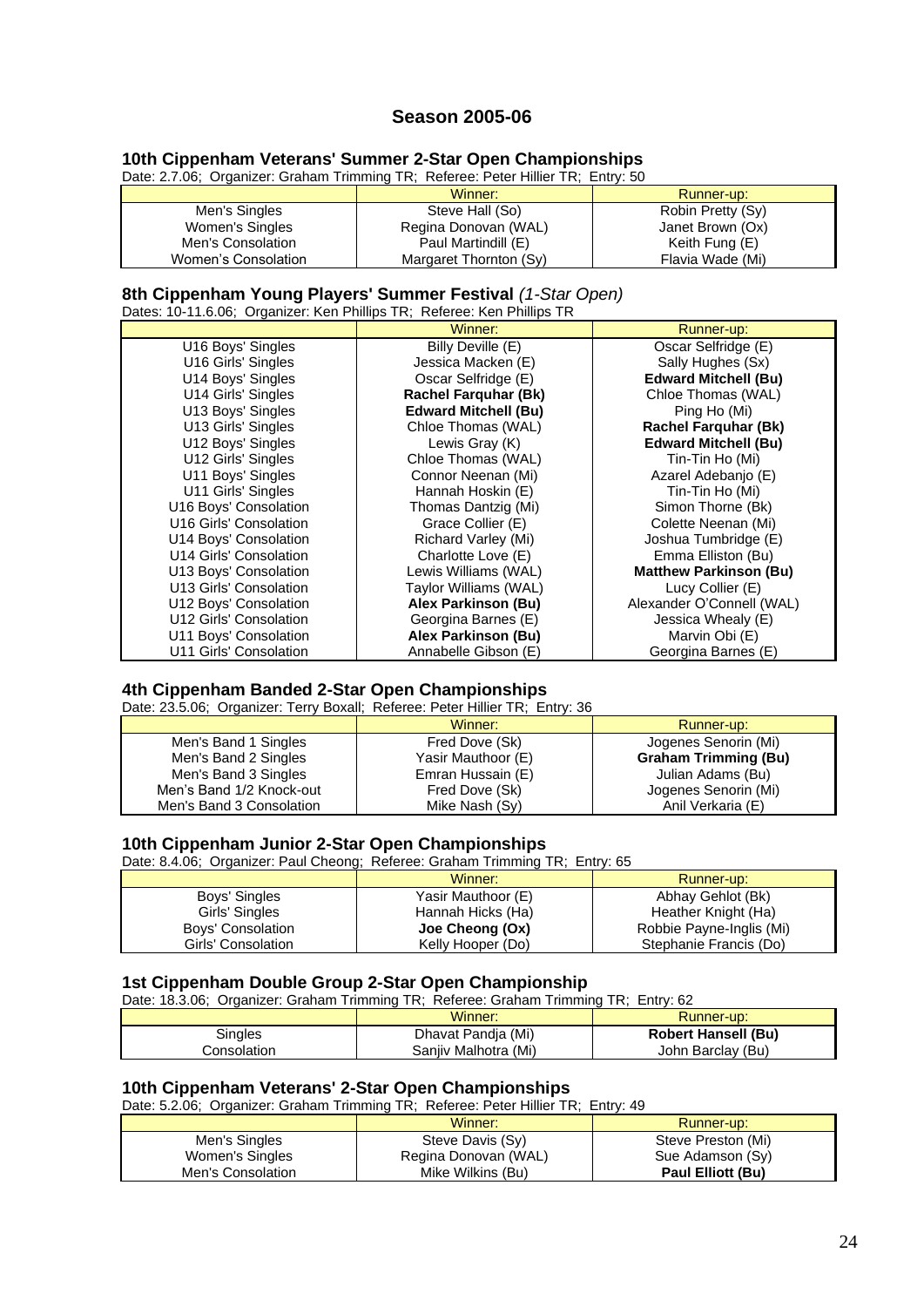**1st Cippenham Young Players' New Year Festival** *(1-Star Open)* Dates: 14-15.1.06; Organizer: Ken Phillips TR; Referee: Ken Phillips TR; Entry: 302

|                        | Winner:                      | Runner-up:            |
|------------------------|------------------------------|-----------------------|
| U18 Boys' Singles      | David McBeath (Ha)           | Raihan Muhith (Lo)    |
| U18 Girls' Singles     | <b>Melanie Farquhar (Bk)</b> | Sally Hughes (Sx)     |
| U16 Boys' Singles      | <b>Matthew Ware (Do)</b>     | Billy Deville (E)     |
| U16 Girls' Singles     | Megan Sparrey (Mi)           | Sally Hughes (Sx)     |
| U14 Boys' Singles      | <b>Edward Mitchell (Bu)</b>  | Lewis Gray (K)        |
| U14 Girls' Singles     | <b>Rachel Farquhar (Bk)</b>  | Kirsty Wilson (K)     |
| U13 Boys' Singles      | Daniel O'Connell (WAL)       | Ping Ho (Mi)          |
| U13 Girls' Singles     | <b>Rachel Farquhar (Bk)</b>  | Emma Tovey (K)        |
| U12 Boys' Singles      | <b>Edward Mitchell (Bu)</b>  | Lewis Gray (K)        |
| U12 Girls' Singles     | Emma Tovey (K)               | Esther Hoskin (E)     |
| U18 Boys' Consolation  | Ruihao Zhang (Ha)            | Fatlum Sadiku (Mi)    |
| U18 Girls' Consolation | Alison Woodland (Sx)         | Charlotte Callcut (E) |
| U16 Boys' Consolation  | David Wills (Ha)             | David Fudge (Bk)      |
| U16 Girls' Consolation | Nicola Brown (E)             | Angela Oetiker (Bu)   |
| U14 Boys' Consolation  | Jenil Madani (Mi)            | Ryan Bowler (Co)      |
| U14 Girls' Consolation | Tin-Tin Ho (Mi)              | Natasha Walsh (He)    |
| U13 Boys' Consolation  | Helshan Weerasinghe (Sx)     | Alois Clare (Mi)      |
| U13 Girls' Consolation | Beatrice Selfridge (E)       | Georgina Barnes (E)   |
| U12 Boys' Consolation  | Alexander O'Connell (WAL)    | Tim Hunt (E)          |
| U12 Girls' Consolation | Beatrice Selfridge (E)       | Rosie Barnes (E)      |

### **11th Cippenham Senior 2-Star Open Championships**

Date: 20.11.05; Organizer: Paul Baker; Referee: Peter Hillier TR; Entry: 69

|                   | Winner:        | Runner-up:         |
|-------------------|----------------|--------------------|
| Men's Singles     | Rob Lemon (Sy) | David Hayes (Bu)   |
| Women's Singles   | Sue Hayes (Bu) | Sally Hughes (Sx)  |
| Men's Consolation | Gavin West (E) | Shaun Parsley (Sx) |

#### **9th Cippenham Cadet 2-Star Open Championships**

Date: 2.10.05; Organizer: Terry Boxall; Referee: Graham Trimming TR; Entry: 55

|                    | Winner:                    | Runner-up:         |
|--------------------|----------------------------|--------------------|
| Boys' Singles      | <b>Eddie Mitchell (Bu)</b> | Femi Ogunbo (Mi)   |
| Girls' Singles     | Sally Hughes (Sx)          | Kirsty Wilson (K)  |
| Boys' Consolation  | Philip Thomas (K)          | James Mellish (Bu) |
| Girls' Consolation | Tamsin Holland (He)        | Alice McGahon (E)  |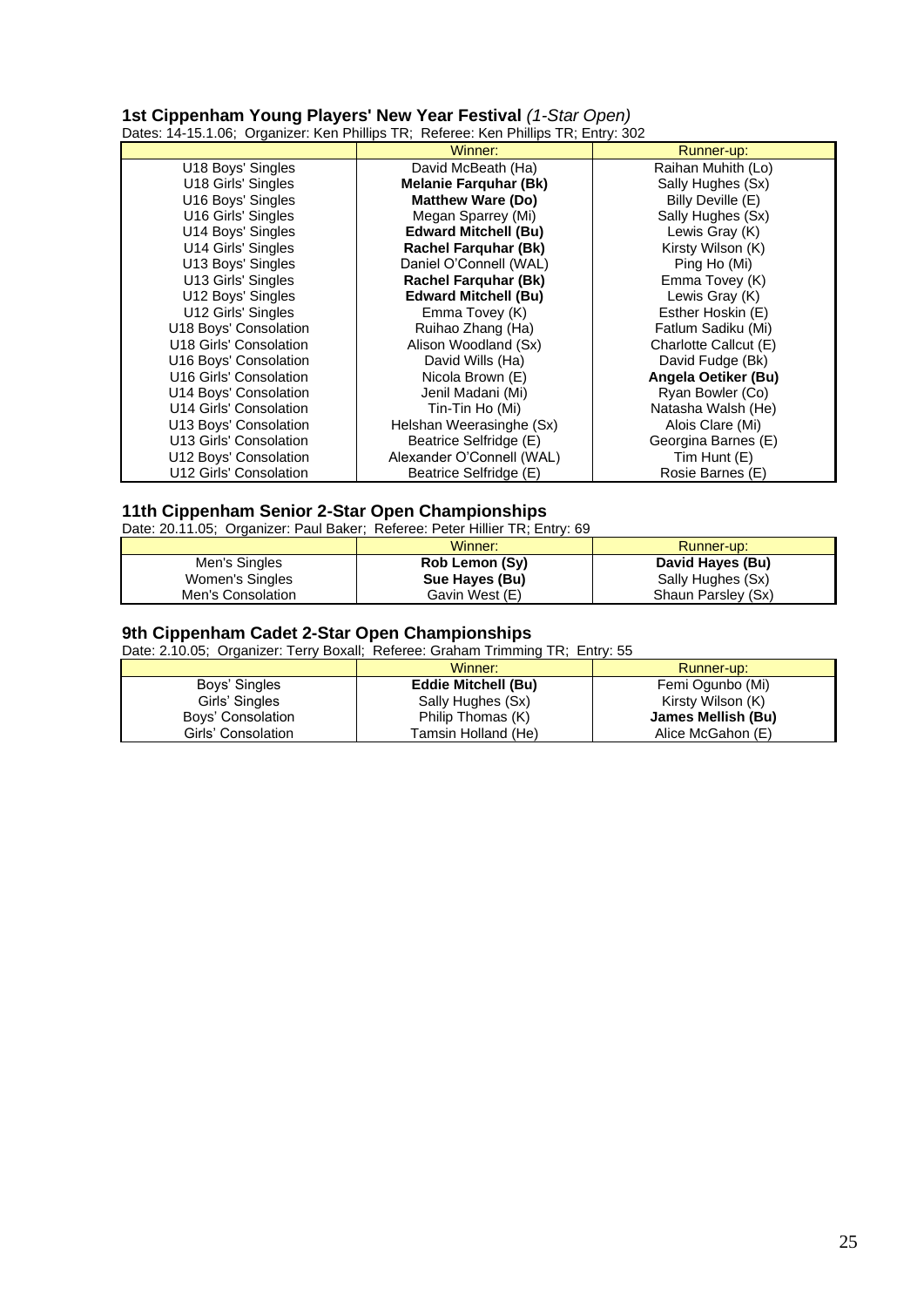# **Season 2004-05**

## **9th Cippenham Veterans' Summer 2-Star Open Championships**

Date: 3.7.05; Organizer: Graham Trimming TR; Referee: Mick Strode IR; Entry: 52

|                   | Winner:           | Runner-up:         |
|-------------------|-------------------|--------------------|
| Men's Singles     | Steve Davis (Sy)  | Derek Holman (Sy)  |
| Women's Singles   | Janet Brown (Ox)  | Jan Curtis (Ox)    |
| Men's Consolation | Clive Banham (Bk) | Earl Jeffers (WAL) |

#### **7th Cippenham Young Players' Summer Festival** *(1-Star Open)*

Dates: 18-19.6.05; Organizer: Ken Phillips TR; Referee: Ken Phillips TR; Entry: 364 (180 players)

|                        | Winner:                      | Runner-up:                  |
|------------------------|------------------------------|-----------------------------|
| U16 Boys' Singles      | Raihan Muhith (Lo)           | Garth Kinlocke (Ha)         |
| U16 Girls' Singles     | <b>Melanie Farquhar (Bk)</b> | Jenna McBeath (SCO)         |
| U14 Boys' Singles      | Garth Kinlocke (Ha)          | Andrew Linz (Sy)            |
| U14 Girls' Singles     | Sally Hughes (Sx)            | Becky House (Ha)            |
| U13 Boys' Singles      | <b>Eddie Mitchell (Bu)</b>   | Michael Bates (Li)          |
| U13 Girls' Singles     | Rebekah March (E)            | <b>Rachel Farquhar (Bk)</b> |
| U12 Boys' Singles      | Michael Bates (Li)           | <b>Eddie Mitchell (Bu)</b>  |
| U12 Girls' Singles     | Rebekah March (E)            | Kirsty Wilson (K)           |
| U11 Boys' Singles      | <b>Eddie Mitchell (Bu)</b>   | Huw Jones (WAL)             |
| U11 Girls' Singles     | Chloe Thomas (WAL)           | Jessica Birbeck (Wa)        |
| U16 Boys' Consolation  | Callum Morgan (SCO)          | <b>Eddie Mitchell (Bu)</b>  |
| U16 Girls' Consolation | Chloe Thomas (WAL)           | Kirsty Wilson (K)           |
| U14 Boys' Consolation  | Reece Manning (Mi)           | A Alharazi (Mi)             |
| U14 Girls' Consolation | Rhian Williams (SCO)         | Jennifer Sims (He)          |
| U13 Boys' Consolation  | Andrew Arango (Mi)           | Reece Farrugia (Lo)         |
| U13 Girls' Consolation | Rhian Williams (SCO)         | Charlotte Crane (Mi)        |
| U12 Boys' Consolation  | Ross Wilson (K)              | Tim Hunt (E)                |
| U12 Girls' Consolation | Bethany March (E)            | Lauren Gordon (Bd)          |
| U11 Boys' Consolation  | Tim Hunt (E)                 | Ben Jones (WAL)             |
| U11 Girls' Consolation | Samantha Purkis (E)          | Beatrice Selfridge (E)      |

## **3rd Cippenham Banded 2-Star Open Championships**

Date: 5.6.05; Organizer: Paul Baker; Referee: Graham Trimming TR; Entry: 52

|                          | Winner:                    | Runner-up:          |
|--------------------------|----------------------------|---------------------|
| Men's Band 1 Singles     | Adam Laws (Sy)             | Paul Baker (Sy)     |
| Men's Band 2 Singles     | William Maybanks (He)      | Matt Ware (Ha)      |
| Men's Band 3 Singles     | Shaun Murray (Ca)          | Yosef Woznica (Mi)  |
| Women's Singles          | Sue Hayes (Bu)             | Sally Hughes (Sx)   |
| Men's Band 1 Consolation | Anthony Johnson (Mi)       | Rory Scott (Sx)     |
| Men's Band 2 Consolation | Gary Young (Sk)            | Mike Willimott (Sy) |
| Men's Band 3 Consolation | <b>Matthew Tucker (Bu)</b> | Terry Willson (Li)  |
| Women's Consolation      | Sarah Hudson (Bd)          | Diane Taylor (Bk)   |

#### **9th Cippenham Junior 2-Star Open Championships**

Date: 26.3.05; Organizer: Terry Boxall; Referee: Ken Phillips TR; Entry: 93

|                    | Winner:                     | Runner-up:         |
|--------------------|-----------------------------|--------------------|
| Boys' Singles      | Matt Ware (Ha)              | Ashley Stokes (Mi) |
| Girls' Singles     | <b>Catherine Hayes (Bu)</b> | Megan Sparrey (Mi) |
| Boys' Consolation  | Nick Rate (Ca)              | Ruihao Zhang (Ha)  |
| Girls' Consolation | Sarah Warwick (Ha)          | Abigail Moore (He) |

#### **9th Cippenham Veterans' 2-Star Open Championships**

Date: 27.2.05; Organizer: Graham Trimming TR; Referee: Mick Strode IR; Entry: 55

|                     | Winner:              | Runner-up:          |
|---------------------|----------------------|---------------------|
| Men's Singles       | Hari Gehlot (Bk)     | Dave Crowley (Mi)   |
| Women's Singles     | Sharon Mitchell (Bk) | Haruko Posford (Sy) |
| Men's Consolation   | Tony Brown (Bk)      | John Barnes (He)    |
| Women's Consolation | Sue Adamson (Sy)     | Jan Chapman (Bk)    |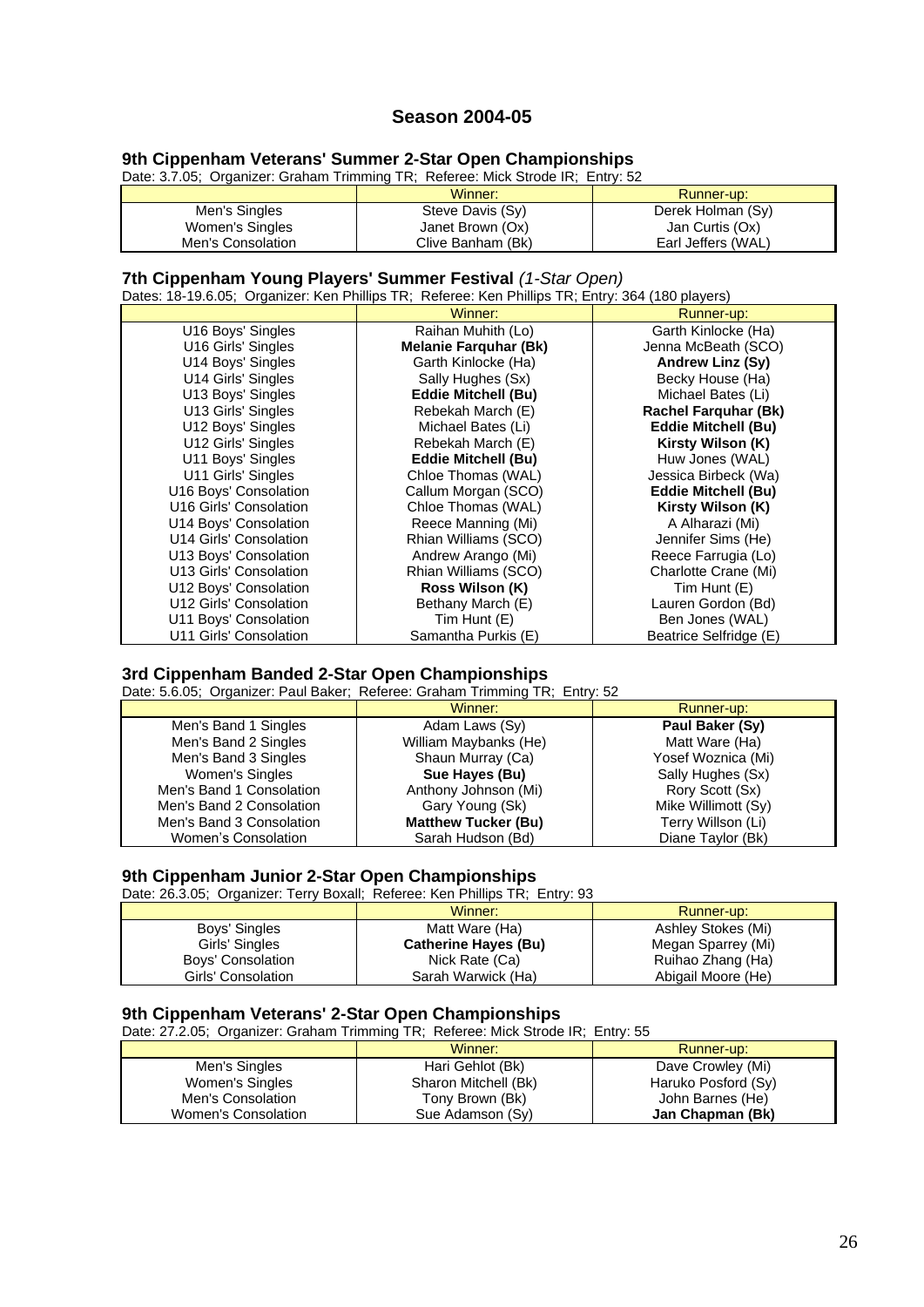# **4th Cippenham Under-14/16 1-Star Open Championships**

Date: 9.1.05; Organizer and Referee: Ken Phillips TR; Entry: 113

|                        | Winner:                      | Runner-up:           |
|------------------------|------------------------------|----------------------|
| U16 Boys' Singles      | Suchira Gallage (Mi)         | Raphael Marom (Mi)   |
| U16 Girls' Singles     | <b>Melanie Farquhar (Bk)</b> | Stacey Furnival (Sx) |
| U14 Boys' Singles      | Patrick Thomas (WAL)         | Raphael Marom (Mi)   |
| U14 Girls' Singles     | Megan Sparrey (Mi)           | Jessica Macken (E)   |
| U16 Boys' Consolation  | Garth Kinlocke (Ha)          | Hoxley Baron (Mi)    |
| U16 Girls' Consolation | Emma Tovey (K)               | Charlotte Love (E)   |
| U14 Boys' Consolation  | <b>Eddie Mitchell (Bu)</b>   | Matthew Haynes (Do)  |
| U14 Girls' Consolation | <b>Rachel Farguhar (Bk)</b>  | Emma Tovey (K)       |

#### **10th Cippenham 2-Star Open Championships**

Date: 5.12.04; Organizer: Terry Boxall; Referee: Graham Trimming TR; Entry: 84

|                     | Winner:                 | Runner-up:               |
|---------------------|-------------------------|--------------------------|
| Men's Singles       | Jack Boult (Sx)         | <b>Robert Lemon (Sy)</b> |
| Women's Singles     | Sarah Hall (So)         | Gemma Chapman (Bu)       |
| Men's Consolation   | <b>Oliver Shaw (Bu)</b> | Michael Robinson (Sx)    |
| Women's Consolation | Sarah Hudson (Bd)       | Flavia Wade (Mi)         |

#### **8th Cippenham Cadet 2-Star Open Championships**

Date: 3.10.04; Organizer: Robin Farquhar; Referee: Mick Strode IR; Entry: 78

|                    | Winner:               | Runner-up:        |
|--------------------|-----------------------|-------------------|
| Boys' Singles      | Matt Ware (Ha)        | Tom Maynard (Bk)  |
| Girls' Singles     | Holly Stubbings (E)   | Megan Sparry (Mi) |
| Boys' Consolation  | James Ma (Sy)         | Josh Whealey (E)  |
| Girls' Consolation | Chelsea Furnival (Sx) | Gemma Butler (Sk) |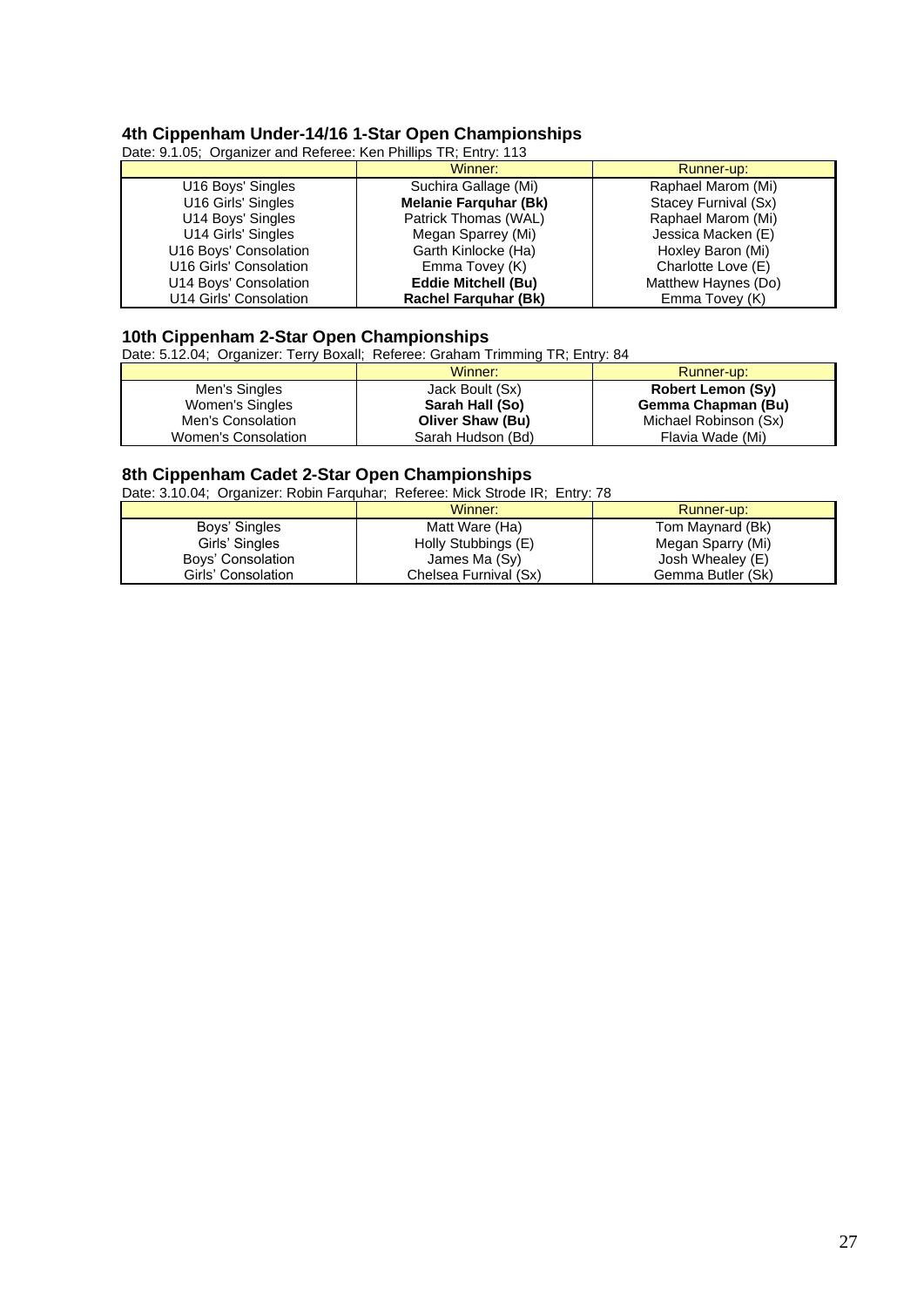# **Season 2003-04**

## **8th Cippenham Veterans' Summer 2-Star Open Championships**

Date: 4.7.04; Organizer: Graham Trimming TR; Referee: Mick Strode IR; Entry: 69

|                     | Winner:              | Runner-up:        |
|---------------------|----------------------|-------------------|
| Men's Singles       | Steve Hall (WAL)     | Dave Harvey (Gs)  |
| Women's Singles     | Regina Donovan (WAL) | Carmen Vaidi (Sy) |
| Men's Consolation   | Mike Wilkins (Bu)    | Dave Adamson (Gs) |
| Women's Consolation | Audrey Robinson (Bu) | Flavia Wade (Mi)  |

## **6th Cippenham Young Players' Summer Festival** *(1-Star Open)*

Dates: 19-20.6.04; Organizer: Ken Phillips TR; Referee: Ken Phillips TR; Entry: 336 (151 players)

|                        | $\frac{1}{2}$ and $\frac{1}{2}$ . The set of the set of the set of the set of the set of $\frac{1}{2}$ and $\frac{1}{2}$ and $\frac{1}{2}$ and $\frac{1}{2}$ and $\frac{1}{2}$ and $\frac{1}{2}$ and $\frac{1}{2}$ and $\frac{1}{2}$ and $\frac{1}{2}$ and $\frac{1}{2}$ and<br>Winner: | Runner-up:                 |
|------------------------|-----------------------------------------------------------------------------------------------------------------------------------------------------------------------------------------------------------------------------------------------------------------------------------------|----------------------------|
| U16 Boys' Singles      | Ashley Willetts (Ha)                                                                                                                                                                                                                                                                    | Patrick Thomas (WAL)       |
| U16 Girls' Singles     | <b>Melanie Farquhar (Bk)</b>                                                                                                                                                                                                                                                            | Frances Potjewyd (So)      |
| U14 Boys' Singles      | Billy Deville (E)                                                                                                                                                                                                                                                                       | Raphael Marom (Mi)         |
| U14 Girls' Singles     | Jenna McBeath (SCO)                                                                                                                                                                                                                                                                     | Sally Hughes (Sx)          |
| U13 Boys' Singles      | Ben Avery (WAL)                                                                                                                                                                                                                                                                         | Billy Deville (E)          |
| U13 Girls' Singles     | Charlotte Callcutt (E)                                                                                                                                                                                                                                                                  | Jessica Macken (E)         |
| U12 Boys' Singles      | David McBeath (Ha)                                                                                                                                                                                                                                                                      | Adam Draper (WAL)          |
| U12 Girls' Singles     | Hannah Avery (WAL)                                                                                                                                                                                                                                                                      | Rebekah March (E)          |
| U11 Boys' Singles      | Daniel O'Connell (WAL)                                                                                                                                                                                                                                                                  | <b>Eddie Mitchell (Bu)</b> |
| U11 Girls' Singles     | Ajonita Sandararajan (Bk)                                                                                                                                                                                                                                                               | Rebekah March (E)          |
| U16 Boys' Consolation  | Jake Collins (Sk)                                                                                                                                                                                                                                                                       | Adam Draper (WAL)          |
| U16 Girls' Consolation | Sally Hughes (Sx)                                                                                                                                                                                                                                                                       | Rosanna Cooke (E)          |
| U14 Boys' Consolation  | Adam Draper (WAL)                                                                                                                                                                                                                                                                       | Robert Harvey (Gs)         |
| U14 Girls' Consolation | Angela Oetiker (Bu)                                                                                                                                                                                                                                                                     | Hayley Ruderham (So)       |
| U13 Boys' Consolation  | Alex Polding (Bu)                                                                                                                                                                                                                                                                       | Callum Main (SCO)          |
| U13 Girls' Consolation | Chelsea Furnival (Sx)                                                                                                                                                                                                                                                                   | Chloe Thomas (WAL)         |
| U12 Boys' Consolation  | Callum Main (SCO)                                                                                                                                                                                                                                                                       | Jamie Fleming (Bk)         |
| U12 Girls' Consolation | Chenchen Wang (Bk)                                                                                                                                                                                                                                                                      | Grace Collier (E)          |
| U11 Boys' Consolation  | Jack Cleminson (E)                                                                                                                                                                                                                                                                      | Henry Tester (Sx)          |
| U11 Girls' Consolation | Kirsty Wilson (K)                                                                                                                                                                                                                                                                       | Chenchen Wang (Bk)         |

## **8th Cippenham Junior 2-Star Open Championships**

Date: 19.4.04; Organizer: Terry Boxall; Referee: Mick Strode IR; Entry: 73

|                    | Winner:                      | Runner-up:           |
|--------------------|------------------------------|----------------------|
| Boys' Singles      | Umair Mauthoor (E)           | Ashley Willetts (Ha) |
| Girls' Singles     | <b>Melanie Farguhar (Bk)</b> | Rachel Jamieson (E)  |
| Boys' Consolation  | Ben Davis (Bk)               | James Rivers (Sx)    |
| Girls' Consolation | Felicity Love (E)            | Laura Gubbins (Ox)   |

## **8th Cippenham Veterans' 2-Star Open Championships**

Date: 18.1.04; Organizer: Graham Trimming TR; Referee: Mick Strode IR; Entry: 65

|                     | Winner:              | Runner-up:             |
|---------------------|----------------------|------------------------|
| Men's Singles       | Fred Dove (Sk)       | Steve Davis (Sy)       |
| Women's Singles     | Regina Donovan (WAL) | Sharon Mitchell (Bk)   |
| Men's Consolation   | John Fannin (Gs)     | Dave Bull (Wi)         |
| Women's Consolation | Vera Hutchinson (Ha) | Margaret Thornton (Ha) |

## **3rd Cippenham Under-14/16 1-Star Open Championships**

| Date: 11.1.04; Organizer and Referee: Ken Phillips TR; Entry: 121 |                              |                              |
|-------------------------------------------------------------------|------------------------------|------------------------------|
|                                                                   | Winner:                      | Runner-up:                   |
| U16 Boys' Singles                                                 | David Hayes (Bu)             | Alim Hirji (Mi)              |
| U16 Girls' Singles                                                | <b>Melanie Farquhar (Bk)</b> | Alison Woodland (Sx)         |
| U14 Boys' Singles                                                 | Alim Hirji (Mi)              | David McBeath (Ha)           |
| U14 Girls' Singles                                                | Rachel Jamieson (E)          | Amy Taylor (Bu)              |
| U16 Boys' Consolation                                             | Prabdeep Panesar (Bu)        | <b>Michael Steadman (Bu)</b> |
| U16 Girls' Consolation                                            | Jodie Sparrey (Mi)           | Chelsea Bennett (Sk)         |
| U14 Boys' Consolation                                             | Oscar Selfridge (E)          | John Hodge (E)               |
| U14 Girls' Consolation                                            | Nicola Brown (E)             | Katie Rule (Bu)              |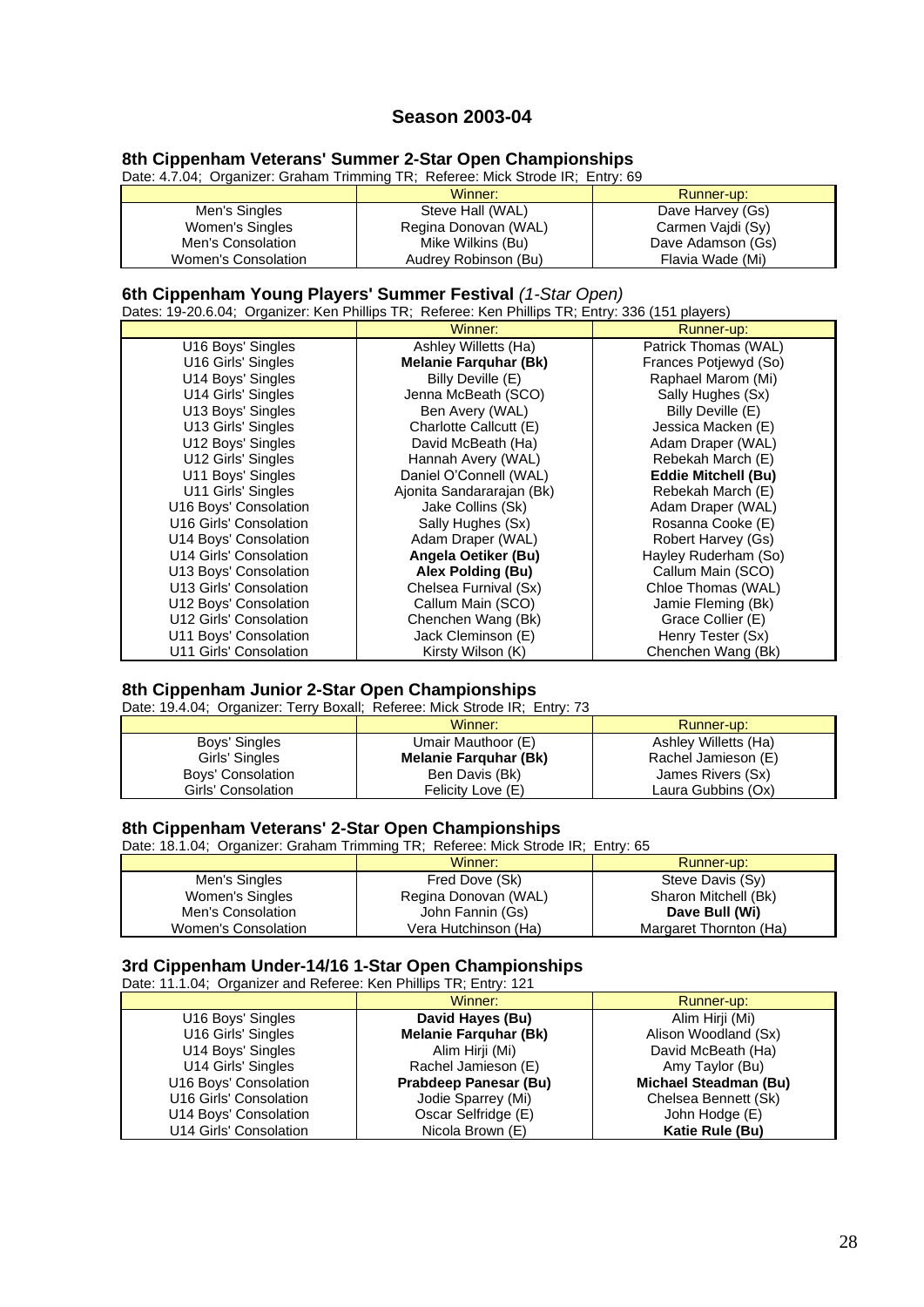## **2nd Cippenham Banded 2-Star Open Championships**

Date: 7.12.03; Organizer: Paul Baker; Referee: Peter Hillier TR; Entry: 63

|                          | Winner:             | Runner-up:             |
|--------------------------|---------------------|------------------------|
| Men's Band 1 Singles     | Umair Mauthoor (E)  | David Hayes (Bu)       |
| Men's Band 2 Singles     | Charles Acquah (Mi) | Mark Purcell (Bu)      |
| Men's Band 3 Singles     | Jeff Rigby (Ox)     | Clive Banham (Bk)      |
| Women's Singles          | Sarah Hudson (Bd)   | Jeanette Maybanks (He) |
| Men's Band 1 Consolation | Gavin West (E)      | Steve Davis (Sy)       |
| Men's Band 2 Consolation | Geoff Civil (Bk)    | Gordon Chapman (Sy)    |
| Men's Band 3 Consolation | Trevor Fannin (Sy)  | James Rivers (Sx)      |

#### **9th Cippenham 2-Star Open Championships**

Date: 25.10.03; Organizer: Dave Bull; Referee: Graham Trimming TR; Entry: 54

|                   | Winner:              | Runner-up:                 |
|-------------------|----------------------|----------------------------|
| Men's Singles     | Jack Boult (Sx)      | <b>Robert Hansell (Bu)</b> |
| Women's Singles   | Valerie Murdoch (He) | Joy Whitehorn (Do)         |
| Men's Consolation | John Barclay (Bu)    | Rory Scott (Sx)            |

#### **7th Cippenham Cadet 2-Star Open Championships**

Date: 5.10.03; Organizer: Robin Farquhar; Referee: Mick Strode IR; Entry: 111

|                    | Winner:               | Runner-up:          |
|--------------------|-----------------------|---------------------|
| Boys' Singles      | William Maybanks (He) | Peter Winzeler (Sy) |
| Girls' Singles     | Rachel Jamieson (E)   | Sylvana Bielec (Bu) |
| Boys' Consolation  | Ryan Collins (Sk)     | Nick Rate (Ca)      |
| Girls' Consolation | Katie Rule (Bu)       | Caroline McNeil (E) |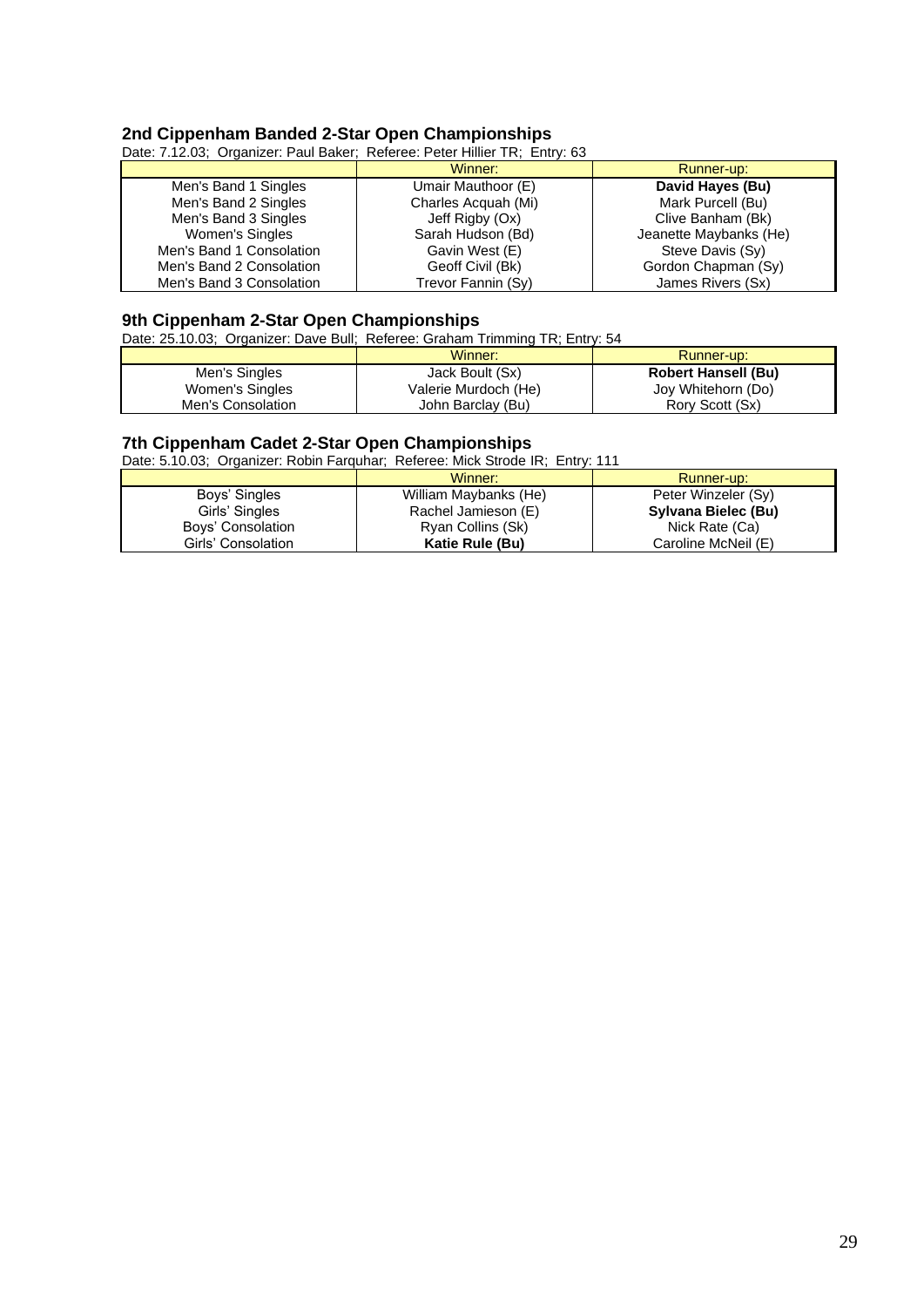# **Season 2002-03**

#### **7th Cippenham Veterans' Summer 2-Star Open Championships** Date: 15.6.03

|                     | Winner:              | Runner-up:          |
|---------------------|----------------------|---------------------|
| Men's Singles       | Steve Hall (WAL)     | Dave Harvey (Gs)    |
| Women's Singles     | Regina Donovan (WAL) | Mary Heffernan (Bu) |
| Men's Consolation   | Peter Bradley (Bk)   | Geoff Civil (Bk)    |
| Women's Consolation | Lorna Slifkin (Mi)   | Joan West (Sy)      |

#### **5th Cippenham Young Players' Summer Festival** *(1-Star Open)* Dates: 31.5/1.6.03

|                        | Winner:                      | Runner-up:                     |
|------------------------|------------------------------|--------------------------------|
| U16 Boys' Singles      | David Hayes (Bu)             | Chris Bush (Sy)                |
| U16 Girls' Singles     | Sally Smith (Dv)             | Frances Potjewid (So)          |
| U14 Boys' Singles      | Edward Brown (E)             | <b>Myles Evans (Bu)</b>        |
| U14 Girls' Singles     | <b>Melanie Farquhar (Bk)</b> | Sylvana Bielec (Bu)            |
| U13 Boys' Singles      | Billy Deville (E)            | Matthew Ware (Do)              |
| U13 Girls' Singles     | Rachel Jamieson (E)          | Jessica Macken (E)             |
| U12 Boys' Singles      | William Maybanks (He)        | Billy Deville (E)              |
| U12 Girls' Singles     | Rachel Jamieson (E)          | Jessica Macken (E)             |
| U11 Boys' Singles      | David McBeath (Ha)           | Adam Draper (WAL)              |
| U11 Girls' Singles     | Haylee Potts (He)            | Katie Rule (Bu)                |
| U16 Boys' Consolation  | John McBeath (Ha)            | David Hunt (E)                 |
| U16 Girls' Consolation | Sarah Smith (E)              | Katie Rule (Bu)                |
| U14 Boys' Consolation  | Chris Dye (K)                | Jake Collins (Sk)              |
| U14 Girls' Consolation | Katie Rule (Bu)              | Haylee Potts (He)              |
| U13 Boys' Consolation  | Geoffrey Potjewyd (So)       | Matthew Lloyd (Wi)             |
| U13 Girls' Consolation | Hayley Nicholas (Ha)         | <b>Stephanie Mitchell (Bu)</b> |
| U12 Boys' Consolation  | Lloyd Jamieson (Do)          | Alex Polding (Bu)              |
| U12 Girls' Consolation | <b>Rachel Farquhar (Bk)</b>  | Katie Bradford (Ha)            |
| U11 Boys' Consolation  | Jonathan Hockings (Bu)       | Dominic Wilson (Bd)            |
| U11 Girls' Consolation | Joanne Hiley (Li)            | Rebekah March (E)              |

#### **7th Cippenham Junior 2-Star Open Championships** Date: 19.4.03

|                    | Winner:                   | Runner-up:                 |
|--------------------|---------------------------|----------------------------|
| Boys' Singles      | David Hayes (Bu)          | <b>Marc Armstrong (Mi)</b> |
| Girls' Singles     | <b>Caroline Linz (Bu)</b> | Carley Roper (So)          |
| Boys' Consolation  | John McBeath (Ha)         | Andrew Merrick (Gs)        |
| Girls' Consolation | Katie Rule (Bu)           | Jenny Hansell (Bu)         |

### **7th Cippenham Veterans' 2-Star Open Championships** Date: 2.2.03

|                     | Winner:             | Runner-up:           |
|---------------------|---------------------|----------------------|
| Men's Singles       | David Harding (Sy)  | Mike Rhodes (Bu)     |
| Women's Singles     | Kim Johnson (WAL)   | Regina Donovan (WAL) |
| Men's Consolation   | Steve Davis (Sy)    | lan Schwartz (Bk)    |
| Women's Consolation | Haruko Posford (Sy) | Flavia Wade (Mi)     |

#### **2nd Cippenham Under-14/16 1-Star Open Championships** Date: 12.1.03

|                        | Winner:                      | Runner-up:             |
|------------------------|------------------------------|------------------------|
| U16 Boys' Singles      | <b>James Milton (Bu)</b>     | Vytas Rybakas (E)      |
| U16 Girls' Singles     | <b>Melanie Farquhar (Bk)</b> | Sylvana Bielec (Bu)    |
| U14 Boys' Singles      | Vytas Rybakas (E)            | William Maybanks (He)  |
| U14 Girls' Singles     | <b>Melanie Farquhar (Bk)</b> | Emmaleigh Newman (WAL) |
| U16 Boys' Consolation  | Matthew Ware (Do)            | David McBeath (Ha)     |
| U16 Girls' Consolation | Abigail Moore (He)           | Chelsea Bennett (Sk)   |
| U14 Boys' Consolation  | Alim Hirji (Mi)              | Joshua Roseberry (He)  |
| U14 Girls' Consolation | Abigail Moore (He)           | Lindsey Armstrong (Mi) |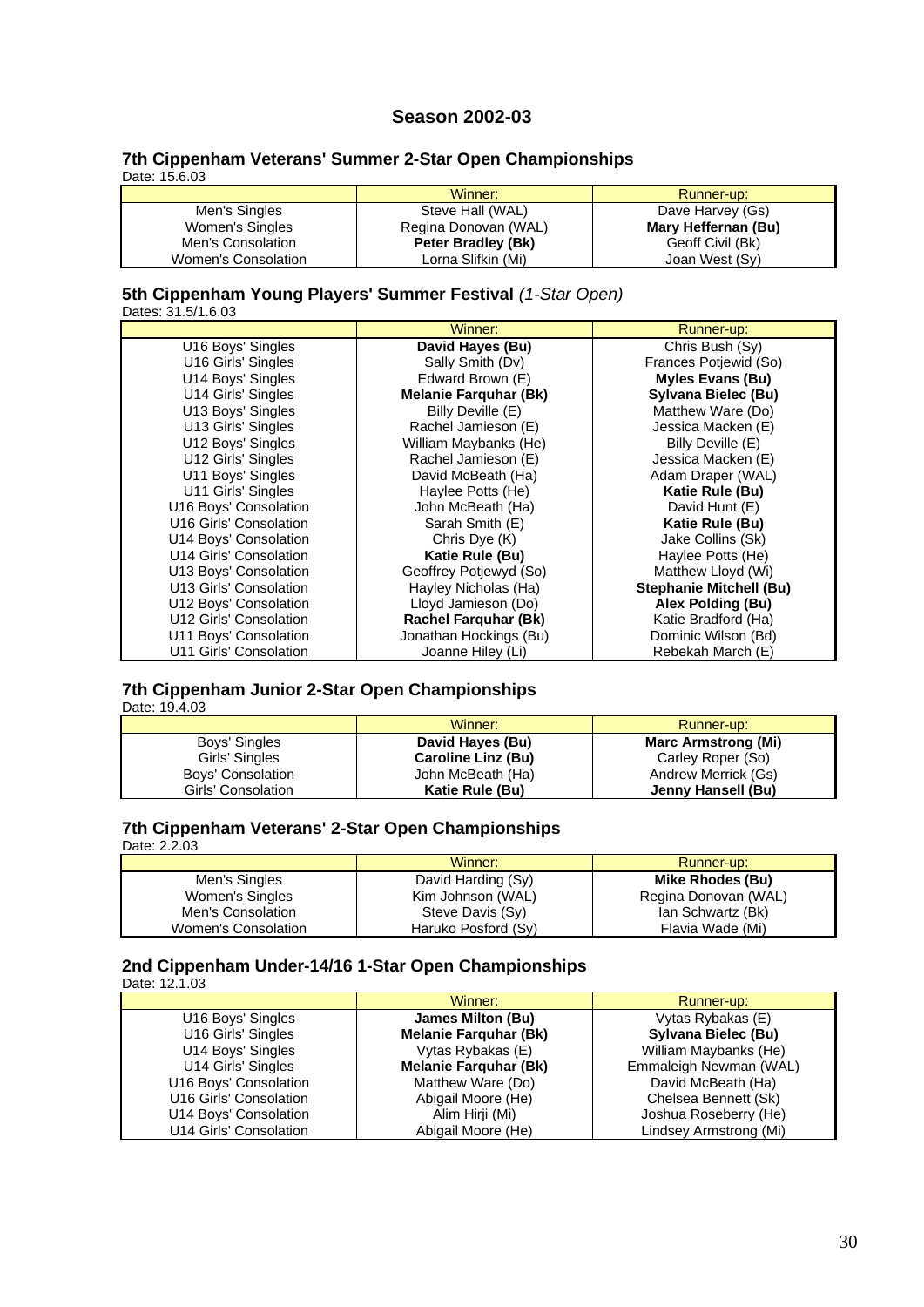# **1st Cippenham Banded 2-Star Open Championships**

| Date: 8.12.02            |                        |                              |
|--------------------------|------------------------|------------------------------|
|                          | Winner:                | Runner-up:                   |
| Men's Band 1 Singles     | Steve Munson (Bu)      | Gavin West (E)               |
| Men's Band 2 Singles     | Steve Preston (Mi)     | Ian Schwartz (Bk)            |
| Men's Band 3 Singles     | David Langer (Sy)      | David Hilbeck (Nk)           |
| Women's Singles          | Anusha Seneviratne (K) | <b>Melanie Farquhar (Bk)</b> |
| Men's Band 1 Consolation | Geoff Grange (Mi)      | Steve Giles (Sy)             |
| Men's Band 2 Consolation | Brian Savage (Dy)      | Gordon Chapman (Syl          |
| Men's Band 3 Consolation | Adam Kelly (Mi)        | <b>Andy Spiers (Sy)</b>      |

# **8th Cippenham 2-Star Open Championships**

Date: 20.10.02

|                     | Winner:                    | Runner-up:             |
|---------------------|----------------------------|------------------------|
| Men's Singles       | Ritchie Venner (Sx)        | Steve Hall (WAL)       |
| Women's Singles     | Michele Cohen (Wi)         | Rosemary Rainton (Sx)  |
| Men's Consolation   | <b>Marc Armstrong (Mi)</b> | Gavin West (E)         |
| Women's Consolation | Sharon Mitchell (Bk)       | Marianne Willsher (Gs) |

# **6th Cippenham Cadet 2-Star Open Championships**

Date: 15.9.02

|                    | Winner:               | Runner-up:          |
|--------------------|-----------------------|---------------------|
| Boys' Singles      | Chris Lewis (Sy)      | David Hayes (Bu)    |
| Girls' Singles     | Melanie Farguhar (Bk) | Nikki Pilgrim (Wa)  |
| Boys' Consolation  | Mark Perkins (Do)     | Yasir Mauthoor (E)  |
| Girls' Consolation | Amy Taylor (Bu)       | Sade Ademakinwa (E) |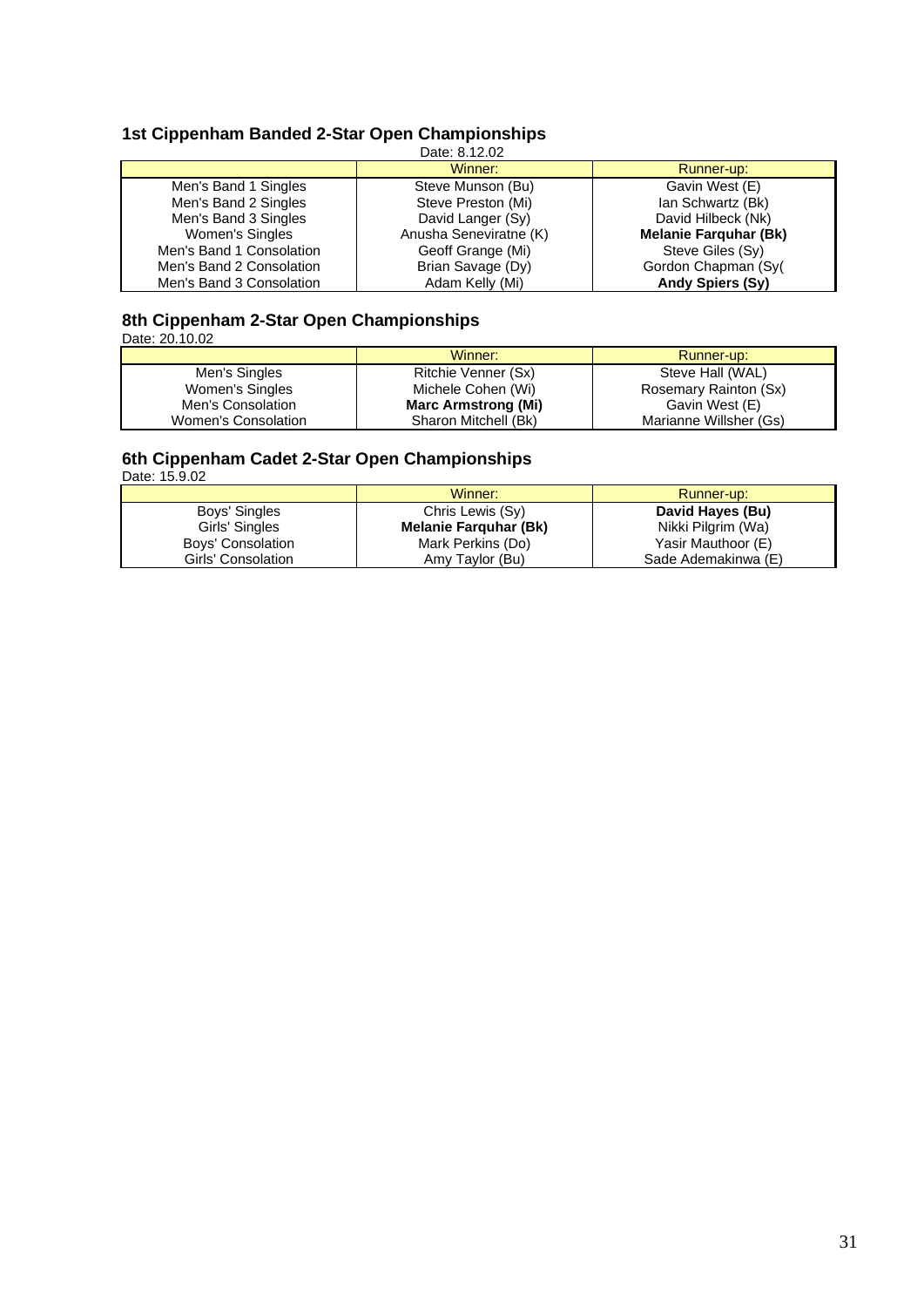# **Season 2001-02**

# **6th Cippenham Veterans' Summer 2-Star Open Championships**

| Date: 15.6.02       |                      |                    |
|---------------------|----------------------|--------------------|
|                     | Winner:              | Runner-up:         |
| Men's Singles       | Dave Harvey (Gs)     | Chris Pickard (Mi) |
| Women's Singles     | Sheila King (Sx)     | Jackie Wood (Bk)   |
| Men's Consolation   | Ray Dixon (Wo)       | Chris Gibbons (Np) |
| Women's Consolation | Audrey Robinson (Bu) | Flavia Wade (Mi)   |

# **4th Cippenham Young Players' Summer Festival** *(1-Star Open)*

Dates: 1/2.6.02

|                        | Winner:                      | Runner-up:                   |
|------------------------|------------------------------|------------------------------|
| U15 Boys' Singles      | Paul Dewhurst (E)            | <b>Marc Armstrong (Mi)</b>   |
| U15 Girls' Singles     | Sylvana Bielec (Bu)          | <b>Caroline Linz (Bu)</b>    |
| U13 Boys' Singles      | Dorian Robinson (Sy)         | Andrew Merrick (Gs)          |
| U13 Girls' Singles     | Sylvana Bielec (Bu)          | <b>Melanie Farquhar (Bk)</b> |
| U12 Boys' Singles      | Lee Barnes (Sk)              | Dorian Robinson (Sy)         |
| U12 Girls' Singles     | <b>Melanie Farquhar (Bk)</b> | Rachel Jamieson (E)          |
| U11 Boys' Singles      | Dorian Robinson (Sy)         | Billy Deville (E)            |
| U11 Girls' Singles     | Rachel Jamieson (E)          | Rachael Pilgrim (Wa)         |
| U10 Boys' Singles      | Billy Deville (E)            | Adam Draper (WAL)            |
| U10 Girls' Singles     | Jessica Macken (E)           | Charlotte Callcut (E)        |
| U15 Boys' Consolation  | Sebastian Bielec (Bu)        | Andrew Merrick (Gs)          |
| U15 Girls' Consolation | Claire Groome (E)            | Sophie Willsher (Ha)         |
| U13 Boys' Consolation  | Suchira Gauage (Mi)          | Chatura Gauage (Mi)          |
| U13 Girls' Consolation | Rachel Greener (Du)          | Sophie Willsher (Ha)         |
| U12 Boys' Consolation  | William Maybanks (Ha)        | Richard Kelly (Mi)           |
| U12 Girls' Consolation | Rachel Greener (Du)          | Amy Wilkinson (E)            |
| U11 Boys' Consolation  | John Bispham (K)             | Zane Smythe (Sy)             |
| U11 Girls' Consolation | Jacqueline Lau (Mi)          | Tamsin Holland (He)          |
| U10 Boys' Consolation  | Alexander Grima (Bu)         | Gregory Beckett (Bk)         |
| U10 Girls' Consolation | Tamsin Holland (He)          | Briony Fisher (K)            |

#### **5th Cippenham Cadet 3-Star Open Championships** Date: 14.4.02

|                    | Winner:                   | Runner-up:                 |
|--------------------|---------------------------|----------------------------|
| Boys' Singles      | <b>Bradley Evans (Bu)</b> | <b>Marc Armstrong (Mi)</b> |
| Girls' Singles     | Sarra Wang (E)            | Sylvana Bielec (Bu)        |
| Boys' Consolation  | Billy Deville (E)         | Andrew Merrick (Gs)        |
| Girls' Consolation | Felicity Love (E)         | Caroline Linz (Sy)         |

### **6th Cippenham Veterans' 2-Star Open Championships** Date: 3.1.02

|                     | Winner:              | Runner-up:          |
|---------------------|----------------------|---------------------|
| Men's Singles       | Derek Holman (Sy)    | Steve Davis (Sy)    |
| Women's Singles     | Sharon Mitchell (Bk) | Mary Heffernan (Bu) |
| Men's Consolation   | lan Schwartz (Bk)    | Ian Buchanan (Mi)   |
| Women's Consolation | Jan Chapman (Bk)     | Joan West (Sy)      |

#### **1st Cippenham Under-13/15 1-Star Open Championships** Date: 13.1.02

|                        | Winner:                 | Runner-up:             |
|------------------------|-------------------------|------------------------|
| U15 Boys' Singles      | Greg Boone (Ox)         | Michael Persaud (Mi)   |
| U15 Girls' Singles     | Olga Ivanova (Mi)       | Sylvana Bielec (Bu)    |
| U13 Boys' Singles      | Alex Jones (WAL)        | Andrew Waddingham (Sx) |
| U13 Girls' Singles     | Sylvana Bielec (Bu)     | Emmaleigh Newman (WAL) |
| U15 Boys' Consolation  | Julian Elroy (Mi)       | David Harris (Bu)      |
| U15 Girls' Consolation | Jessica Macken (E)      | Amy Wilkinson (E)      |
| U13 Boys' Consolation  | <b>Ashley Shaw (Bu)</b> | Philip Hartley (E)     |
| U13 Girls' Consolation | Frances Potjewyd (So)   | Jessica Macken (E)     |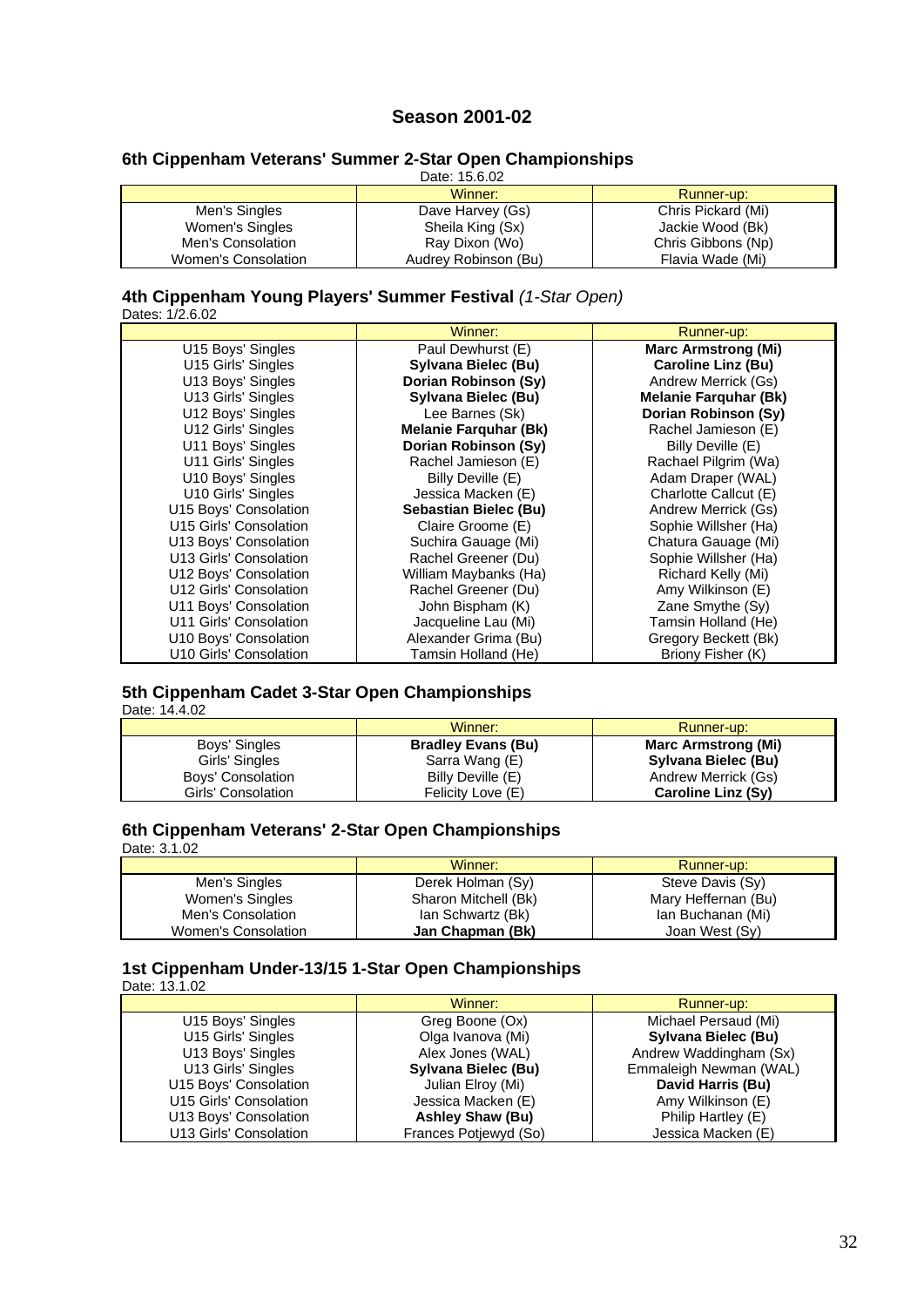#### **6th Cippenham Junior 3-Star Open Championships** Date: 16.12.01

|                    | Winner:                   | Runner-up:               |
|--------------------|---------------------------|--------------------------|
| Boys' Singles      | <b>Robert Lemon (Sy)</b>  | John Camilleri (Ox)      |
| Girls' Singles     | <b>Gemma Hollett (Sy)</b> | <b>Emily Tucker (Bu)</b> |
| Boys' Consolation  | Gavin Evans (Bu)          | Hwan Min Wong (Sy)       |
| Girls' Consolation | Sylvana Bielec (Bu)       | Jodie Stringer (K)       |

# **7th Cippenham 2-Star Open Championships**

Date: 27.10.01

|                     | Winner:                    | Runner-up:            |
|---------------------|----------------------------|-----------------------|
| Men's Singles       | Ritchie Venner (Sx)        | Chris Beckley (Sy)    |
| Women's Singles     | Rosemary Rainton (Sx)      | Laura-Anne Hall (WAL) |
| Men's Consolation   | <b>Robert Hansell (Bu)</b> | Nick Heaps (Bk)       |
| Women's Consolation | Diane Melville (Mi)        | Joan West (Sy)        |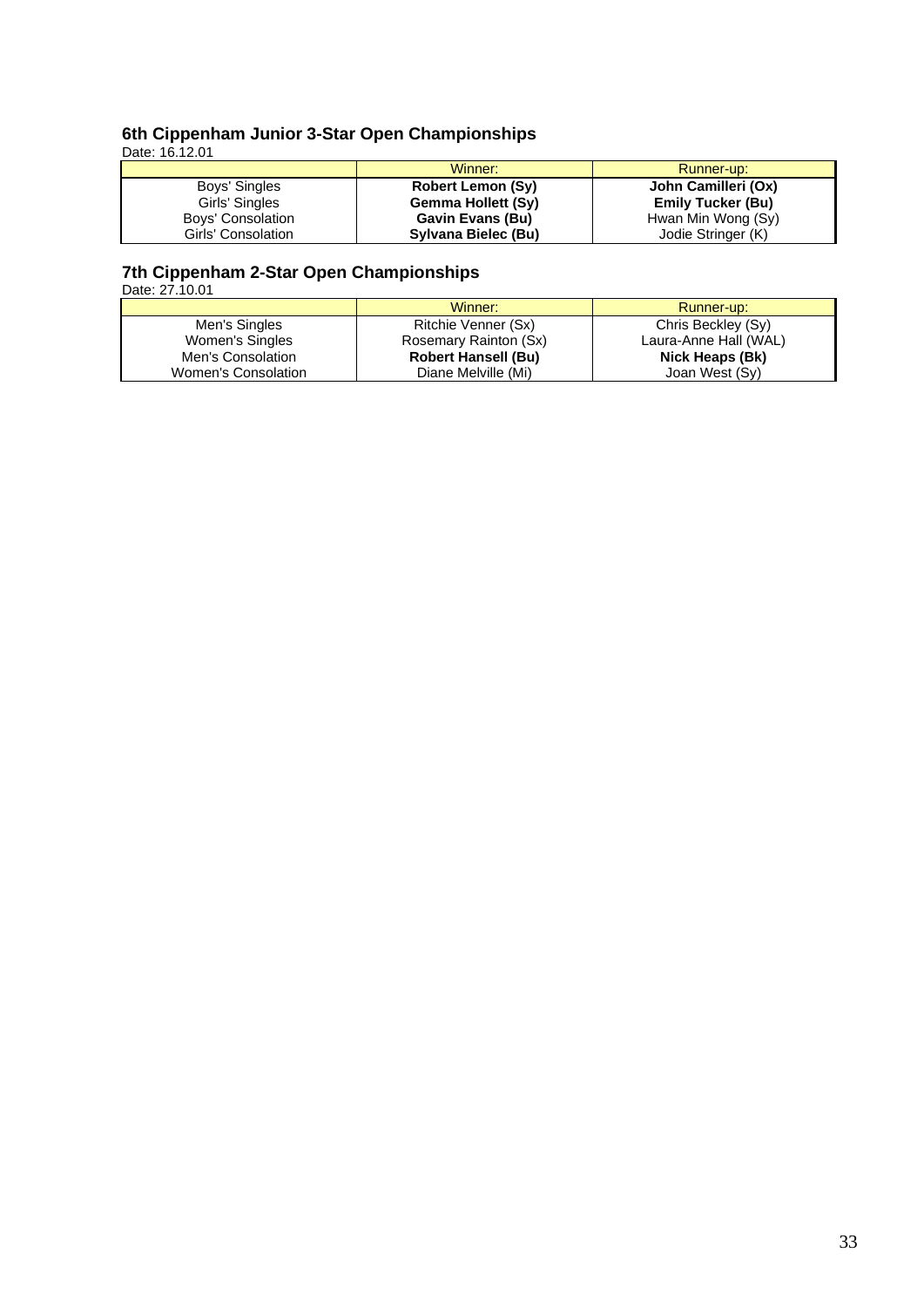# **Season 2000-01**

#### **5th Cippenham Veterans' Summer 2-Star Open Championships** Date: 16.6.01

|                     | Winner:             | Runner-up:           |
|---------------------|---------------------|----------------------|
| Men's Singles       | Dave Harvey (Gs)    | Dave Crowley (Mi)    |
| Women's Singles     | Janet Brown (Ox)    | Shirley Carroll (E)) |
| Men's Consolation   | George McClone (K)  | David Adamson (Gs)   |
| Women's Consolation | Haruko Posford (Sy) | Sue Adamson (Sy)     |

# **3rd Cippenham Young Players' Summer Festival** *(1-Star Open)*

| Dates: 1/2.6.01 |
|-----------------|
|                 |

|                        | Winner:                 | Runner-up:                   |
|------------------------|-------------------------|------------------------------|
| U13 Boys' Singles      | Darius Knight (Sy)      | Niv Bogen Mi)                |
| U13 Girls' Singles     | Gemma Yarnley (K)       | Jenny Dobson (Ha)            |
| U11 Boys' Singles      | Darius Knight (Sy)      | Joe Misseldine (Bu)          |
| U11 Girls' Singles     | Rachael Jamieson (E)    | Felicy Love (E)              |
| U10 Boys' Singles      | <b>Myles Evans (Bu)</b> | Joe Misseldine (Bu)          |
| U10 Girls' Singles     | Rachel Jamieson (E)     | Charlotte Freeman (Wa)       |
| U9 Boys' Singles       | <b>Gavin Evans (Bu)</b> | <b>Myles Evans (Bu)</b>      |
| U9 Girls' Singles      | Jessica Macken (E)      | Charlotte Calcutt (E)        |
| U8 Boys' Singles       | <b>Gavin Evans (Bu)</b> | <b>Alexander Lovell (Bu)</b> |
| U13 Boys' Consolation  | Chris Smith (Dv)        | <b>Matthew Tucker (Bu)</b>   |
| U13 Girls' Consolation | Natasha Lee (E)         | Laura Yarnley (E)            |
| U11 Boys' Consolation  | Prabdeep Panesar (Bu)   | Zane Smythe $(S_V)$          |
| U11 Girls' Consolation | Sade Ademakinwa (E)     | Natasha Lee (E)              |
| U10 Boys' Consolation  | Zane Smythe (Sy)        | Andrew Linz (Bu)             |
| U10 Girls' Consolation | Natalie Elroy (Mi)      | Charlotte Calcultt (E)       |
| U9 Boys' Consolation   | Oscar Selfridge (E)     | Andrew Lee (E)               |
| U9 Girls' Consolation  | Joanna Hiley (Li)       | Aidan McNeill (E)            |

# **4th Cippenham Under-12 2-Star Open Championships**

Date: 6.5.01

|                    | Winner:           | Runner-up:              |
|--------------------|-------------------|-------------------------|
| Boys' Singles      | Daniel Rees (E)   | <b>Myles Evans (Bu)</b> |
| Girls' Singles     | Gemma Yarnley (K) | Sylvana Bielec (Bu)     |
| Boys' Consolation  | Billy Deville (E) | Prabdeep Panesar (Bu)   |
| Girls' Consolation | Laura Yarnley (K) | Katy Armstrong (Np)     |

# **4th Cippenham Cadet 3-Star Open Championships**

Date: 25.3.01

|                    | Winner:                     | Runner-up:                  |
|--------------------|-----------------------------|-----------------------------|
| Boys' Singles      | <b>Thomas Mitchell (Bu)</b> | James Milton (Bu)           |
| Girls' Singles     | Lucy Weil (E)               | Bethany Rees (E)            |
| Boys' Consolation  | Daniel Rice (Bk)            | Lucian Robinson (So)        |
| Girls' Consolation | Sarah Smith (E)             | <b>Catherine Hayes (Bu)</b> |

#### **5th Cippenham Veterans' 2-Star Open Championships** Date: 11.3.01

|                     | Winner:           | Runner-up:        |
|---------------------|-------------------|-------------------|
| Men's Singles       | Dave Harding (Sy) | Mike Rhodes (Bu)  |
| Women's Singles     | Kim Johnson (WAL) | Jackie Wood (Bk)  |
| Men's Consolation   | Dave Kellard (K)  | Keith Childs (Ha) |
| Women's Consolation | Diane Taylor (Bk) | Pat Kessler (Mi)  |

# **5th Cippenham Junior 3-Star Open Championships**

Date: 3.2.01

|                    | Winner:                       | Runner-up:                 |
|--------------------|-------------------------------|----------------------------|
| Boys' Singles      | <b>Bradley Evans (Bu)</b>     | <b>Robert Hansell (Bu)</b> |
| Girls' Singles     | Gemma Chapman (Bu)            | Gemma Yarnley (K)          |
| Boys' Consolation  | David Hayes (Bu)              | <b>Myles Evans (Bu)</b>    |
| Girls' Consolation | <b>Francesca Parnell (Bu)</b> | Eleanor Tweedy (Bu)        |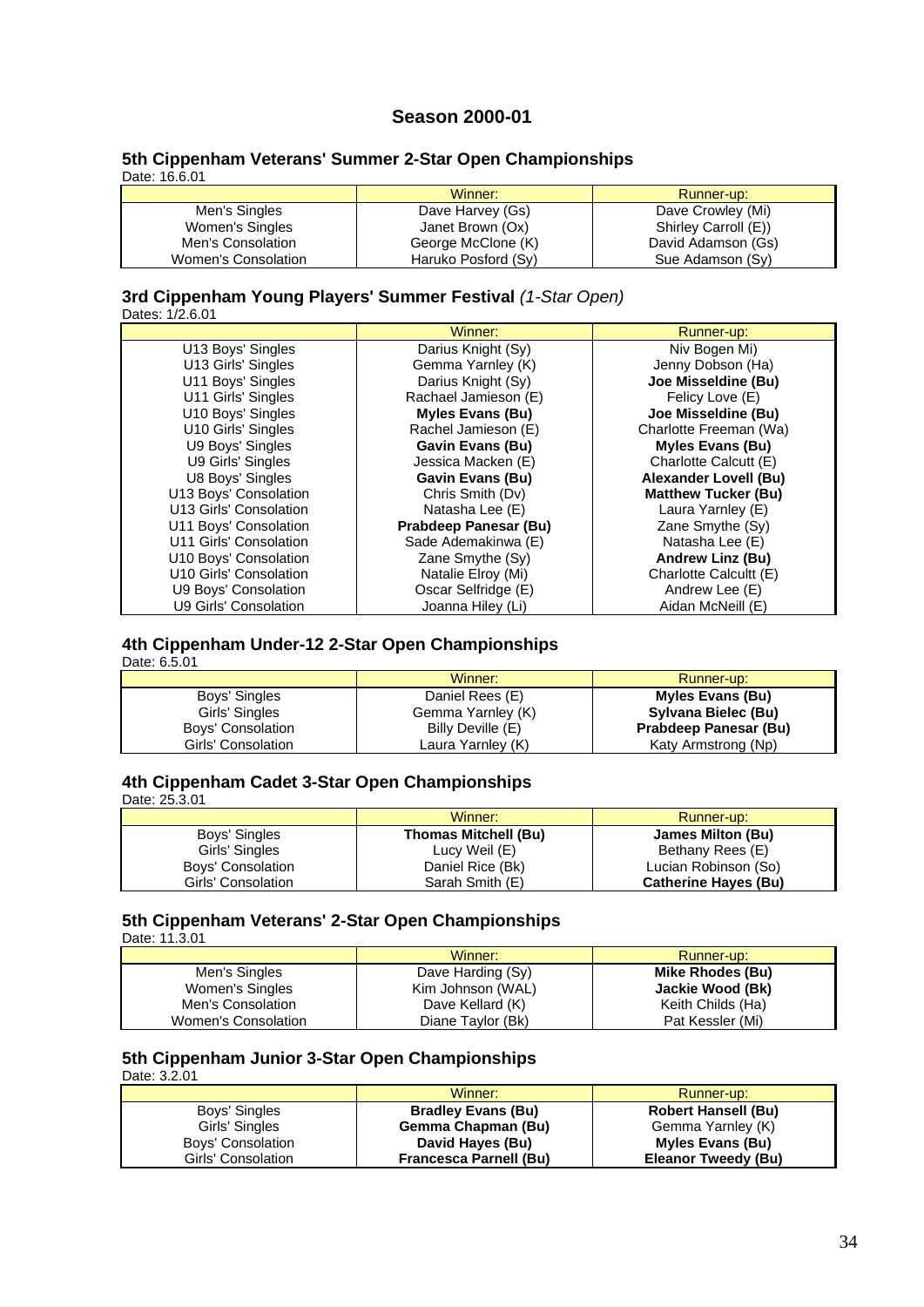#### **6th Cippenham 2-Star Open Championships** Date: 7.1.01

|                     | Winner:                  | Runner-up:           |
|---------------------|--------------------------|----------------------|
| Men's Singles       | <b>Martin Adams (Bk)</b> | Steve Davis (Sy)     |
| Women's Singles     | Rosemary Rainton (Sx)    | Amanda Alabaster (K) |
| Men's Consolation   | Ken Philipson (Bu)       | Patrick Caunt (Sy)   |
| Women's Consolation | Gail Davey (Sx)          | Flavia Wade (Mi)     |

#### **3rd Cippenham Under-9/10/11 1-Star Open Championships** Date: 10.12.00

|                        | Winner:                        | Runner-up:              |
|------------------------|--------------------------------|-------------------------|
| U11 Boys' Singles      | Luke Alderson (WAL)            | <b>Gavin Evans (Bu)</b> |
| U11 Girls' Singles     | <b>Melanie Farquhar (Bk)</b>   | Rachel Jamieson (E)     |
| U10 Boys' Singles      | <b>Myles Evans (Bu)</b>        | Dorian Robinson (So)    |
| U10 Girls' Singles     | Rachel Jamieson (E)            | Sophie Kempner (Bu)     |
| U9 Boys' Singles       | <b>Myles Evans (Bu)</b>        | Billy Deville (E)       |
| U9 Girls' Singles      | <b>Stephanie Mitchell (Bu)</b> | Jessica Macken (E)      |
| U11 Boys' Consolation  | <b>Matthew Tucker (Bu)</b>     | Andrew Linz (Sy)        |
| U11 Girls' Consolation | Hannah Judge (Bu)              | Ceri Anne Paine (WAL)   |
| U10 Boys' Consolation  | Adam Kendall (Bu)              | Darren Richardson (K)   |
| U10 Girls' Consolation | Rachel Farquhar (Bk)           | Aiden McNeil (E)        |
| U9 Boys' Consolation   | <b>Alexander Lovell (Bu)</b>   | Andrew Lee (E)          |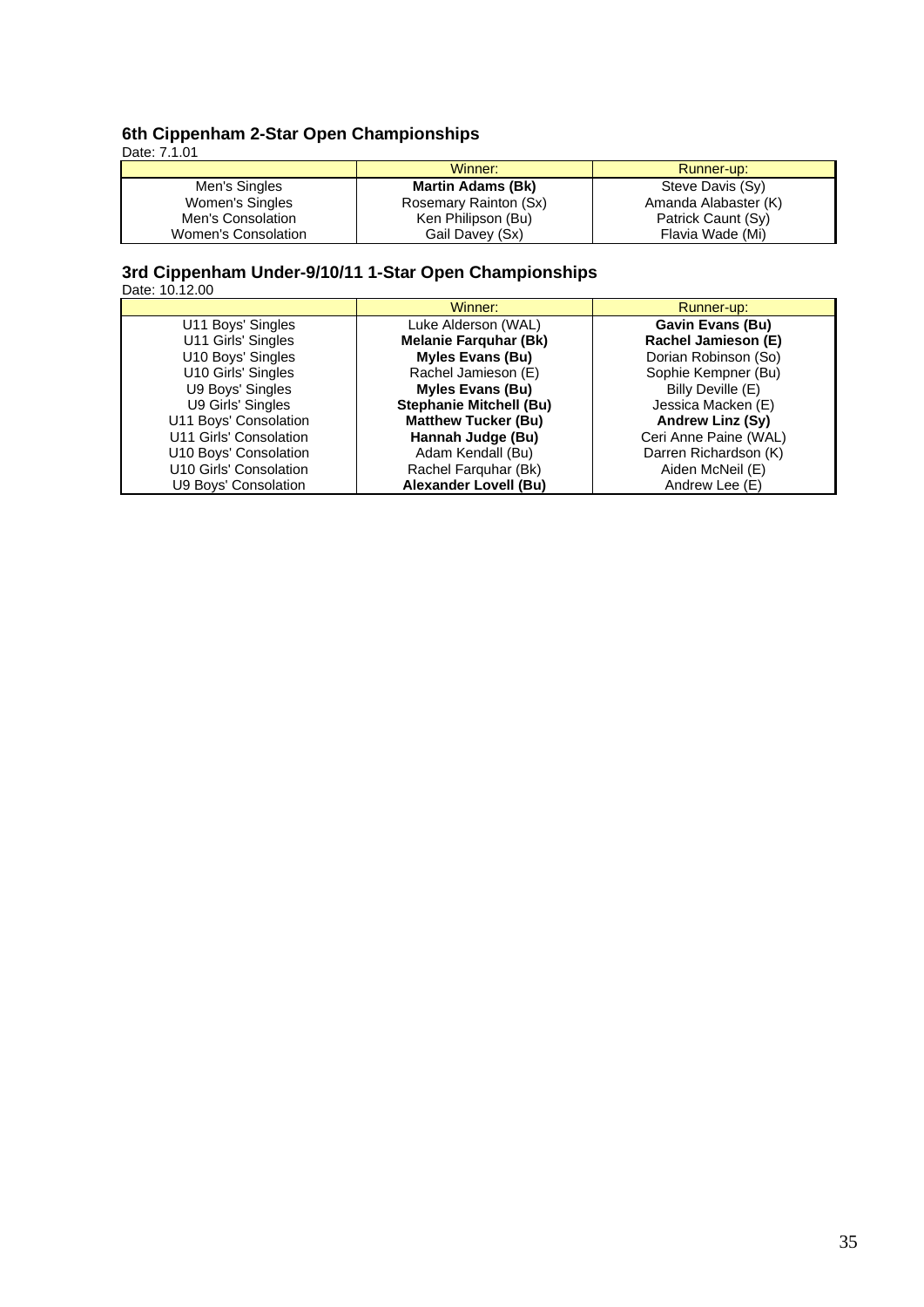# **Season 1999-00**

#### **4th Cippenham Veterans' Summer 2-Star Open Championships** Date: 8.7.00

|                     | Winner:             | Runner-up:                  |
|---------------------|---------------------|-----------------------------|
| Men's Singles       | Norman Swift (Mi)   | Steve Davis (Sy)            |
| Women's Singles     | Janet Brown (Ox)    | Audrey Robinson (Bu)        |
| Men's Consolation   | Maurice Isaacs (Mi) | <b>Graham Trimming (Bu)</b> |
| Women's Consolation | Jenny Gillam (Sy)   | Jan Chapman (Bk)            |

# **2nd Cippenham Young Players' Summer Festival** *(1-Star Open)*

Dates: 10/11.6.00

|                        | Winner:                        | Runner-up:                 |
|------------------------|--------------------------------|----------------------------|
| U13 Boys' Singles      | <b>Thomas Mitchell (Bu)</b>    | David Hayes (Bu)           |
| U13 Girls' Singles     | Sarah Brown (E)                | Emma Weil (E)              |
| U11 Boys' Singles      | Daniel Rees (E)                | <b>Myles Evans (Bu)</b>    |
| U11 Girls' Singles     | Sarah Hall (WAL)               | Claire Howe (So)           |
| U10 Boys' Singles      | Darius Knight (Sy)             | <b>Myles Evans (Bu)</b>    |
| U10 Girls' Singles     | Melanie Farquhar (Bk)          | Natasha Lee (E)            |
| U9 Boys' Singles       | <b>Myles Evans (Bu)</b>        | Joe Misseldine (Bu)        |
| U9 Girls' Singles      | Rachel Jamieson (E)            | Lindsey Armstrong (Mi)     |
| U8 Boys' Singles       | <b>Gavin Evans (Bu)</b>        | <b>Myles Evans (Bu)</b>    |
| U8 Girls' Singles      | <b>Stephanie Mitchell (Bu)</b> | Rachel Farquhar (Bk)       |
| U13 Boys' Consolation  | Jonathan Gallagher (So)        | <b>Andrew Dickens (Bu)</b> |
| U13 Girls' Consolation | Sylvana Bielec (Bu)            | Lauren Turner (Dy)         |
| U11 Boys' Consolation  | Dorian Robinson (So)           | Prabdeep Panesar (Bu)      |
| U11 Girls' Consolation | Alice Walker (Bk)              | Natasha Heard (E)          |
| U10 Boys' Consolation  | Edward Brown (E)               | Prabdeep Panesar (Bu)      |
| U10 Girls' Consolation | Roseanne Cooke (E)             | Folusale Ademakinwa (E)    |
| U9 Boys' Consolation   | Billy Deville (E)              | George Bone (Ox)           |
| U9 Girls' Consolation  | <b>Stephanie Mitchell (Bu)</b> | Rachel Farquhar (Bk)       |
| U8 Boys' Consolation   | Robert Harvey (Gs)             | Stephen Ayres (Bk)         |

#### **3rd Cippenham Under-12 2-Star Open Championships** Date: 14.5.00

|                    | Winner:                | Runner-up:        |
|--------------------|------------------------|-------------------|
| Boys' Singles      | Harry Shahlaei (Gs)    | David Hayes (Bu)  |
| Girls' Singles     | Anusha Seneviratne (K) | Kelly Sibley (Wa) |
| Boys' Consolation  | Dorian Robinson (So)   | Billy Deville (E) |
| Girls' Consolation | Natasha Lee (E)        | Sarah Smith (E)   |

# **5th Cippenham 2-Star Open Championships (Grand Prix)**

Date: 23.1.00

|                     | Winner:             | Runner-up:          |
|---------------------|---------------------|---------------------|
| Men's Singles       | Jerome Jonah (Sy)   | Chris Beckley (Sy)  |
| Women's Singles     | Gemma Chapman (Bu)  | Amanda Albaster (K) |
| Men's Consolation   | David Wakefield (K) | Winston Wong (Mi)   |
| Women's Consolation | Sarah Hudson (Bd)   | Carol Clarke (Sk)   |

# **4th Cippenham Veterans' 2-Star Open Championships**

Date: 16.1.00

|                     | Winner:               | Runner-up:          |
|---------------------|-----------------------|---------------------|
| Men's Singles       | lan Girdler (K)       | Tom Carr (He)       |
| Women's Singles     | Shirley Carroll (E)   | Jackie Thomas (Bk)  |
| Men's Consolation   | Malcolm Stennett (Ca) | Geoff Grange (Mi)   |
| Women's Consolation | Flavia Wade (Mi)      | Georgia Veneer (Bk) |

# **4th Cippenham Junior 3-Star Open Championships**

Date: 2.1.00

|                    | Winner:                   | Runner-up:                |
|--------------------|---------------------------|---------------------------|
| Boys' Singles      | <b>Warren Brooks (Bu)</b> | Tim Holtam (Mi)           |
| Girls' Singles     | Gemma Chapman (Bu)        | Lisa Calcutt (Bk)         |
| Boys' Consolation  | Ben Cooper (Do)           | <b>Bradley Evans (Bu)</b> |
| Girls' Consolation | Samantha Simpson (Sx)     | Emma Etheridge (K)        |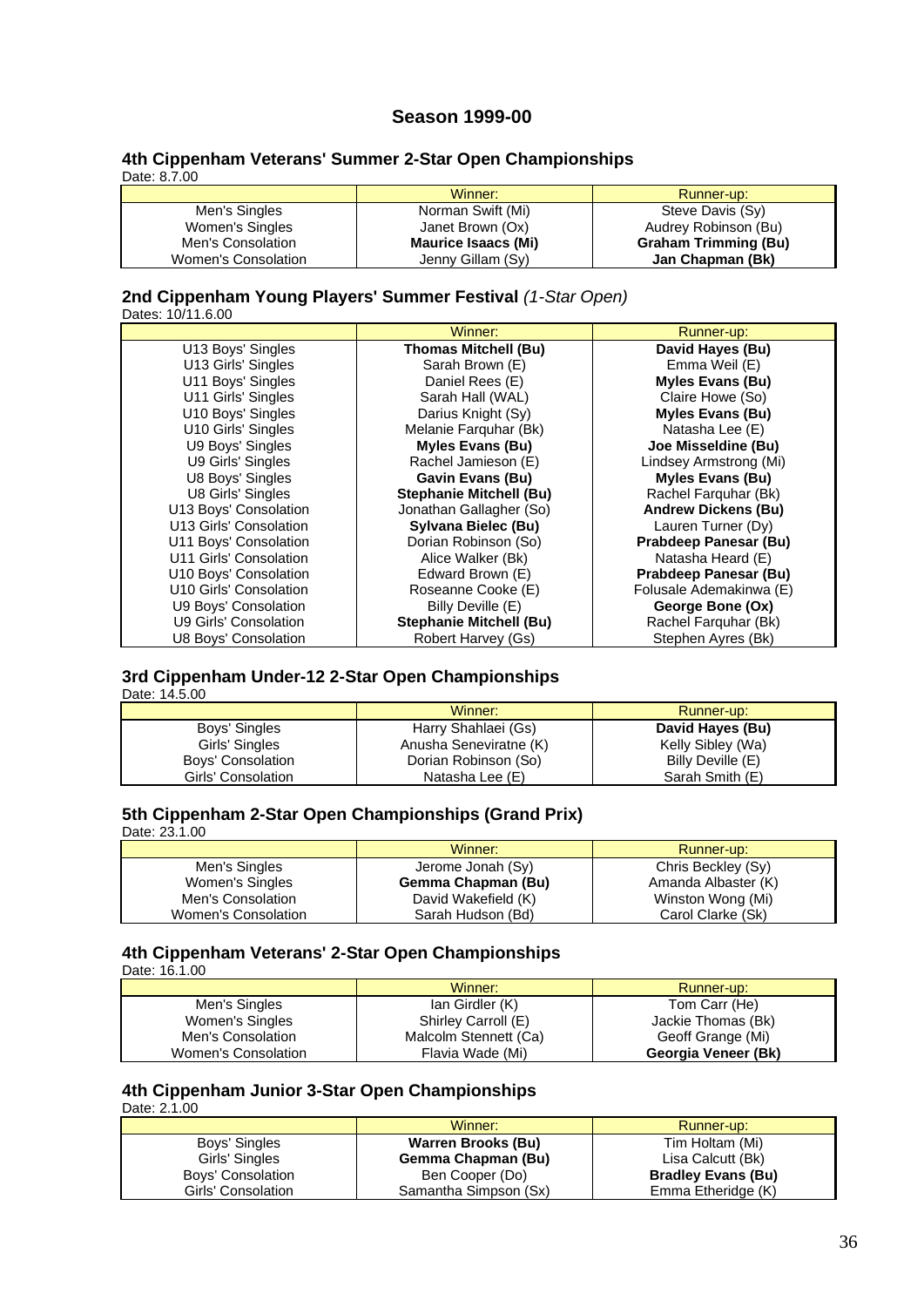#### **2nd Cippenham Under-9/10/11 1-Star Open Championships** Date: 24.10.99

|                        | Winner:                    | Runner-up:                 |
|------------------------|----------------------------|----------------------------|
| U11 Boys' Singles      | James Milton (Bu)          | Nick Chatfield (K)         |
| U11 Girls' Singles     | Anusha Seneviratne (K)     | Gemma Yarnley (K)          |
| U10 Boys' Singles      | Nick Chatfield (K)         | <b>Gavin Evans (Bu)</b>    |
| U10 Girls' Singles     | Sarra Wong (E)             | <b>Rebecca Tweedy (Bu)</b> |
| U9 Boys' Singles       | Joe Misseldine (Ox)        | <b>Myles Evans (Bu)</b>    |
| U9 Girls' Singles      | Laura Yarnley (K)          | Rachel Jamieson (E)        |
| U11 Boys' Consolation  | Edward Brown (E)           | Joseph Hurdley (Sp)        |
| U11 Girls' Consolation | <b>Caroline Linz (Sy)</b>  | Laura Yarnley (K)          |
| U10 Boys' Consolation  | <b>Matthew Tucker (Bu)</b> | Dorian Robinson (So)       |
| U10 Girls' Consolation | Felicy Love (E)            | Rachel Jamieson (E)        |
| U9 Boys' Consolation   | Billy Deville (E)          | George Bone (Ox)           |
| U9 Girls' Consolation  | Nicola Brown (E)           | Nicola Misseldine (Ox)     |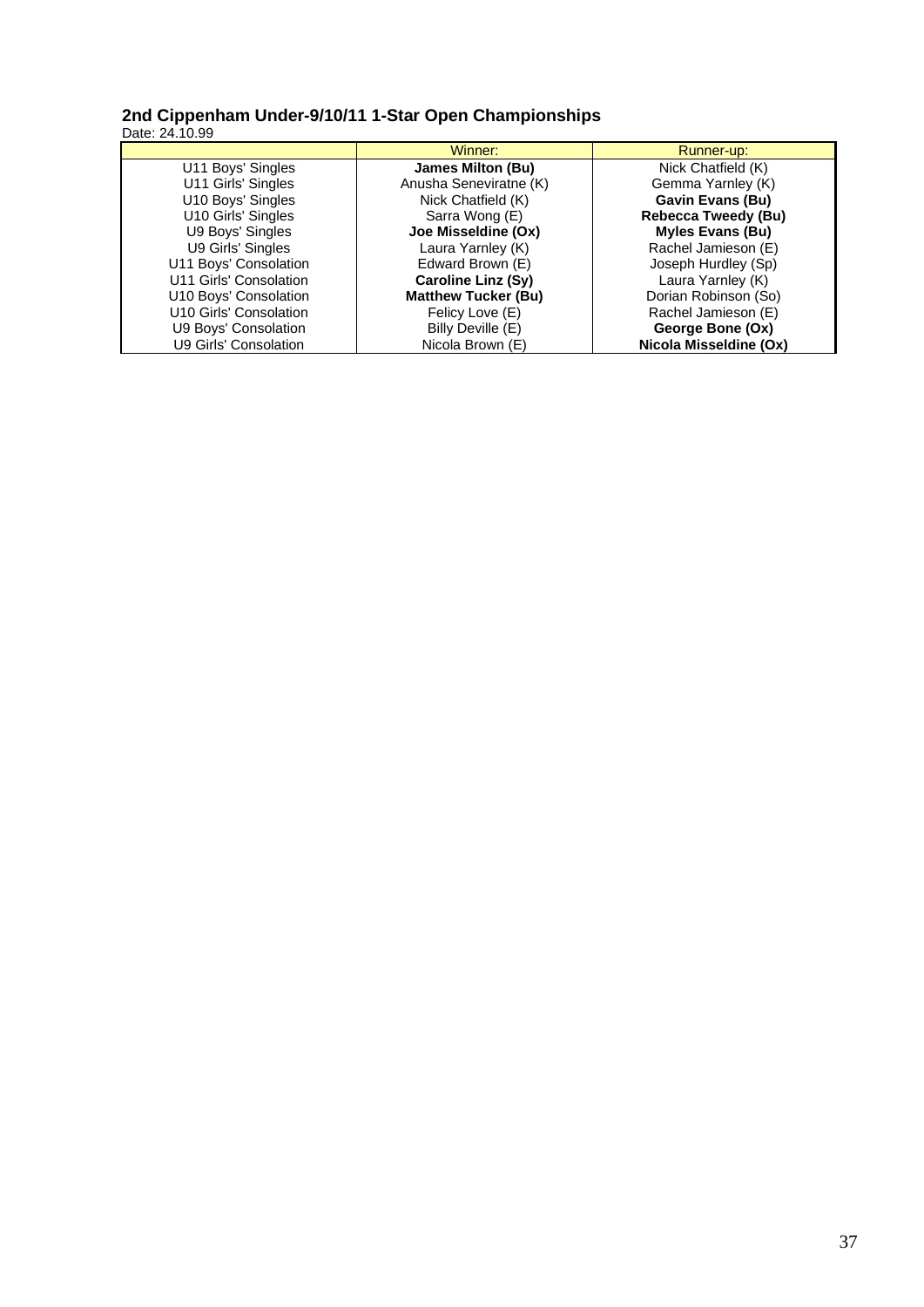# **Season 1998-99**

#### **Cippenham Young Players' Summer Festival** *(1-Star Open)* Dates: 26/27.6.99

|                        | Winner:                   | Runner-up:                     |
|------------------------|---------------------------|--------------------------------|
| U13 Boys' Singles      | <b>Warren Brooks (Bu)</b> | <b>Thomas Mitchell (Bu)</b>    |
| U13 Girls' Singles     | Gemma Chapman (Bu)        | Helen Smith (Bu)               |
| U11 Boys' Singles      | James Milton (Bu)         | Matthew Thomas (Mi)            |
| U11 Girls' Singles     | Lauren Spink (Nk)         | Kelly Sibley (Wa)              |
| U10 Boys' Singles      | Harry Shahlaei (Gs)       | Daniel Flash (Mi)              |
| U10 Girls' Singles     | Lauren Spink (Nk)         | Melanie Farquhar (Bk)          |
| U9 Boys' Singles       | Harry Shahlaei (Gs)       | Nick Chatfield (K)             |
| U9 Girls' Singles      | Melanie Farquhar (Bk)     | Rebecca Tweedy (Bu)            |
| U8 Boys' Singles       | Shaun Hall (WAL)          | <b>Myles Evans (Bu)</b>        |
| U8 Girls' Singles      | Lindsay Armstrong (Mi)    | <b>Stephanie Mitchell (Bu)</b> |
| U13 Boys' Consolation  | Ben Gates (Bk)            | Stephen Head (So)              |
| U13 Girls' Consolation | Sinead McMillan (WAL)     | Kelly Walden (Wa)              |
| U11 Boys' Consolation  | <b>Myles Evans (Bu)</b>   | Daniel Rice (Bk)               |
| U11 Girls' Consolation | Melanie Farquhar (Bk)     | <b>Eleanor Tweedy (Bu)</b>     |
| U10 Boys' Consolation  | <b>Gavin Evans (Bu)</b>   | George Bone (Ox)               |
| U10 Girls' Consolation | Alice Walker (Bk)         | Sylvana Bielec (Bk)            |
| U9 Boys' Consolation   | Michael Harvey (Gs)       | <b>Matthew Tucker (Bu)</b>     |
| U9 Girls' Consolation  | Sarah Grabham (WAL)       | <b>Catherine Hayes (Bu)</b>    |
| U8 Boys' Consolation   | Frazer Harper (Bk)        | Darren Richardson (K)          |

# **3rd Cippenham Veterans' Summer 2-Star Open Championships**

|                     | Winner:             | Runner-up:        |
|---------------------|---------------------|-------------------|
| Men's Singles       | Trevor Campbell (E) | Dave Crowley (Sy) |
| Women's Singles     | Marilyn Bawden (E)  | Val Murdoch (Bd)  |
| Men's Consolation   | Ian Buchanan (Mi)   | Colin Dyke (Bk)   |
| Women's Consolation | Jackie Thomas (Bu)  | Sue Adamson (Sy)  |

#### **2nd Cippenham Under-12 2-Star Open Championships** Date: 8.5.99

|                    | Winner:              | Runner-up:          |
|--------------------|----------------------|---------------------|
| Boys' Singles      | David Hayes (Bu)     | Paul Dewhurst (E)   |
| Girls' Singles     | Lisa Calcutt (Bk)    | Emma Weil (E)       |
| Boys' Consolation  | David Brightman (Bu) | Will Harrington (K) |
| Girls' Consolation | Sylvana Bielec (Bk)  | Alice Walker (Bk)   |

### **4th Cippenham 2-Star Open Championships**

Date: 10.4.99

|                     | Winner:                    | Runner-up:          |
|---------------------|----------------------------|---------------------|
| Men's Singles       | Michael Auchterlonie (Bk)  | Steve Giles (Sy)    |
| Women's Singles     | Sarah Horsnell (Mi)        | Gemma Chapman (Bu)  |
| Consolation Singles | <b>Syd Montgomery (Bk)</b> | John Camilleri (Ox) |

# **3rd Cippenham Cadet 3-Star Open Championships**

Date: 28.3.99

|                    | Winner:                       | Runner-up:                   |
|--------------------|-------------------------------|------------------------------|
| Boys' Singles      | Dominic Hall (K)              | Tim Holtam (Mi)              |
| Girls' Singles     | Gemma Chapman (Bu)            | Abigail Embling (E)          |
| Boys' Consolation  | Liam Thomas (WAL)             | <b>Chris Hansell (Bu)</b>    |
| Girls' Consolation | <b>Francesca Parnell (Bu)</b> | <b>Katherine Tweedy (Bu)</b> |

#### **3rd Cippenham Veterans' 2-Star Open Championships** Date: 6.3.99

|                     | Winner:            | Runner-up:           |
|---------------------|--------------------|----------------------|
| Men's Singles       | Stephen Davis (Sy) | Ken Philipson (Bu)   |
| Women's Singles     | Marilyn Bawden (E) | Gill Larking (Ha)    |
| Men's Consolation   | Keith Childs (Ha)  | Archie Tashijan (Mi) |
| Women's Consolation | Sue Adamson (Sy)   | Sharon Mitchell (Bk) |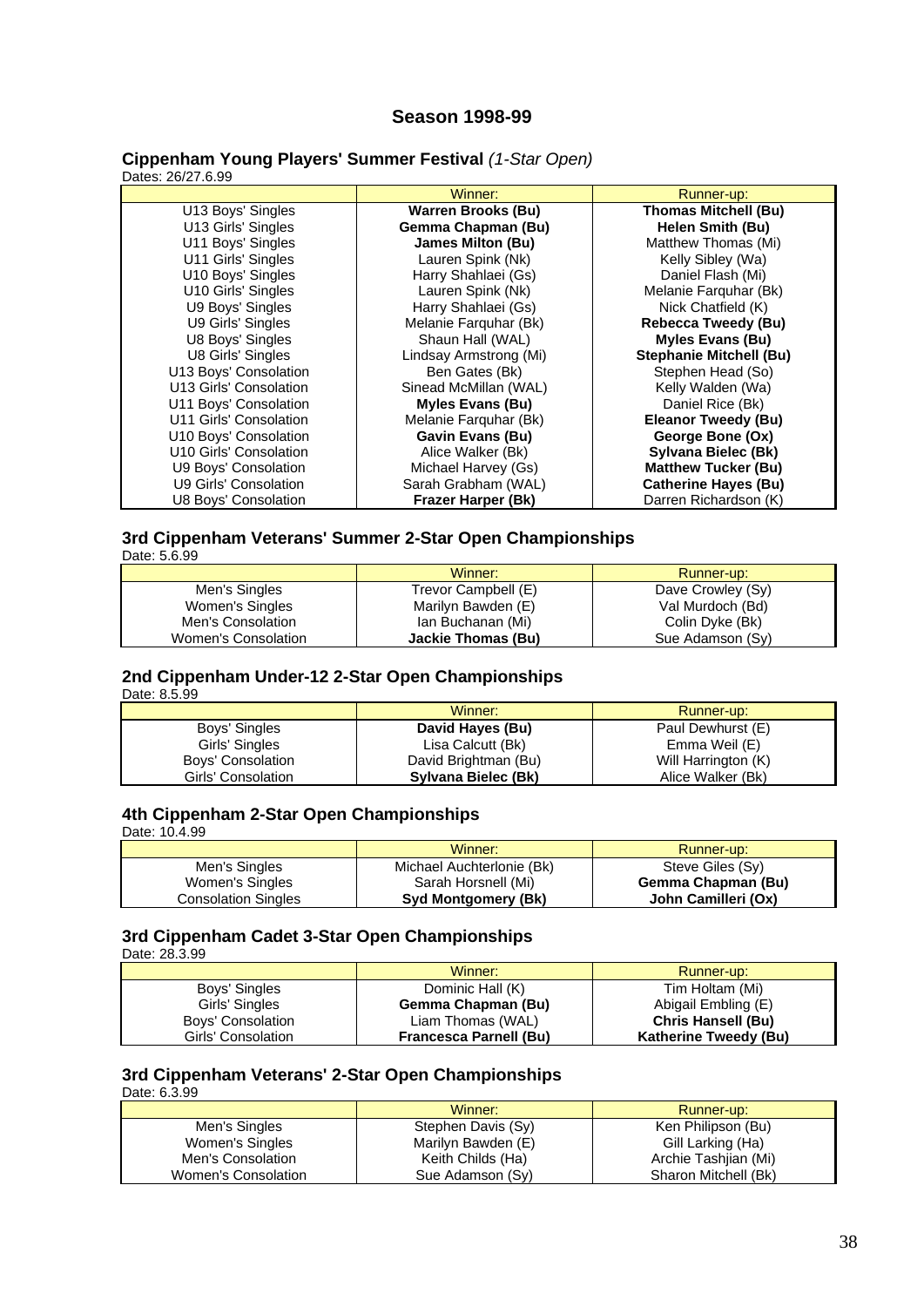#### **Cippenham Under-9/10/11 1-Star Open Championships** Date: 16.1.99

|                        | Winner:                     | Runner-up:                 |
|------------------------|-----------------------------|----------------------------|
| U11 Boys' Singles      | <b>Bradley Evans (Bu)</b>   | David Hayes (Bu)           |
| U11 Girls' Singles     | Jodie Stringer (K)          | Bethany Rees (E)           |
| U10 Boys' Singles      | Harry Shahlaei (Gs)         | <b>Bradley Evans (Bu)</b>  |
| U10 Girls' Singles     | Gemma Yarnley (K)           | Stella Davis (Gs)          |
| U9 Boys' Singles       | Harry Shahlaei (Gs)         | Luke Alderson (WAL)        |
| U9 Girls' Singles      | Sarah Grabham (WAL)         | Melanie Farguhar (Bk)      |
| U11 Boys' Consolation  | Jaques de Clerk (E)         | Myles Evans (Bu)           |
| U11 Girls' Consolation | Melanie Farguhar (Bk)       | Caroline Linz (Sy)         |
| U10 Boys' Consolation  | <b>Andrew Milton (Bu)</b>   | Colin Jackson (E)          |
| U10 Girls' Consolation | Natasha Heard (E)           | <b>Rebecca Tweedy (Bu)</b> |
| U9 Boys' Consolation   | Edward Brown (E)            | <b>Matthew Tucker (Bu)</b> |
| U9 Girls' Consolation  | <b>Catherine Hayes (Bu)</b> | Laura Yarnley (K)          |

# **3rd Cippenham 2-Star Open Championships**

| Date: 3.1.99 |  |
|--------------|--|

|                     | Winner:                   | Runner-up:           |
|---------------------|---------------------------|----------------------|
| Men's Singles       | Michael Auchterlonie (Bk) | Abdul Wuraola (Sy)   |
| Women's Singles     | Sue Collier (Bk)          | Amanda Alabaster (K) |
| Men's Consolation   | <b>Brian Savage (Bu)</b>  | Matthew Spero (E)    |
| Women's Consolation | Gemma Chapman (Bu)        | Sharon Mitchell (Bk) |

## **3rd Cippenham Junior 3-Star Open Championships**

Date: 5.12.98

|                    | Winner:            | Runner-up:          |
|--------------------|--------------------|---------------------|
| Boys' Singles      | Tim Holtam (Mi)    | John Camilleri (Ox) |
| Girls' Singles     | Gemma Chapman (Bu) | Jane Dickens (Bu)   |
| Boys' Consolation  | Lee Broad (K)      | Daniel Jacobs (Bu)  |
| Girls' Consolation | Hannah Stone (Bk)  | Helen Smith (Bu)    |

# **2nd Cippenham 2-Star Open Championships**

Date: 25.10.98

|                     | Winner:                   | Runner-up:               |
|---------------------|---------------------------|--------------------------|
| Men's Singles       | Michael Auchterlonie (Bk) | <b>Martin Adams (Bk)</b> |
| Women's Singles     | Marianna Rolikova (Sy)    | Rose Rainton (Sx)        |
| Men's Consolation   | Gavin West (E)            | Steve Joel (Bu)          |
| Women's Consolation | Sarah Horsnell (Mi)       | Sue Hayes (Bu)           |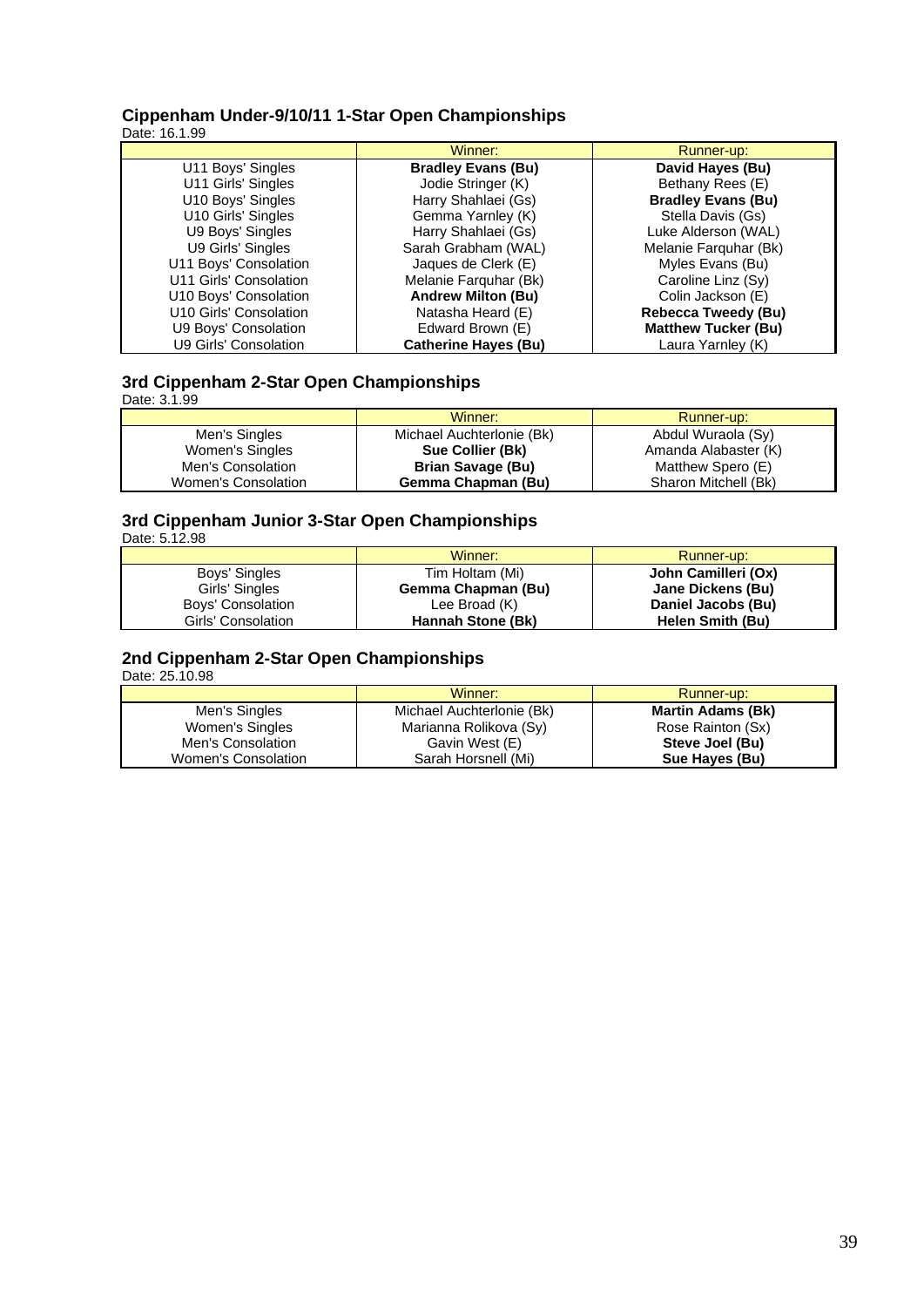# **Season 1997-98**

#### **2nd Cippenham Veterans' Summer 2-Star Open Championships** Date: 13.6.98

|                     | Winner:            | Runner-up:       |
|---------------------|--------------------|------------------|
| Men's Singles       | Derek Wood (E)     | Mike Rhodes (Bu) |
| Women's Singles     | Marilyn Bawden (E) | Penny Perry (Dv) |
| Men's Consolation   | Colin Dyke (Bk)    | Micky Kilden (K) |
| Women's Consolation | Mary Stafford (Bk) | Sue Adamson (Sy) |

#### **Cippenham Under-10/12 2-Star Open Championships** Date: 9.5.98

|                        | Winner:                   | Runner-up:           |
|------------------------|---------------------------|----------------------|
| U12 Boys' Singles      | <b>Warren Brooks (Bu)</b> | David Langer (Sy)    |
| U12 Girls' Singles     | Gemma Chapman (Bk)        | Naomi Wilson (So)    |
| U10 Boys' Singles      | David Hayes (Bu)          | James Milton (Bu)    |
| U10 Girls' Singles     | Sarah Trundle (Bu)        | Jodie Stringer (K)   |
| U12 Boys' Consolation  | <b>Chris Hansell (Bu)</b> | David Hayes (Bu)     |
| U12 Girls' Consolation | Helen Smith (Bu)          | Sarah Howkins (Ox)   |
| U10 Boys' Consolation  | Chris Meadowcroft (Ca)    | Scott Powell (Bu)    |
| U10 Girls' Consolation | Kelly Skeggs (Sk)         | Siobhan Carroll (Sy) |

# **Cippenham 2-Star Open Championships**

Date: 25.4.98

|                   | Winner:                   | Runner-up:                 |
|-------------------|---------------------------|----------------------------|
| Men's Singles     | Michael Auchterlonie (Bk) | Chris Beckley (Sy)         |
| Women's Singles   | Joanna Barraclough (Dv)   | Natalie Bawden (E)         |
| Men's Consolation | Dominic Hall (K)          | <b>Maurice Isaacs (Mi)</b> |

# **2nd Cippenham Junior 3-Star Open Championships**

Date: 4.4.98

|                    | Winner:                | Runner-up:                |
|--------------------|------------------------|---------------------------|
| Boys' Singles      | Micah Evans (E)        | <b>Paul Pountney (Sy)</b> |
| Girls' Singles     | Gemma Chapman (Bk)     | Stephanie Dauncey (Av)    |
| Boys' Consolation  | Joe Ferguson (Bu)      | Duane Brooks (Bu)         |
| Girls' Consolation | Elizabeth Dewhurst (E) | Leah Cheesman (E)         |

# **2nd Cippenham Veterans' 2-Star Open Championships**

Date: 28.2.98

|                     | Winner:            | Runner-up:           |
|---------------------|--------------------|----------------------|
| Men's Singles       | Mike Rhodes (Bu)   | Graham Outrim (Ha)   |
| Women's Singles     | Marilyn Bawden (E) | Audrey Robinson (Bd) |
| Men's Consolation   | Fred Dove (Sk)     | John Barclay (Bu)    |
| Women's Consolation | Joan West (Sy)     | Di Jermvn (He)       |

# **2nd Cippenham Cadet 3-Star Open Championships**

Date: 6.12.97

|                    | Winner:                   | Runner-up:           |
|--------------------|---------------------------|----------------------|
| Boys' Singles      | <b>Oliver Stevens (K)</b> | Dominic Hall (K)     |
| Girls' Singles     | Eliza Magnusen (Mi)       | Gemma Chapman (Bk)   |
| Boys' Consolation  | Nic Anderson (Ha)         | Keiran Hills (Sk)    |
| Girls' Consolation | Emma Human (Bu)           | Sinead McMillan (So) |